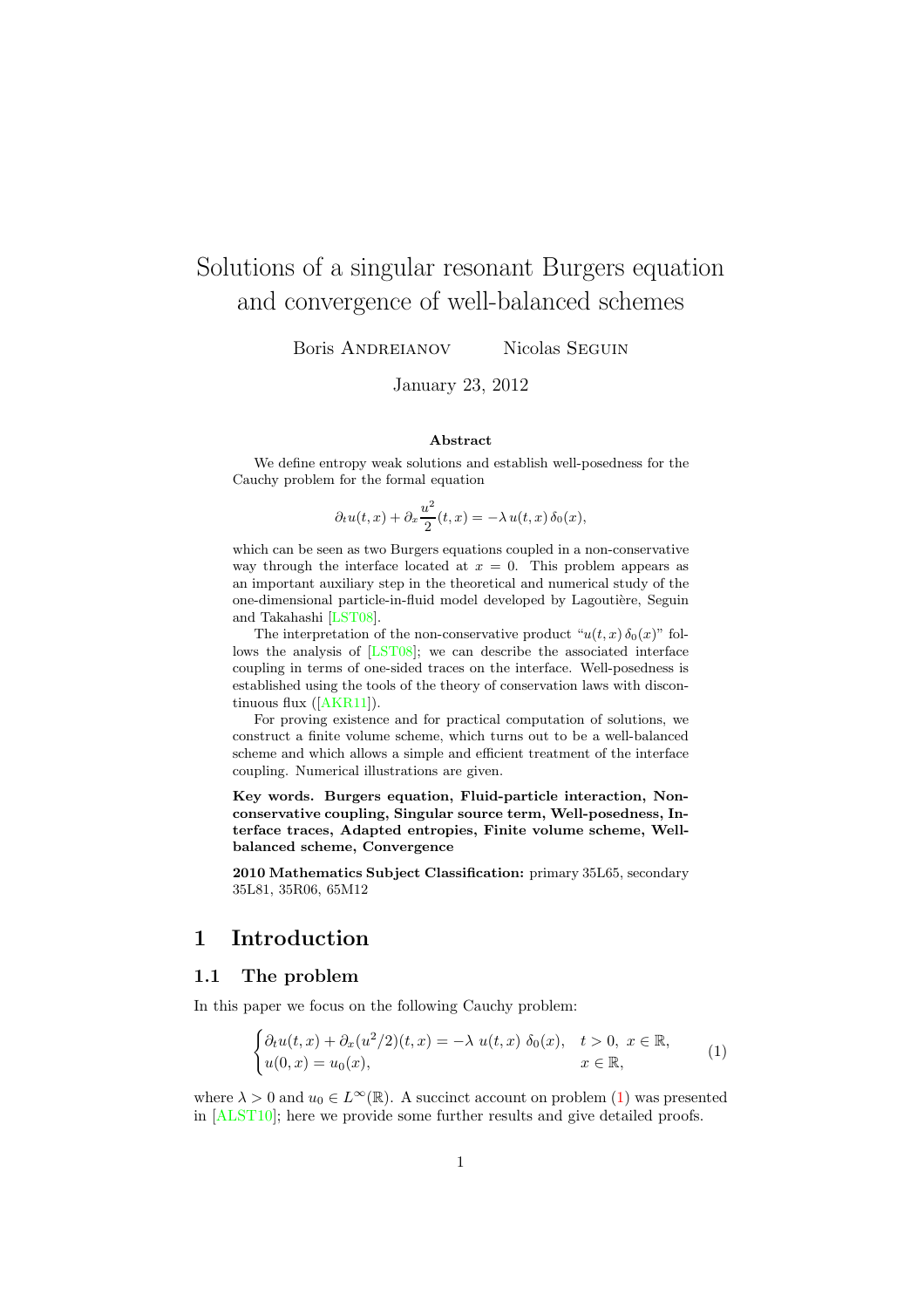#### 1.2 Relation to a fluid-particle interaction model

Problem [\(1\)](#page-0-0) derives from the model, studied in [\[LST08\]](#page-28-0), for the interaction of a particle with a fluid in space dimension one. The fluid is modeled by the Burgers equation, the size of the particle is neglected, and the interaction takes place via a drag force concentrated at the particle location:

$$
\partial_t u + \partial_x (u^2/2) = \lambda D(h'(t) - u) \delta_0 (x - h(t)), \qquad (2)
$$

<span id="page-1-1"></span><span id="page-1-0"></span>
$$
mh''(t) = \lambda D(u(t, h(t)) - h'(t)).
$$
\n(3)

Here the two unknowns are  $u$ , the velocity of the fluid, and  $h$ , the position of the solid particle. The drag coefficient  $\lambda$  and the mass m of the particle are positive parameters. The function  $D$  which intervenes in the drag force is assumed linear  $(D(v) = v)$ . Quadratic drag force  $(D(v) = v|v|)$  also appears in modeling; it leads to a simpler study. Problem  $(1)$  with the quadratic drag force *(i.e.*, the case where  $-\lambda u|u|\delta_0$  replaces the right-hand side of [\(1\)](#page-0-0)) is briefly described in Appendix [B.](#page-24-0)

A natural approach for the theoretical study of the system  $(2)$ – $(3)$  is the fixed-point algorithm with decoupling of the two equations; the numerical counterpart is a splitting scheme were the states  $u$  and  $h$  are updated alternatively. Problem [\(1\)](#page-0-0) appears as a step of the fixed-point argument aimed at existence of solutions to  $(2)$ – $(3)$  (see [\[ALST10,](#page-26-1) [ALST\]](#page-26-2)). Indeed, our problem  $(1)$  corresponds to equation [\(2\)](#page-1-0) driven by the particle which is assumed to be at rest  $(h(t) \equiv 0)$ ; moreover, if the particle moves along the straight line  $h(t) = Vt$ . then [\(2\)](#page-1-0) also reduces to [\(1\)](#page-0-0) by the simultaneous change of x and u into  $x - Vt$ and  $u - V$ , respectively. Thus establishing the adequate notion of solution and proving well-posedness and continuous dependence estimates for [\(1\)](#page-0-0) is a building block for constructing solutions to the fluid-particle interaction model  $(2)$ – $(3)$ . Furthermore, our goal is to provide a simple numerical scheme for  $(1)$ (this means in particular that we want to avoid using the exact Riemann solver at the interface); such a solver can be the basis for an efficient numerical scheme for the coupled problem  $(2)$ – $(3)$ . We refer to the work [\[ALST10\]](#page-26-1) of the authors with F. Lagoutière and T. Takahashi for further numerical motivations, and to [\[ALST10,](#page-26-1) [ALST\]](#page-26-2) for the application of the results of the present paper to the theoretical study of the model  $(2)$ – $(3)$ .

#### 1.3 Notion of solution and well-posedness

It should be stressed that definition of solution to [\(1\)](#page-0-0) is not straightforward; as a matter of fact, it requires a careful analysis carried out in the work [\[LST08\]](#page-28-0) of Lagoutière, Takahashi and the second author. Indeed, the right-hand side of [\(1\)](#page-0-0) involves a product of distributions, which is a priori not defined. In [\[LST08\]](#page-28-0), the authors regularize the Dirac measure present in [\(1\)](#page-0-0) and determine admissible left- and right-sided traces  $\gamma_-\overline{u}$ ,  $\gamma_+\overline{u}$  of a solution  $\overline{u}$  at  $\overline{\{x=0\}}$ . The regularization consists in approximation of the Dirac measure by the derivative of a locally smoothed Heaviside function, as introduced by LeRoux in [\[GL96b\]](#page-27-0) for the scalar case and in [\[LeR99\]](#page-28-1) for shallow water equations with jumps of topography (see also [\[CLS04,](#page-27-1) [SV03,](#page-28-2) [Bac05\]](#page-27-2) and also [\[LT99,](#page-28-3) [Gos02,](#page-28-4) [GT03\]](#page-28-5)). It is shown in [\[LST08\]](#page-28-0) that if the smoothed function remains monotone, then the set  $\mathscr{G}_\lambda \subset \mathbb{R}^2$  of possible one-sided traces  $(\gamma u, \gamma u)$  of u at  $\{x = 0\}$  is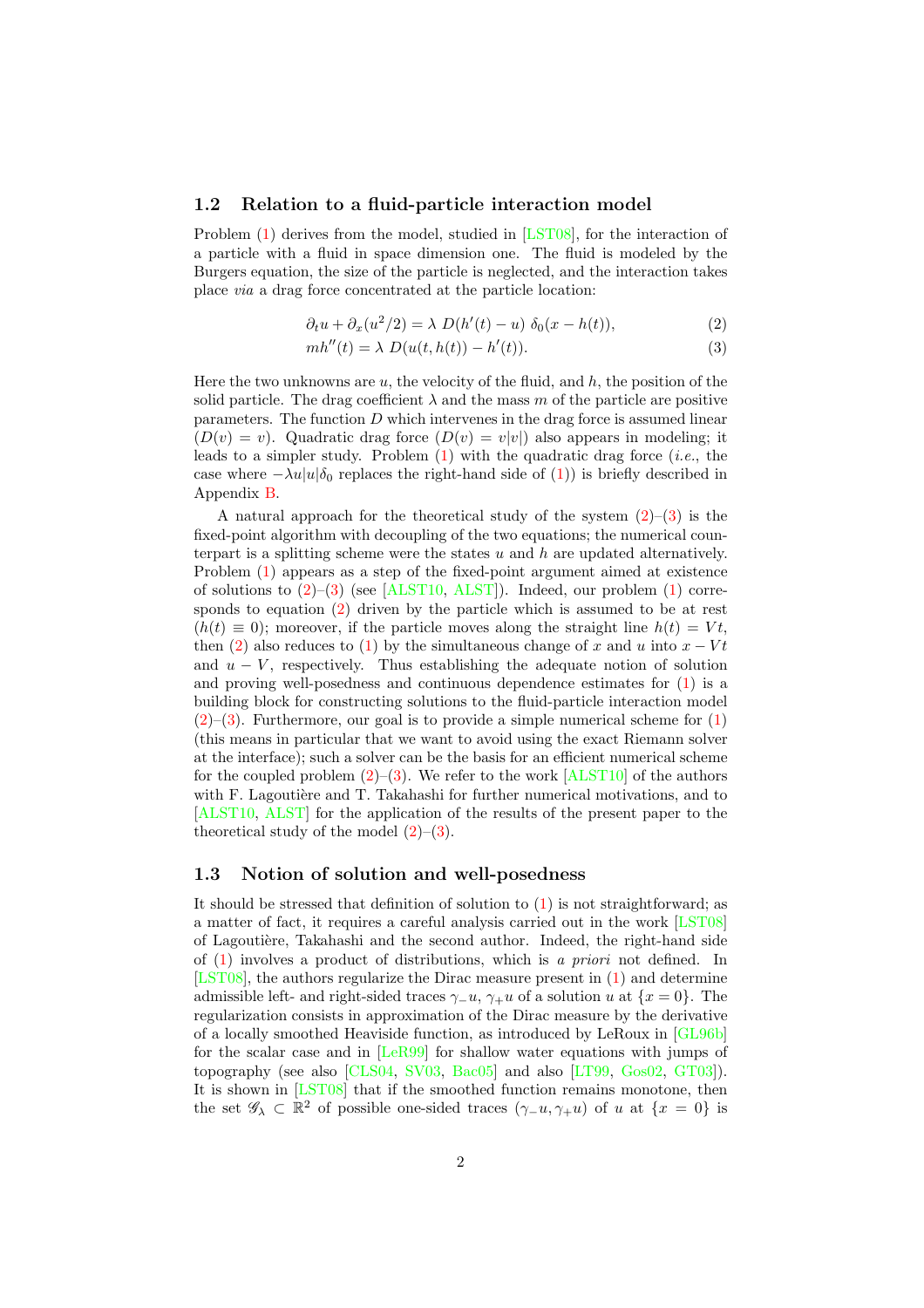independent of the choice of the regularization profile. The following definition of entropy solution is deduced:

<span id="page-2-2"></span>an admissible solution to  $\partial_t u + \partial_x (u^2/2) = -\lambda u \, \delta_0(x)$ is a Kruzhkov entropy solution away from the interface  $\{x=0\}$ such that the couple of left- and right-sided traces  $(γ_u, γ_+u)$  of u at  $\{x=0\}$  belongs to  $\mathscr{G}_\lambda$ . (4)

Because existence of the one-sided traces of  $u$  on the interface is ensured by the result of Panov [\[Pan07\]](#page-28-6), this notion of solution makes sense. In particular, one can deduce the existence and uniqueness of a solution of [\(1\)](#page-0-0) for all Riemann data  $u_0(x) = u^l 1\!\mathrm{l}_{\{x<0\}} + u^r 1\!\mathrm{l}_{\{x>0\}}$ : the associated Riemann solver at the interface  ${x = 0}$  is described in [\[LST08\]](#page-28-0) (also a Riemann solver for the full problem  $(2)-(3)$  $(2)-(3)$  $(2)-(3)$  is described).

Using the theory of admissible germs developed by Karlsen, Risebro and the first author in  $[AKR11]$  (see also  $[AKR10]$ ) in the context of conservation laws with discontinuous flux, we will prove uniqueness, comparison and  $L^1$  contraction principle for  $(1)$ , reformulate the above definition in terms of "adapted" entropy" inequalities, and use this second formulation in order to prove existence.

#### 1.4 A finite volume approach

Existence theory for solutions of problem  $(1)$  is justified by the classical numerical approximation/compactness/passage-to-the-limit approach. Although different approximation strategies for proving existence can be employed (in particular, we mention in Section [4](#page-20-0) that the LeRoux regularization method for [\(1\)](#page-0-0) converges), we focus on a classical finite volume method with monotone and consistent numerical flux (see, e.g., [\[EGH00\]](#page-27-3)), where we modify the flux only at the interface in such a way that the scheme remains well-balanced (namely, it preserves exactly some set of piecewise constant stationary solutions related to  $\mathscr{G}_{\lambda}$ ). The modification is strikingly simple in view of the complexity of the interface Riemann solver for [\(1\)](#page-0-0); and the efficiency of the scheme is illustrated by numerical experiments. The proof of convergence is rather short, it is based on the intrinsic properties of the germ  $\mathscr{G}_{\lambda}$ , on the well-balance property of the scheme, and on the local BV estimates obtained by the technique of Bürger et al. [\[BGKT08,](#page-27-4) [BKT09\]](#page-27-5). Moreover, we hope that the insight from this scheme may carry on to the context of the full problem  $(2)$ – $(3)$  and to the multi-dimensional case.

#### 1.5 On balance laws with distributed source

Equation [\(1\)](#page-0-0) can also be interesting in view of the approximation by the wellbalanced Godunov scheme of the balance law

<span id="page-2-1"></span>
$$
\partial_t u + \partial_x f(u) = -u \ a'(x) \tag{5}
$$

where  $f(u = u^2/2$  and a is a given nondecreasing function. Such a scheme is based on a cellwise constant discretization of a; and at each of so created interfaces, the Riemann problem associated with the system

<span id="page-2-0"></span>
$$
\begin{cases}\n\partial_t u + \partial_x (u^2/2) + \lambda u \, \partial_x H = 0 \\
\partial_t H = 0\n\end{cases} \tag{6}
$$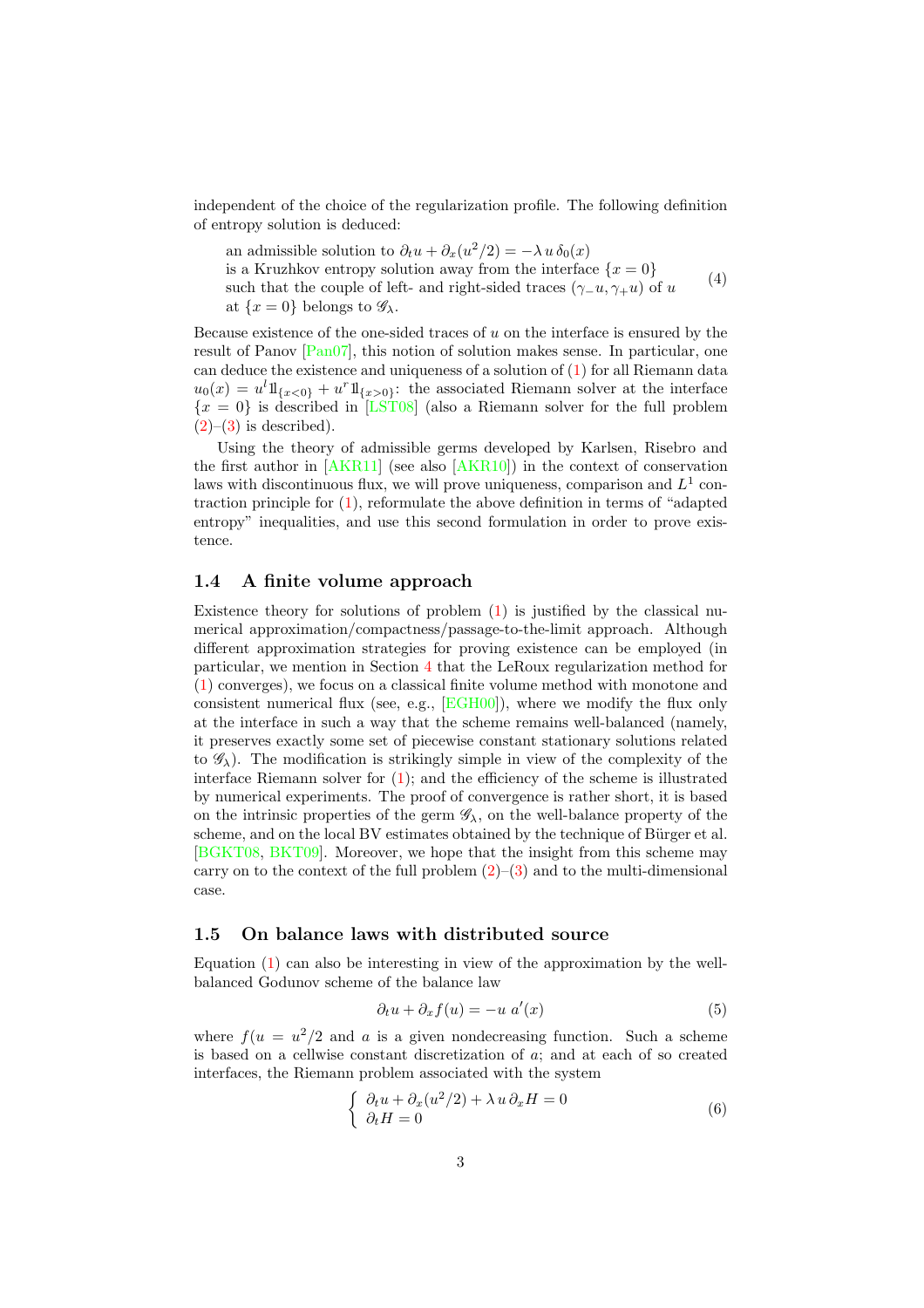must be solved, where  $\lambda = a_{i+1} - a_i$  and  $u_0(x) = u_i + (u_{i+1} - u_i)1(x)$ . Such equations have been deeply studied, and the associated Riemann problem is the cornerstone of the construction of well-balanced schemes for balance laws: see in particular [\[GL96b,](#page-27-0) [IT95,](#page-28-7) [Gos02,](#page-28-4) [BPV03,](#page-27-6) [GT03,](#page-28-5) [Gue04,](#page-28-8) [AGG04\]](#page-26-4) and also [\[BJ97,](#page-27-7) [AP05,](#page-26-5) [GL04,](#page-27-8) [Vas02,](#page-29-0) [BCG08,](#page-27-9) [Bou06\]](#page-27-10) for related issues. System [\(6\)](#page-2-0) is resonant, in the sense that if  $u \neq 0$ , the system cannot be put in a diagonal form. In the resonant regime  $u = 0$ , the convective terms vanish contrary to the case of Isaacson and Temple [\[IT95\]](#page-28-7). The main consequence of this difference with  $[T95]$  is that we obtain uniqueness for the Riemann problem while up to three solutions exist in [\[IT95\]](#page-28-7) (see also [\[AGG04\]](#page-26-4) for more general results about the case of  $[1T95]$ . In order to study the Cauchy problem in  $[1T95]$ , a is supposed to be smooth in order to have uniqueness and to identify of the limit of the numerical scheme. Here, a can stay discontinuous in the Cauchy problem.

The case of non-resonant balance laws is fairly different. This case corre-sponds to equation [\(5\)](#page-2-1) with a flux  $f'(u) \neq 0$   $\forall u$ . Following [\[Gos02\]](#page-28-4), one may check that the associated  $2 \times 2$  system is of Temple class [\[Tem82\]](#page-28-9) and that uniform BV bounds can be obtained as soon as  $a \in BV(\mathbb{R})$ . Therefore, a sequence of solutions  $u^{\varepsilon}$  corresponding to regularized  $a^{\varepsilon} \in \mathscr{C}^{\infty}$  is relatively compact in  $\mathbf{L}_\text{loc}^1(\mathbb{R}^+\times\mathbb{R})$  and the weak limit is identified by the use of the theory developed by LeFloch and Tzavaras [\[LT99\]](#page-28-3) (see [\[Gos02\]](#page-28-4) and [\[GT03\]](#page-28-5) for more details). The same compactness arguments can be used for the numerical approximation of [\(5\)](#page-2-1) by the well-balanced scheme, as shown by Gosse and co-workers in [\[GL96a\]](#page-27-11), [\[Gos02\]](#page-28-4) and [\[GT03\]](#page-28-5), following [\[LT85\]](#page-28-10). In our case, the resonance prevents us to use global BV bounds, even if  $a$  is the Heaviside function. Indeed, the numerical scheme we propose is a direct extension of the numerical schemes proposed in [\[GL96b\]](#page-27-0), [\[Gos02\]](#page-28-4), [\[GT03\]](#page-28-5) but it cannot be interpreted as a modified Godunov scheme (though it is a well-balanced scheme for the stationary states defined by the Riemann invariant of the standing wave).

#### 1.6 The outline of the paper

In Section [2,](#page-3-0) we give a description of the germs, which are the objects that govern the interface coupling for the problem in hand. Section [3](#page-11-0) gives a description of the well-balanced scheme followed by consistency, stability and convergence analysis. Some complements are presented in Section [4](#page-20-0) and in Appendices. Section [3.3](#page-20-1) presents numerical illustrations for the scheme under study.

# <span id="page-3-0"></span>2 Germs and entropy solutions

The subject of this section is to provide a natural definition of solution for [\(1\)](#page-0-0). This definition must be obtained using some modelling assumption, because the singular source term involves a product of distributions. Here, we propose to define this product as the limit of a regularization process, following [\[LST08\]](#page-28-0).

#### <span id="page-3-1"></span>2.1 Interface coupling and its properties

In order to define the behavior of the solution through the interface  $\{x = 0\}$ , we follow [\[LST08\]](#page-28-0) where a regularization process is used (see also [\[LeR99\]](#page-28-1), [\[SV03\]](#page-28-2),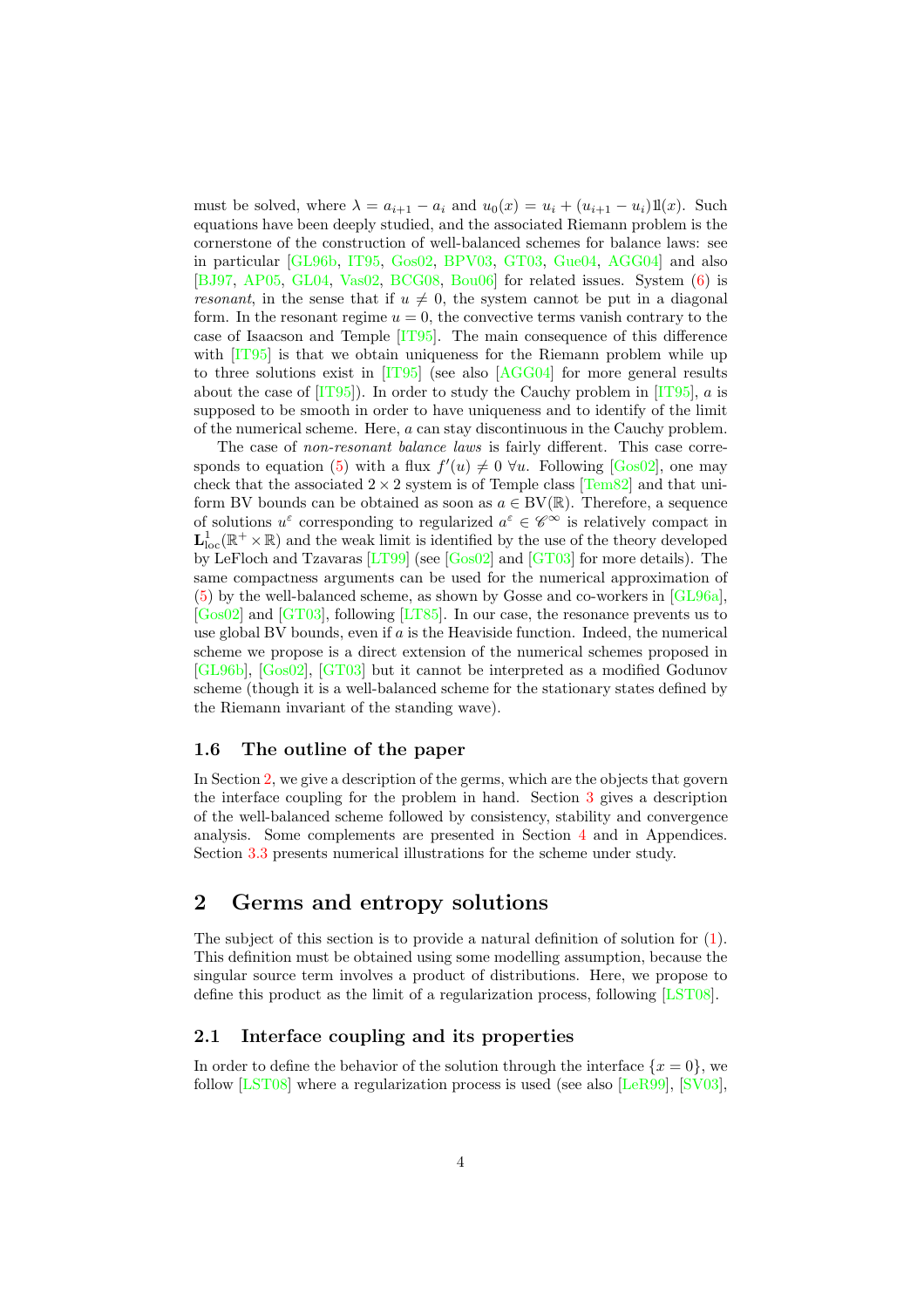[\[Vas02\]](#page-29-0)). Actually, this method for defining solutions of PDE's with singular terms is equivalent to the one used in [\[IT95,](#page-28-7) [GL04\]](#page-27-8).



Figure 1: Representation of the admissibility germ  $\mathscr{G}_{\lambda} = \mathscr{G}_{\lambda}^1 \cup \mathscr{G}_{\lambda}^2 \cup \mathscr{G}_{\lambda}^3$ .

The admissibility of weak solutions to [\(1\)](#page-0-0) is governed by the germ  $\mathscr{G}_{\lambda}$  (our terminology is related to the one of [\[AKR11\]](#page-26-0)) defined as follows.

<span id="page-4-1"></span>**Definition 2.1.** The *admissibility germ*  $\mathscr{G}_{\lambda} \subset \mathbb{R}^2$  (or *germ*, for short) associated with [\(1\)](#page-0-0) is defined as the union  $\mathscr{G}_{\lambda} = \mathscr{G}_{\lambda}^1 \cup \mathscr{G}_{\lambda}^2 \cup \mathscr{G}_{\lambda}^3$ , where

- $\mathscr{G}_\lambda^1 = \{(a, a \lambda), a \in \mathbb{R}\}.$
- $\mathscr{G}_\lambda^2 = [0, \lambda] \times [-\lambda, 0].$
- $\mathscr{G}_{\lambda}^3 = \{ (a, b) \in (\mathbb{R}^+ \times \mathbb{R}^-) \setminus \mathscr{G}_{\lambda}^2, -\lambda \leqslant a+b \leqslant \lambda \}.$

Notice that the partition of  $\mathscr{G}_{\lambda}$  into the three parts is dictated by the subsequent analysis; while  $\mathscr{G}_{\lambda}^{1}$  appears naturally in the proof of Proposition [2.2](#page-5-0) below, the separation of  $\mathscr{G}_\lambda^2$  and  $\mathscr{G}_\lambda^3$  will become clear in Section [3.2.2.](#page-17-0)

In our interpretation that goes back to [\[LST08\]](#page-28-0), the germ  $\mathscr{G}_{\lambda}$  determines the interface coupling for problem  $(1)$ . Indeed, let H denote the Heaviside function. In the sense of distributions,  $(1)$  is equivalent to

$$
\partial_t u + \partial_x (u^2/2) = -\lambda u \partial_x H.
$$

We introduce  $H_{\varepsilon} \in \mathscr{C}^1(\mathbb{R})$  which is a nondecreasing function such that  $H_{\varepsilon}(x) =$  $H(x)$  when  $|x| \geq \varepsilon$ . Since we are interested in understanding the behavior of the solution through the stationary interface  $\{x=0\}$ , we can study stationary solutions. We then obtain the regularized equation for  $U_{\varepsilon}(x) = u(t, x)$ :

<span id="page-4-0"></span>
$$
(U_{\varepsilon}^{2}/2)'(x) + \lambda U_{\varepsilon}(x)\partial_{x}H_{\varepsilon}(x) = 0,
$$
\n(7)

which has to be understood in the weak sense.

Remark 1. The assumption on the monotonicity of  $H_{\varepsilon}$  is crucial. In order to illustrate it, consider a conservation law  $\partial_t u + \partial_x (k(x)u(1-u)) = 0$  where  $k(x) = k_L$  is  $x < 0$  and  $k_R$  if  $x > 0$ . if  $k_L = k_R = 1$ , one may expect to recover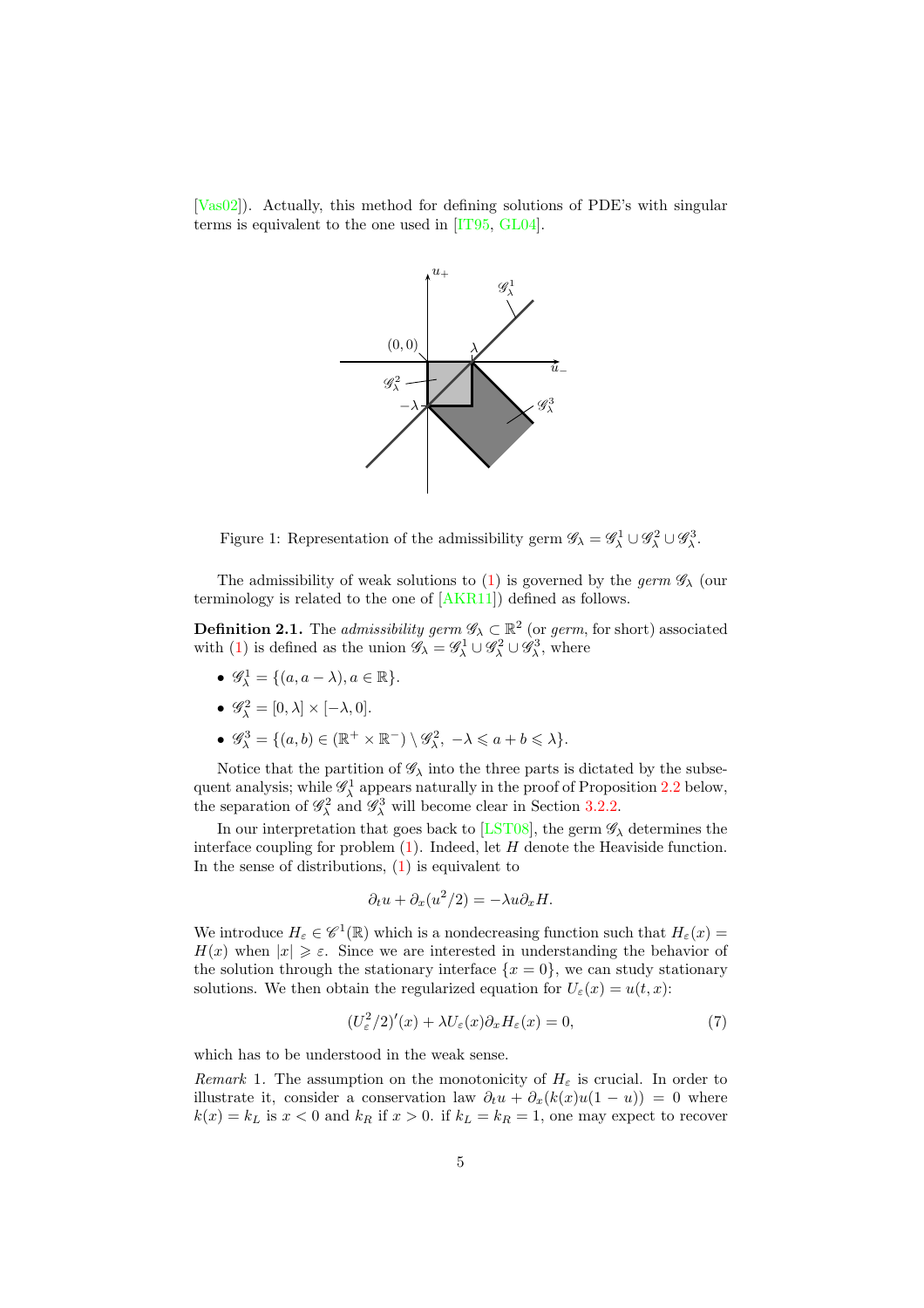the classical entropy weak solution in the sense of Kruzhkov for  $\partial_t u + \partial_x(u(1$  $u$ )) = 0. But in [\[CG07\]](#page-27-12) and [\[AGS10\]](#page-26-6), it is shown that taking a non-monotone regularization of k can lead to different solutions: in some cases, it leads to weak solutions with a constraint on the flux  $f(u(t, 0)) \leq F$ , where F is related to the regularization of k.

The following proposition is shown in [\[LST08\]](#page-28-0):

<span id="page-5-0"></span>**Proposition 2.2.** There exists a solution to ODE ([7](#page-4-0)) with  $U_{\varepsilon}(-\varepsilon) = a$  and  $U_{\varepsilon}(-\varepsilon) = b$  if and only if  $(a, b) \in \mathscr{G}_{\lambda}$ .

It is worth noting that the statement is independent from the choice of  $H_{\varepsilon}$ .

The **modelling assumption** we make is the following: the traces  $\gamma$ −u and  $\gamma_+u$  at  $\{x=0\}$  of a solution u of Problem [\(1\)](#page-0-0) are *compatible* if and only if there exists an entropy weak solution to ODE [\(7\)](#page-4-0) such that  $U_{\varepsilon}(-\varepsilon) = \gamma_{-}u$ ,  $U_{\varepsilon}(\varepsilon) = \gamma_{+}u$  (these two boundary conditions must be understood in the strong sense). Thus we interpret Proposition [2.2](#page-5-0) as the coupling admissibility condition, namely, the germ  $\mathscr{G}_{\lambda}$  is the set of couples  $(\gamma_{-}u, \gamma_{+}u)$  of possible traces at  ${x = 0}$  (for a.e.  $t > 0$ ) of the admissible solutions of [\(1\)](#page-0-0).

Now, the dissipativity properties of the interface coupling in equation [\(1\)](#page-0-0) are encoded in the germ  $\mathscr{G}_{\lambda}$ . Indeed, let us define  $\Xi \colon \mathbb{R}^2 \times \mathbb{R}^2 \mapsto \mathbb{R}$  by

<span id="page-5-1"></span>
$$
\Xi((u_-, u_+), (v_-, v_+)) = \Phi(u_-, v_-) - \Phi(u_+, v_+) \tag{8}
$$

where  $\Phi$  is the so-called Kruzhkov entropy flux  $\Phi(u, v) = \text{sgn}(u - v)(u^2 - v^2)/2$ . Also set  $\Phi^{\pm}(u,v) = \text{sgn}^{\pm}(u-v)(u^2-v^2)/2$  and define  $\Xi^{\pm}$  as in [\(8\)](#page-5-1), using  $\Phi^{\pm}$ in the place of Φ.

Splitting the germ  $\mathscr{G}_{\lambda}$  into three subsets (see Definition [2.1](#page-4-1) and Fig[.2.1\)](#page-3-1), we have

<span id="page-5-2"></span>**Proposition 2.3.** The following properties hold:

- (i)  $\forall (u_-, u_+), (v_-, v_+) \in \mathscr{G}_\lambda$ ,  $\Xi((u_-, u_+), (v_-, v_+)) \geq 0$ , moreover,  $\Xi^{\pm}((u_-, u_+), (v_-, v_+)) \geq 0$ .
- (ii) If a pair  $(u_-, u_+) \in \mathbb{R}^2$  verifies:

<span id="page-5-4"></span>
$$
\forall (v_-,v_+) \in \mathscr{G}_\lambda^1 \cup \mathscr{G}_\lambda^2 \quad \Xi\big((u_-,u_+),(v_-,v_+)\big) \geqslant 0, \tag{9}
$$

then  $(u_-, u_+) \in \mathscr{G}_\lambda$ .

One can prove Proposition [2.3](#page-5-2) directly, by a tedious case study; let us give a shorter but indirect proof in the spirit of [\[AKR11\]](#page-26-0). Indeed, in the terminology of [\[AKR11,](#page-26-0) [AKR10\]](#page-26-3), property (*i*) means that  $\mathscr{G}_{\lambda}$  is a  $L^{1}$ -dissipative germ; and property (*ii*) means that  $\mathscr{G}^1_\lambda \cup \mathscr{G}^2_\lambda$  is a definite germ of which  $\mathscr{G}_\lambda$  is the unique maximal extension.[1](#page-5-3)

<span id="page-5-3"></span><sup>&</sup>lt;sup>1</sup>To be precise, in [\[AKR11\]](#page-26-0) the coupling was conservative, thus the Rankine-Hugoniot condition at the interface was included into the definition of a germ. Here we work with non-conservative coupling. Yet the definitions and the properties of germs stated in [\[AKR11\]](#page-26-0) (see also [\[AKR10\]](#page-26-3)) remain meaningful for a non-conservative coupling.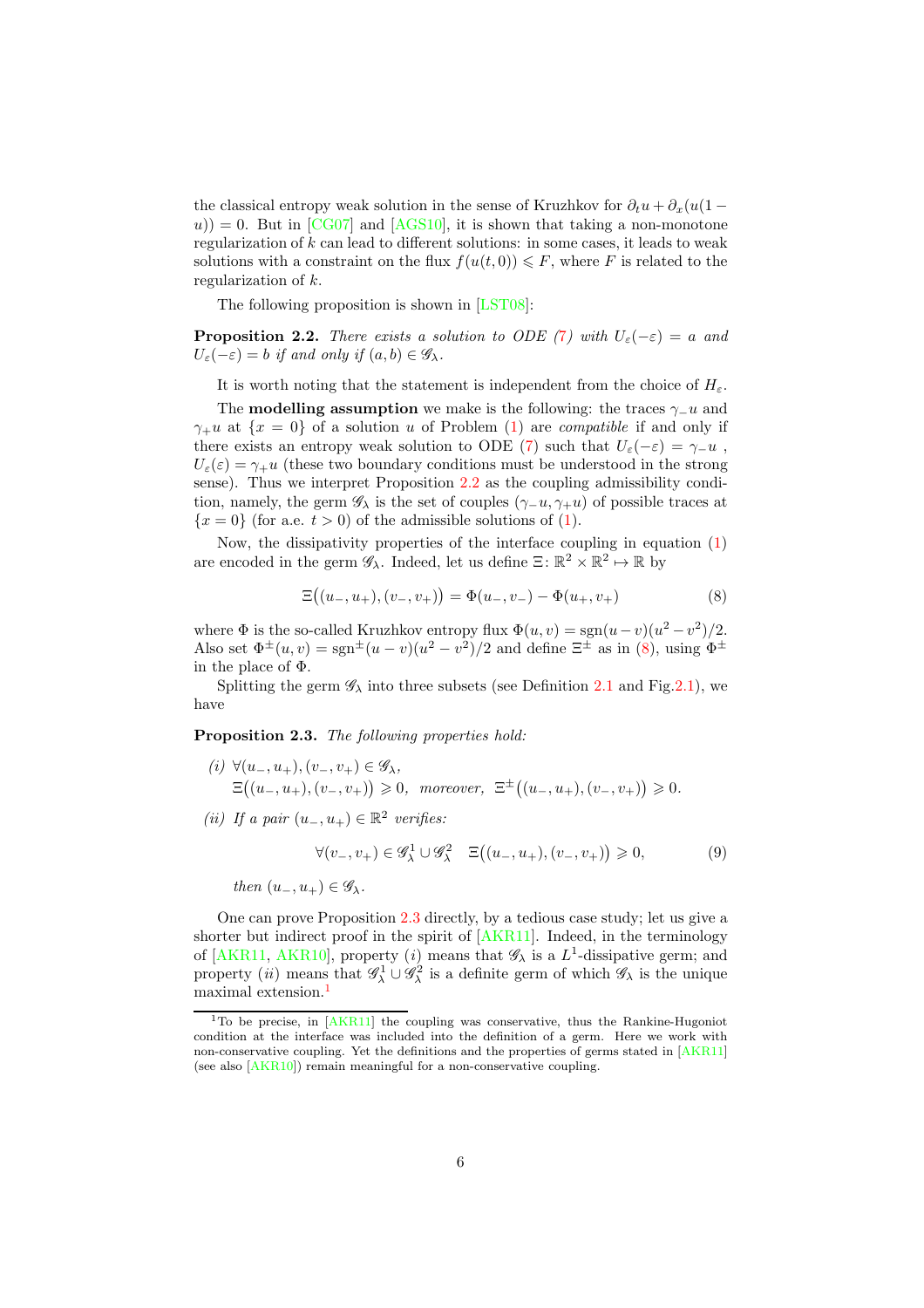*Proof.* Property (i) (let us restrict our attention to  $\Xi^+$ ) stems from the Kato inequality

$$
\forall \varphi \in C_c^{\infty}(\mathbb{R}^+ \times \mathbb{R}), \varphi \ge 0,\n\int_{\mathbb{R}^+} \int_{\mathbb{R}} \left( \lambda (u^{\varepsilon} - v^{\varepsilon})^+ \partial_x H_{\varepsilon} \varphi - (u^{\varepsilon} - v^{\varepsilon})^+ \partial_t \varphi - \Phi^+(u^{\varepsilon}, v^{\varepsilon}) \partial_x \varphi \right) \le 0 \quad (10)
$$

for entropy solutions  $u^{\varepsilon}, v^{\varepsilon}$  of the regularized conservation law

<span id="page-6-4"></span><span id="page-6-0"></span>
$$
\partial_t u + \partial_x (u^2/2) = -\lambda u \partial_x H_\varepsilon,\tag{11}
$$

 $\varepsilon > 0$  (the Kato inequality is obtained from the standard Kruzhkov entropy formulation of [\(11\)](#page-6-0) and the fact that  $\lambda \partial_x H_{\varepsilon} \geq 0$ , so that  $\lambda u \partial_x H_{\varepsilon}$  acts as an absorption term). Indeed, it follows from Proposition [2.2](#page-5-0) that the functions

$$
u(t,x):=u_-\mathrm{1}\hskip -3pt{\rm l}_{\{x<0\}}+u_+\mathrm{1}\hskip -3pt{\rm l}_{\{x>0\}},\;\;v(t,x):=v_-\mathrm{1}\hskip -3pt{\rm l}_{\{x<0\}}+v_+\mathrm{1}\hskip -3pt{\rm l}_{\{x>0\}}
$$

with  $(u_-, u_+), (v_-, v_+) \in \mathscr{G}_\lambda$  can be obtained as  $\mathbf{L}^1_{\text{loc}}$  limits, as  $\varepsilon \to 0^+$ , of stationary solutions of  $(11)$ ; thus we inherit the Kato inequality

$$
-\int_{\mathbb{R}^+}\!\!\int_{\mathbb{R}} \Big( (u-v)^+ \,\partial_t \varphi + \Phi^+(u,v) \,\partial_x \varphi \Big) \leq 0 \ \ \forall \varphi \in \mathcal{C}_c^{\infty}(\mathbb{R}^+ \times \mathbb{R}), \ \varphi \geq 0.
$$

Taking by approximation  $\varphi(t, x) = \varphi_h(x)\psi(t)$  with  $\psi \geq 0$  and with

<span id="page-6-3"></span><span id="page-6-2"></span>
$$
\varphi_h(x) := 1 - \min\{1, \frac{|x|}{h}\},\tag{12}
$$

letting  $h \to 0^+$ , we prove (*i*) for the quantity  $\Xi^+$ .

We have shown the germ  $\mathscr{G}_{\lambda}$  is  $\mathbf{L}^{1}$ -dissipative. To prove property (*ii*) of Proposition [2.3,](#page-5-2) we point out that, according to the analysis of [\[LST08\]](#page-28-0) (the case study is actually hidden in this result), all Riemann problems for [\(1\)](#page-0-0) have a solution u with traces  $(\gamma_-\overline{u}, \gamma_+\overline{u}) \in \mathscr{G}_\lambda$ ; thus, in the terminology of [\[AKR11\]](#page-26-0), the germ  $\mathscr{G}_{\lambda}$  is complete. A complete  $\mathbf{L}^{1}$ -dissipative germ is maximal (see [\[AKR11,](#page-26-0) [AKR10\]](#page-26-3)); the maximality of  $\mathscr{G}_{\lambda}$  exactly means that

<span id="page-6-1"></span>
$$
\left[\forall (v_-, v_+) \in \mathscr{G}_\lambda \quad \Xi\big((u_-, u_+), (v_-, v_+)\big) \geq 0\right] \implies \left[(u_-, u_+) \in \mathscr{G}_\lambda\right].\tag{13}
$$

Property  $(ii)$  is stronger than  $(13)$ , but it suffices to show the following:

$$
\begin{bmatrix}\n\forall (v_-, v_+) \in \mathscr{G}_\lambda^1 \cup \mathscr{G}_\lambda^2 & \Xi((u_-, u_+), (v_-, v_+)) \ge 0\n\end{bmatrix} \Longrightarrow \begin{bmatrix}\n\forall (v_-, v_+) \in \mathscr{G}_\lambda & \Xi((u_-, u_+), (v_-, v_+)) \ge 0\n\end{bmatrix}.
$$
 (14)

Indeed, from  $(13)$  and  $(14)$  one readily gets property  $(ii)$ .

In order to justify [\(14\)](#page-6-2), given  $(u_-, u_+)$  that satisfies [\(9\)](#page-5-4), we denote by  $\hat{\mathscr{G}}$ the set of all  $(v_-, v_+) \in \mathbb{R}^2$  such that  $\Xi((u_-, u_+), (v_-, v_+)) \geq 0$ . Because  $\mathscr{G}_{\lambda}^1 \cup \mathscr{G}_{\lambda}^2 \subset \widetilde{\mathscr{G}}$ , we only need to show that  $\mathscr{G}_{\lambda}^3 \subset \widetilde{\mathscr{G}}$ . Take  $(v_-, v_+) \in \mathscr{G}_{\lambda}^3$ ; in particular,  $v_+ \leq 0 \leq v_-.$  First, assume we also have  $u_+ \leq 0 \leq u_-$ ; then  $\Phi(u_-,v_-) \geq 0 \geq \Phi(u_+,v_+)$  because  $z \mapsto \frac{z^2}{2}$  $\frac{z^2}{2}$  is increasing on  $\mathbb{R}^+$  and decreasing on  $\mathbb{R}^-$ . Therefore in the case  $u_+ \leq 0 \leq u_-,$  we have  $(v_-, v_+) \in \widetilde{\mathscr{G}}$ .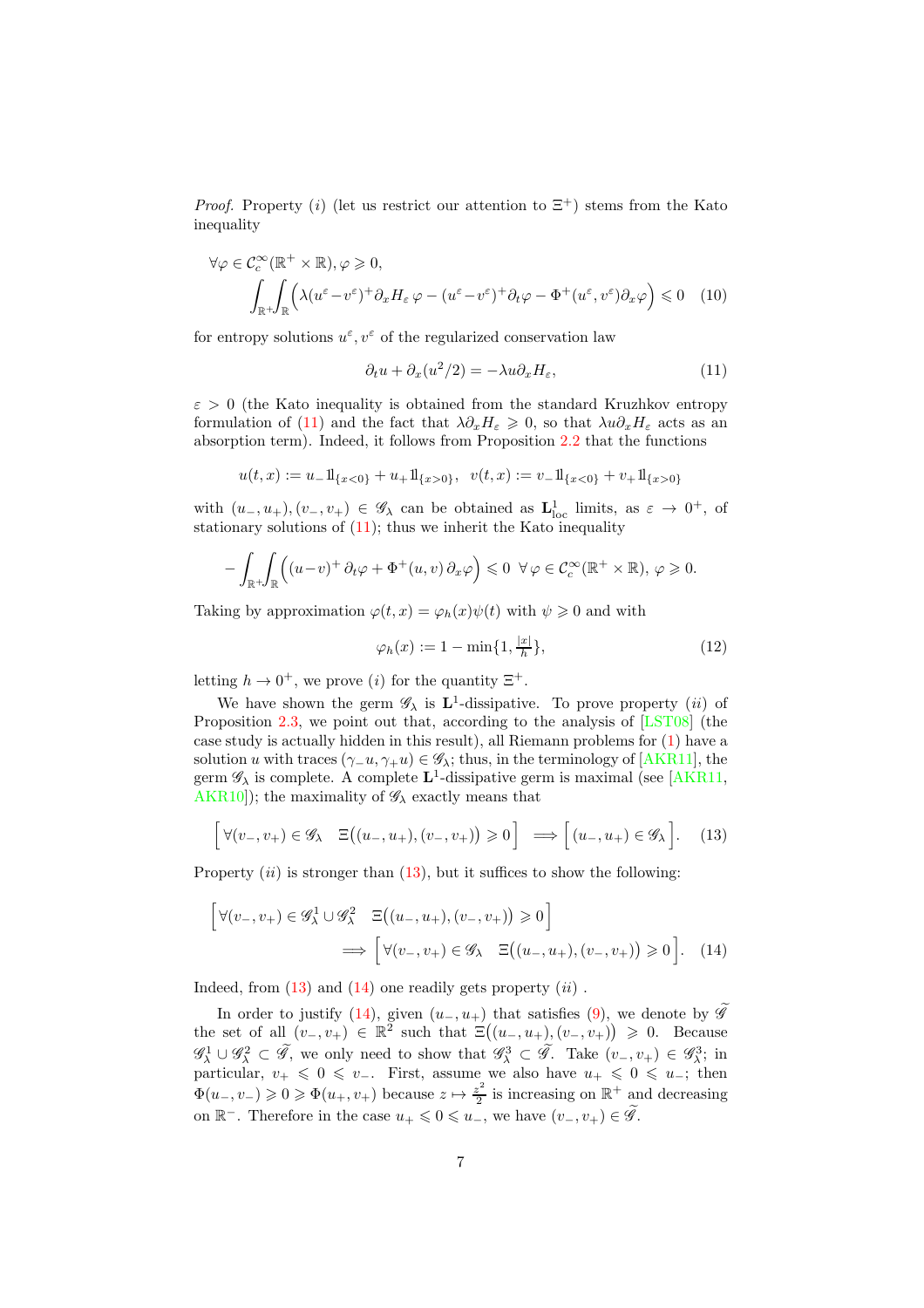Now we show that the boundary of  $\mathscr{G}_\lambda^3$  is included in  $\widetilde{\mathscr{G}}$ ; it suffices to get

$$
\{(c_-,c_+) | c_+ = -c_-+1, c_- \geq 1\} \cup \{(c_-,c_+) | c_+ = -c_--1, c_- \geq 0\} \subset \widetilde{\mathscr{G}}.
$$

Notice that, whenever  $(c_-, c_+)$  is in the above union of two sets, either the point  $(c_-, -c_+)$  (when  $c_+ = -c_-+1$ ) or the point  $(-c_-, c_+)$  (when  $c_+ = -c_-+1$ ) belongs to  $\mathscr{G}_{\lambda}^{1}$ ; this is easily seen on Fig. [2.1.](#page-3-1) Let us focus on the first case. Because  $-c_+ \geq 0 \geq c_+$ , we readily see that  $-c_+1_{\{x<0\}} + c_+1_{\{x>0\}}$  and the constant  $u_+$  are two Kruzhkov entropy solutions to the Burgers equation; it follows that  $\Phi(u_+, -c_+) \geq \Phi(u_+, c_+)$ . From the fact that  $(c_-, -c_+) \in \mathscr{G}_\lambda^1 \subset \widetilde{\mathscr{G}}$ , we get  $\Phi(u_+, -c_+) \geq \Phi(u_+, c_+)$ ; hence  $\Phi(u_-, c_-) \geq \Phi(u_+, -c_+) \geq \Phi(u_+, c_+)$ . Therefore  $(c_-, c_+) \in \widetilde{\mathscr{G}}$ . The second case is analogous.

Now we cut  $\mathscr{G}_{\lambda}^{3}$  by the horizontal and by the vertical lines passing through  $(v_-, v_+)$ . Considering the intersection points with  $\partial(\mathscr{G}_\lambda^3)$ , we see that there exist  $v_+^{\flat,\sharp}$  (depending on  $v_-$ ),  $v_+^{\flat} \leq v_+ \leq v_+^{\sharp} \leq 0$ , such that  $(v_-,v_+^{\flat})$ ,  $(v_-,v_+^{\sharp})$  belong to  $\widetilde{\mathscr{G}}$ ; similarly, we can define  $v_{-}^{\flat,\sharp}$  (depending on  $v_{+}$ ) with  $0 \leq v_{-}^{\flat} \leq v_{-} \leq v_{-}^{\sharp}$ , and  $(v_+^{\flat,\sharp}, v_+) \in \widetilde{\mathscr{G}}$ . Let us show that if  $u_+ \geq 0$ ,  $(v_-, v_+) \in \widetilde{\mathscr{G}}$ . Indeed, in this case  $sgn(u_{+}-v_{+}^{\sharp}) = sgn(u_{+}-v_{+}^{\sharp}).$  Therefore,  $\Phi(u_{+},v_{+})$  lies in between  $\Phi(u_+,v_+^{\flat})$  and  $\Phi(u_+,v_+^{\sharp})$ . Thus the desired inequality  $\Phi(u_-,v_-) \geq \Phi(u_+,v_+)$ follows as a convex combination of the true inequalities  $\Phi(u_-, v_-) \geqslant \Phi(u_+, v_+^{\flat, \sharp}).$ In conclusion,  $(v_-, v_+) \in \widetilde{\mathscr{G}}$  unless  $u_+ < 0$ . Similarly, from consideration of  $c_{-}^{b, \sharp}$ we see that  $(v_-, v_+) \in \widetilde{\mathscr{G}}$  unless  $u_- > 0$ . But the case of  $u_+ < 0 < u_-$  has already been resolved; we conclude that in all the possible cases,  $(v_-, v_+) \in \widetilde{\mathscr{G}}$ . This ends the proof of  $(14)$  and of property  $(ii)$ .

Remark 2. Unfortunately, statement  $(ii)$  of Proposition [2.3](#page-5-2) is no longer true if we further weaken [\(13\)](#page-6-1) by taking  $(v_-, v_+) \in \mathscr{G}_\lambda^1$  instead of  $(v_-, v_+) \in \mathscr{G}_\lambda^1 \cup \mathscr{G}_\lambda^2$ in [\(9\)](#page-5-4). This fact makes intricate the study of convergence of the numerical schemes we introduce in the sequel, because our schemes are well-balanced only with respect to the states in  $\mathscr{G}_{\lambda}^1$ . In the case of a quadratic source term presented in Appendix [B,](#page-24-0) the set corresponding to  $\mathscr{G}_{\lambda}^2$  can be omitted, which simplifies the analysis of the associated numerical scheme (see Appendix [B](#page-24-0) for more details). Remark 3. Uniqueness does not hold true when focusing on the linear drag force but with  $\lambda < 0$ . Consider the equation  $\partial_t u + \partial_x(u^2/2) - u \, \delta_0 = 0$  and the initial condition  $u(0, x) = 0$  for all  $x \in \mathbb{R}$ . Of course  $u(t, x) = 0$  for all  $(t, x) \in \mathbb{R}_+ \times \mathbb{R}$ is solution, but also

$$
u(t,x) = \begin{cases} 0 & \text{if } |x/t| > \alpha/2, \\ -\alpha & \text{if } -\alpha/2 < x/t < 0, \\ \alpha & \text{if } 0 < x/t < \alpha/2, \end{cases}
$$

for any  $0 < \alpha \leq 1/2$ . On the other hand, let us recall that in the resonant case studied by Isaacson and Temple [\[IT95\]](#page-28-7), up to three (self-similar) solutions may coexist.

#### 2.2 Entropy solutions: definitions, properties, uniqueness

As pointed out in the Introduction, [\(4\)](#page-2-2) is enough to define admissible entropy weak solutions of problem  $(1)$ . This definition (together with Proposition [2.3\(](#page-5-2)*i*))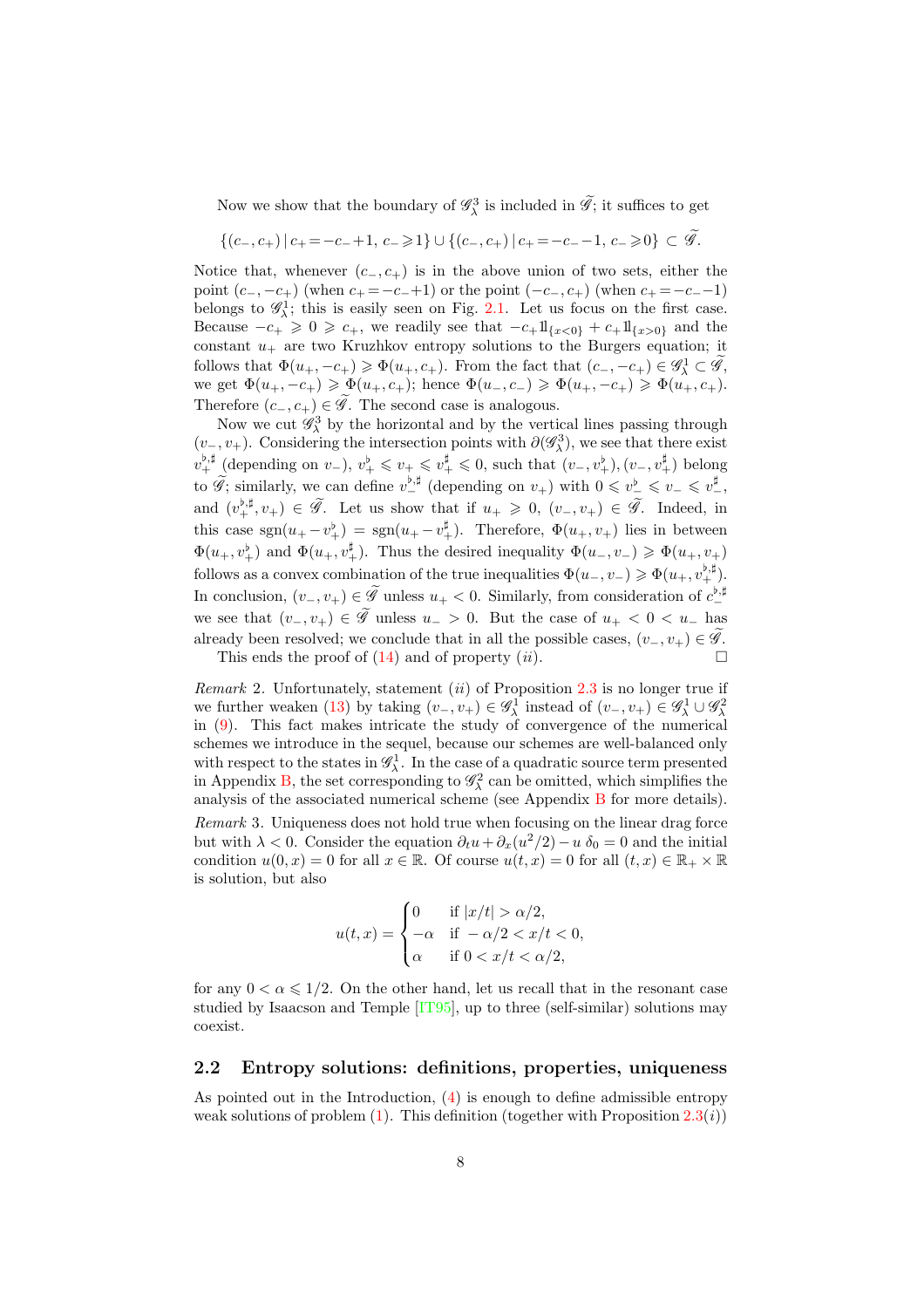readily yields uniqueness, comparison and continuous dependence properties for [\(1\)](#page-0-0). Yet the explicit use of strong interface traces (see Panov  $\lceil \text{Pan}07 \rceil$ ) in [\(4\)](#page-2-2) is a drawback, because the stability of such notion of admissible solution under the  $L^1_{loc}$  convergence is unclear. Thus we are heading towards another definition, or rather towards a series of equivalent definitions of admissible solutions to [\(1\)](#page-0-0).

First, let us describe some elementary solutions of this problem: in the context of [\(1\)](#page-0-0), they play the role of the constants in the standard Kruzhkov entropy formulation. Define piecewise constant functions c on  $\mathbb{R}^+ \times \mathbb{R}$  by

<span id="page-8-0"></span>
$$
c(t,x) = c_{-}11_{\{x<0\}} + c_{+}11_{\{x>0\}} = \begin{cases} c_{-} & \text{if } x < 0, \\ c_{+} & \text{if } x > 0, \end{cases}
$$
 (15)

where  $c_-, c_+ \in \mathbb{R}$ . Notice that c solves the Burgers equation away from the interface  $\{x=0\}$ . Therefore according to the **modelling assumption** of Sec-tion [2.1,](#page-3-1) we consider that  $c(t, x)$  is an admissible solution of [\(1\)](#page-0-0) (with  $u_0 \equiv c$ ) if and only if  $(c_-, c_+) \in \mathscr{G}_\lambda$ . As a consequence, making use of *adapted Kruzhkov* entropies (cf. [\[BJ97,](#page-27-7) [AP05,](#page-26-5) [AMVG05,](#page-26-7) [BKT09,](#page-27-5) [AKR11,](#page-26-0) [AGS10\]](#page-26-6)), we can provide a natural definition of entropy solution for Problem [\(1\)](#page-0-0):

<span id="page-8-2"></span>**Definition 2.4.** Consider the Cauchy problem [\(1\)](#page-0-0) with  $u_0 \in \mathbf{L}^{\infty}(\mathbb{R})$  and  $\lambda > 0$ . A function  $u \in \mathbf{L}^{\infty}(\mathbb{R}^+ \times \mathbb{R})$  is said to be an *entropy solution* of [\(1\)](#page-0-0) if for all function c defined by [\(15\)](#page-8-0) with  $(c_-, c_+) \in \mathscr{G}_{\lambda}$ ,

<span id="page-8-1"></span>
$$
\forall \varphi \in C_c^{\infty}(\mathbb{R}^+ \times \mathbb{R}), \varphi \ge 0 \quad \int_{\mathbb{R}^+} \int_{\mathbb{R}} \left[ |u - c| \partial_t \varphi + \Phi(u, c) \partial_x \varphi \right] dx dt
$$

$$
+ \int_{\mathbb{R}} |u_0 - c| \varphi(0, x) dx \ge 0. \quad (16)
$$

<span id="page-8-4"></span>Remark 4. Notice that if u takes the form  $u(t, x) = u_-\mathbb{1}_{\{x<0\}} + u_+\mathbb{1}_{\{x>0\}}$ with  $(u_-, u_+) \in \mathscr{G}_\lambda$ , then u is an entropy solution of [\(1\)](#page-0-0) (this means that the elementary solutions that we have declared admissible are indeed entropy solutions). In fact, in this case, by a simple integration-by-parts  $(16)$  reduces to the inequality  $\Xi((u_-,c_-),(u_+,c_+))\int_{\mathbb{R}^+}\varphi(t,0)\,dt\geqslant 0$ ; this is true thanks to Proposition [2.3\(](#page-5-2)*ii*) and because  $\varphi \geq 0$ .

<span id="page-8-3"></span>Remark 5. In contrast with analogous definitions in [\[BKT09,](#page-27-5) [AKR11,](#page-26-0) [AKR10,](#page-26-3) [AGS10\]](#page-26-6), it may seem to the reader that the above definition is only concerned with the admissible coupling of  $u|_{x>0}$  and  $u|_{x>0}$  at the interface.

Yet it should be stressed that the above definition means in particular that u is a Kruzhkov entropy solution of the Burgers equation away from the interface  ${x = 0}$ . Indeed, it is sufficient to take  $\varphi$  with support in  ${x < 0}$  or in  ${x > 0}$ , and notice that both  $c_-\text{ and } c_+$  describe the set of all real numbers when  $(c_-, c_+)$ describes the set  $\mathscr{G}_{\lambda}$ .

Remark 6. As soon as we know that  $u$  is a Kruzhkov entropy solution of the Burgers equation away from the interface  $\{x = 0\}$ , strong left- and right-side traces  $\gamma_{\pm}u$  on  $\{x=0\}$  are well defined (see Vasseur [\[Vas01\]](#page-28-11), Panov [\[Pan07\]](#page-28-6)), because the Burgers flux  $u \mapsto \frac{u^2}{2}$  $\frac{u^2}{2}$  is non-linear on every subinterval of  $\mathbb{R}$ .

Let us provide alternative characterizations of entropy solutions:

<span id="page-8-5"></span>**Proposition 2.5.** A function  $u \in \mathbf{L}^{\infty}(\mathbb{R}^+ \times \mathbb{R})$  is an entropy solution if and only if it satisfies any of the following assertions: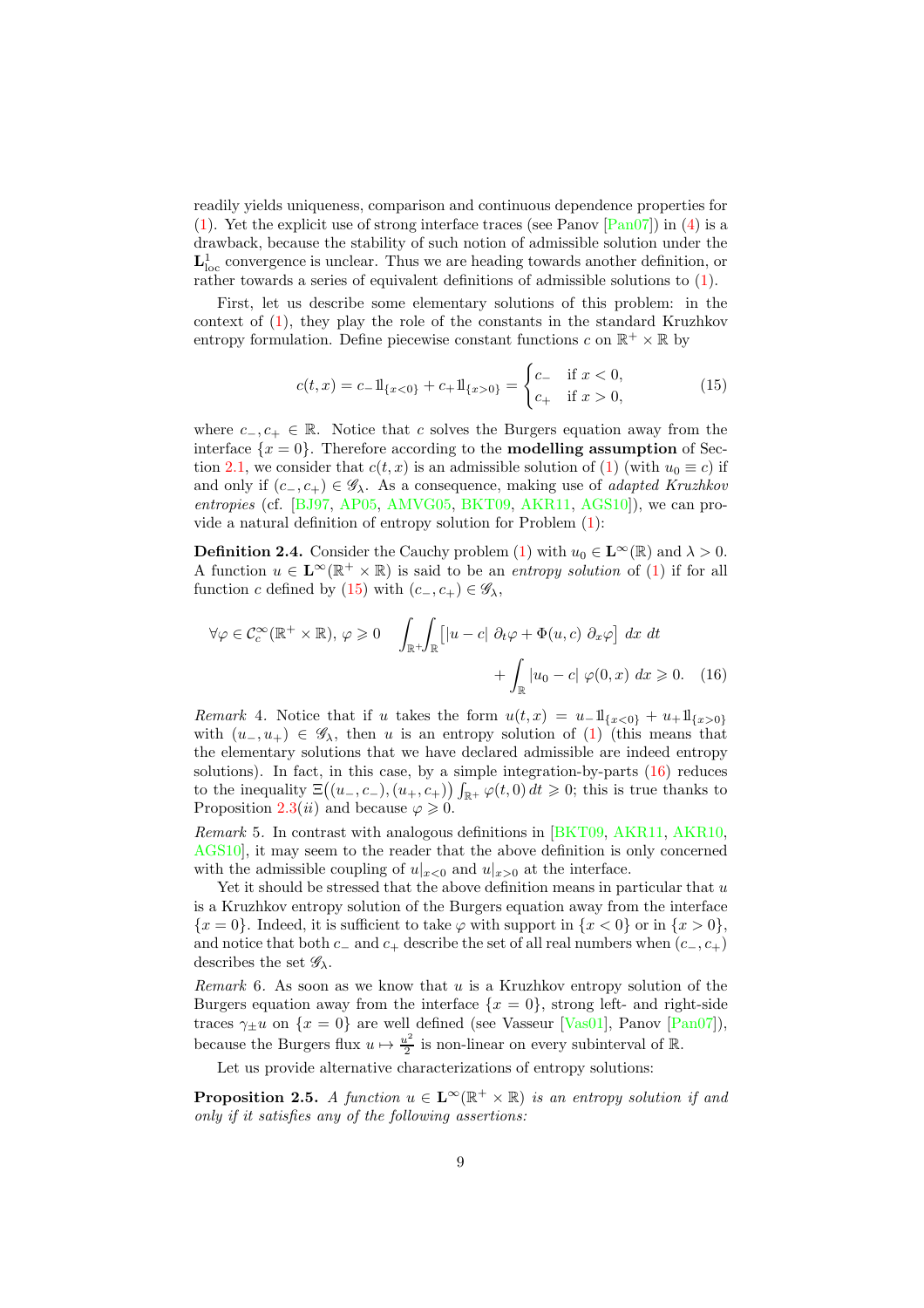- [A] The function u verifies ([16](#page-8-1)) for all non-negative function  $\varphi \in C_c^{\infty}(\mathbb{R}^+ \times \mathbb{R})$ and for all function c defined by ([15](#page-8-0)) with  $(c_-, c_+) \in \mathscr{G}_\lambda^1 \cup \mathscr{G}_\lambda^2$ .
- [B] The function u verifies  $(4)$  $(4)$  $(4)$ , i.e., the Kruzhkov entropy inequalities

<span id="page-9-0"></span>
$$
\int_{\mathbb{R}^+} \int_{\mathbb{R}} \left[ |u - \kappa| \partial_t \varphi + \Phi(u, \kappa) \partial_x \varphi \right] dx dt + \int_{\mathbb{R}} |u_0 - \kappa| \varphi(0, x) dx \geq 0 \tag{17}
$$

hold for all  $\kappa \in \mathbb{R}$  and for all non-negative test function  $\varphi \in C_c^{\infty}(\mathbb{R}^+ \times \mathbb{R})$ such that  $\varphi|_{x=0} = 0$ , moreover,

<span id="page-9-2"></span>for a. 
$$
e, t > 0 \left( (\gamma_{-}u)(t), (\gamma_{+}u)(t) \right) \in \mathscr{G}_{\lambda}.
$$
 (18)

[C] The function u verifies ([17](#page-9-0)) for all  $\kappa \in \mathbb{R}$  and all non-negative function  $\varphi$ of  $C_c^{\infty}(\mathbb{R}^+ \times \mathbb{R})$ , moreover, for all  $(c_-, c_+) \in \mathscr{G}_{\lambda}$  there holds

<span id="page-9-3"></span><span id="page-9-1"></span>
$$
for a.e. t > 0 \quad \Xi\Big(\big((\gamma_{-}u)(t), (\gamma_{+}u)(t)\big), (c_{-}, c_{+})\Big) \geq 0. \tag{19}
$$

[D] There exists  $C = C(\lambda, \|u\|_{\infty}, c_{+}) > 0$  such that the function u verifies

$$
\forall \varphi \in C_c^{\infty}(\mathbb{R}^+ \times \mathbb{R}), \varphi \ge 0 \quad \int_{\mathbb{R}^+} \int_{\mathbb{R}} \left[ |u - c| \partial_t \varphi + \Phi(u, c) \partial_x \varphi \right] dx dt
$$

$$
+ \int_{\mathbb{R}} |u_0 - c| \varphi(0, x) dx \ge -C \operatorname{dist} \left( (c_-, c_+), \mathscr{G}_{\lambda} \right) (20)
$$

for all function c defined by ([15](#page-8-0)) with  $(c_-, c_+) \in \mathbb{R} \times \mathbb{R}$ .

Characterization [A] will be used to prove convergence of the numerical schemes presented in the next section, while characterization [B] will be used for the proof of uniqueness. Characterization [B] is most intuitive, it goes back to the modelling process of [\[LST08\]](#page-28-0) and Section [2.1.](#page-3-1) Formulation [C] describes explicitly the interface dissipation property of entropy solutions (the reader may check that  $\mathscr{G}_{\lambda}$  can be replaced with  $\mathscr{G}_{\lambda}^1 \cup \mathscr{G}_{\lambda}^2$  in the statement of [C]). Finally, characterization [D] is a convenient generalization of Definition [2.4,](#page-8-2) it allows to treat equation [\(2\)](#page-1-0) of the full particle-in-Burgers model (see [\[ALST10,](#page-26-1) [ALST\]](#page-26-2)).

*Proof.* We show that Definition  $2.4 \Rightarrow [A] \Rightarrow [B] \Rightarrow [C] \Rightarrow [D] \Rightarrow$  $2.4 \Rightarrow [A] \Rightarrow [B] \Rightarrow [C] \Rightarrow [D] \Rightarrow$  Definition [2.4.](#page-8-2) Firstly, Definition [2.4](#page-8-2) clearly implies [A].

Next, as in Remark [5,](#page-8-3) inequalities [\(16\)](#page-8-1) of [A] still imply the Kruzhkov in-equalities [\(17\)](#page-9-0). Moreover, using the test functions  $\varphi_h$  of the form [\(12\)](#page-6-3), for all  $\psi \in C_c^{\infty}(\mathbb{R}^+), \psi \geq 0$  we derive as  $h \to 0^+$  the inequalities

$$
\forall \left( c_-,c_+ \right) \in \mathscr{G}^1_\lambda \cup \mathscr{G}^2_\lambda \quad \int_{\mathbb{R}^+} \Bigl( \Phi \bigl((\gamma_- u)(t),c_- \bigr) - \Phi \bigl((\gamma_+ u)(t),c_+ \bigr) \Bigr) \, \psi(t) \, dt \geqslant 0.
$$

Because  $\psi$  is arbitrary, making  $\psi$  concentrate at a Lebesgue point of the maps  $t \mapsto (\gamma_{\pm}u)(t)$ , we derive that [\(19\)](#page-9-1) holds with  $(c_-, c_+) \in \mathscr{G}_\lambda^1 \cup \mathscr{G}_\lambda^2$ . By a simple application of Proposition  $2.3(ii)$  $2.3(ii)$ , we deduce [\(18\)](#page-9-2). Thus [C] holds.

Applying Proposition [2.3\(](#page-5-2)*i*) one gets [\(19\)](#page-9-1) from [\(18\)](#page-9-2); thus [B] implies [C].

To get from [C] to Definition [2.4](#page-8-2) and to [D], we split the test function  $\varphi$  as  $\varphi \varphi_h + \varphi (1 - \varphi_h)$ , where  $\varphi_h$  is defined by [\(12\)](#page-6-3). Then we can write inequalities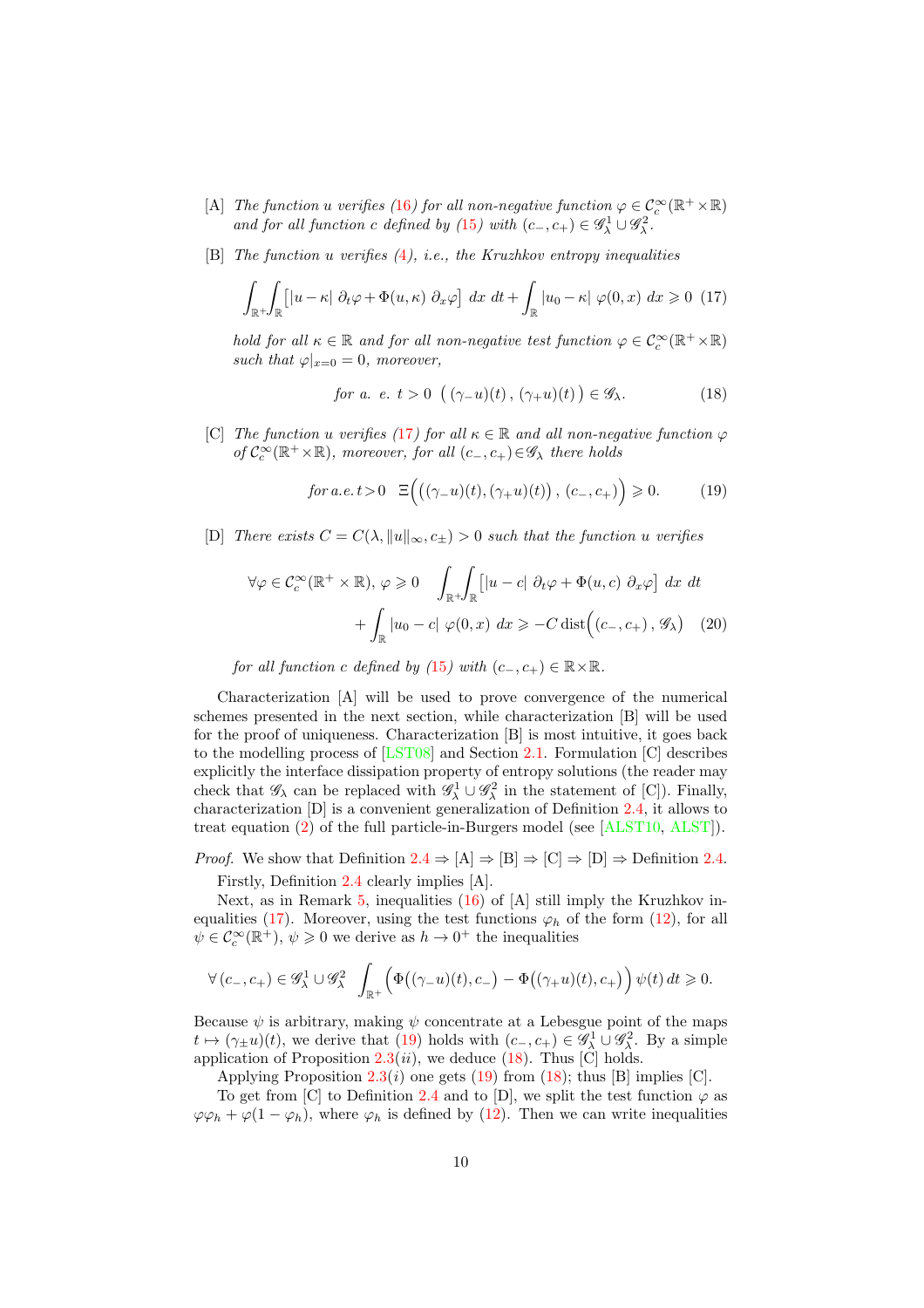[\(17\)](#page-9-0) with the test function  $\varphi(1-\varphi_h)$  which is zero on  $\{x=0\}$ ; the difference of the left-hand side of this inequality with the left-hand side of  $(20)$  is the term

$$
R_h := \int_{\mathbb{R}^+} \int_{\mathbb{R}} \left[ |u - c| \ \partial_t (\varphi \varphi_h) + \Phi(u, c) \ \partial_x (\varphi \varphi_h) \right] dx \ dt + \int_{\mathbb{R}} |u_0 - c| \ \varphi(0, x) \varphi_h(x).
$$

From the definition of  $\varphi_h$  and of the strong interface traces  $\gamma_{\pm}u$ , we compute

$$
\lim_{h\to 0^+} R_h = \int_{\mathbb{R}^+} \Xi\Big(\big((\gamma_- u)(t), (\gamma_+ u)(t)\big), (c_-, c_+)\Big) \varphi(t, 0) dt.
$$

Denote  $((\gamma_{-}u)(t),(\gamma_{+}u)(t)) = (a_{-}, a_{+})$ . By [\(19\)](#page-9-1), if we have  $(c_{-}, c_{+}) \in \mathscr{G}_{\lambda}$ , we find  $\Xi((a_-, a_+), (c_-, c_+)) \geq 0$ ; hence inequalities [\(16\)](#page-8-1) of Definition [2.4](#page-8-2) follow. More generally, for  $(c_-, c_+) \in \mathbb{R} \times \mathbb{R}$ , we first take a closest to  $(c_-, c_+)$  element of  $\mathscr{G}_{\lambda}$ ; denote it by  $(b_-, b_+)$ . Then

$$
\Xi((a_{-}, a_{+}), (c_{-}, c_{+})) \geq \Xi((a_{-}, a_{+}), (b_{-}, b_{+})) - \Big|\Xi((a_{-}, a_{+}), (c_{-}, c_{+})) - \Xi((a_{-}, a_{+}), (b_{-}, b_{+}))\Big|,
$$

where the first term is non-negative by  $(19)$ , and the second one is dominated by a constant  $C = C(|a_{\pm}|, |b_{\pm}|, |c_{\pm}|)$  times the distance from  $(c_-, c_+)$  to  $(b_-, b_+).$ Hence we get [D], because  $|a_{\pm}| \leq ||u||_{\infty}$  and  $|b_{\pm}|$  is estimated via  $|c_{\pm}|$  and  $\lambda$ .

Finally, [D] trivially implies inequalities [\(16\)](#page-8-1) of Definition [2.4.](#page-8-2)  $\Box$ 

We are now in a position to state the result of  $L^1$  contraction, comparison and uniqueness for entropy solutions of [\(1\)](#page-0-0).

<span id="page-10-2"></span>**Theorem 2.6.** Let  $u_0$  and  $v_0$  be two initial data in  $\mathbf{L}^{\infty}(\mathbb{R})$  and let u and v be the associated entropy solutions of Problem  $(1)$  $(1)$  $(1)$ . Then for all  $R > 0$ ,

<span id="page-10-0"></span>for a.e. 
$$
t > 0
$$
  $\int_{R}^{R} (u - v)^{+}(t, x) dx \le \int_{-R-Lt}^{R+Lt} (u_0 - v_0)^{+}(x) dx$  (21)

where  $L = \max{\{\Vert u \Vert_{\infty}, \Vert v \Vert_{\infty}\}.$  Consequently, if  $(u_0 - v_0)^+ \in L^1(\mathbb{R})$ , we have

<span id="page-10-1"></span>for a.e. 
$$
t > 0
$$
  $\int_{\mathbb{R}} (u - v)^{+}(t, x) dx \le \int_{\mathbb{R}} (u_0 - v_0)^{+}(x) dx.$  (22)

In particular, for all  $u_0 \in \mathbf{L}^{\infty}(\mathbb{R})$ , there exists at most one solution of Prob-lem ([1](#page-0-0)); and the map  $S(t) : u_0 \mapsto u(t, \cdot)$  on its domain is an order-preserving contraction for the  $\mathbf{L}^1(\mathbb{R})$  norm.

Later we will also prove existence of solutions to [\(1\)](#page-0-0) for all  $\mathbf{L}^{\infty}$  datum  $u_0$ .

Proof. The arguments of the proof are standard in the framework of conservation laws with discontinuous fluxes (see for instance [\[AMVG05,](#page-26-7) [BKT09,](#page-27-5) [AKR11,](#page-26-0) AGS10. Let us only provide a sketch of the proof.

Using the Kruzhkov inequalities with  $\kappa = \pm ||u||_{\infty}$  we can replace  $|u-\kappa|$  and  $\Phi(u,\kappa)$  by  $(u-\kappa)^{\pm}$  and  $\Phi^{\pm}(u,\kappa)$ , respectively. Then with the classical doubling of variables technique of Kruzhkov [\[Kru70\]](#page-28-12) with non-negative test functions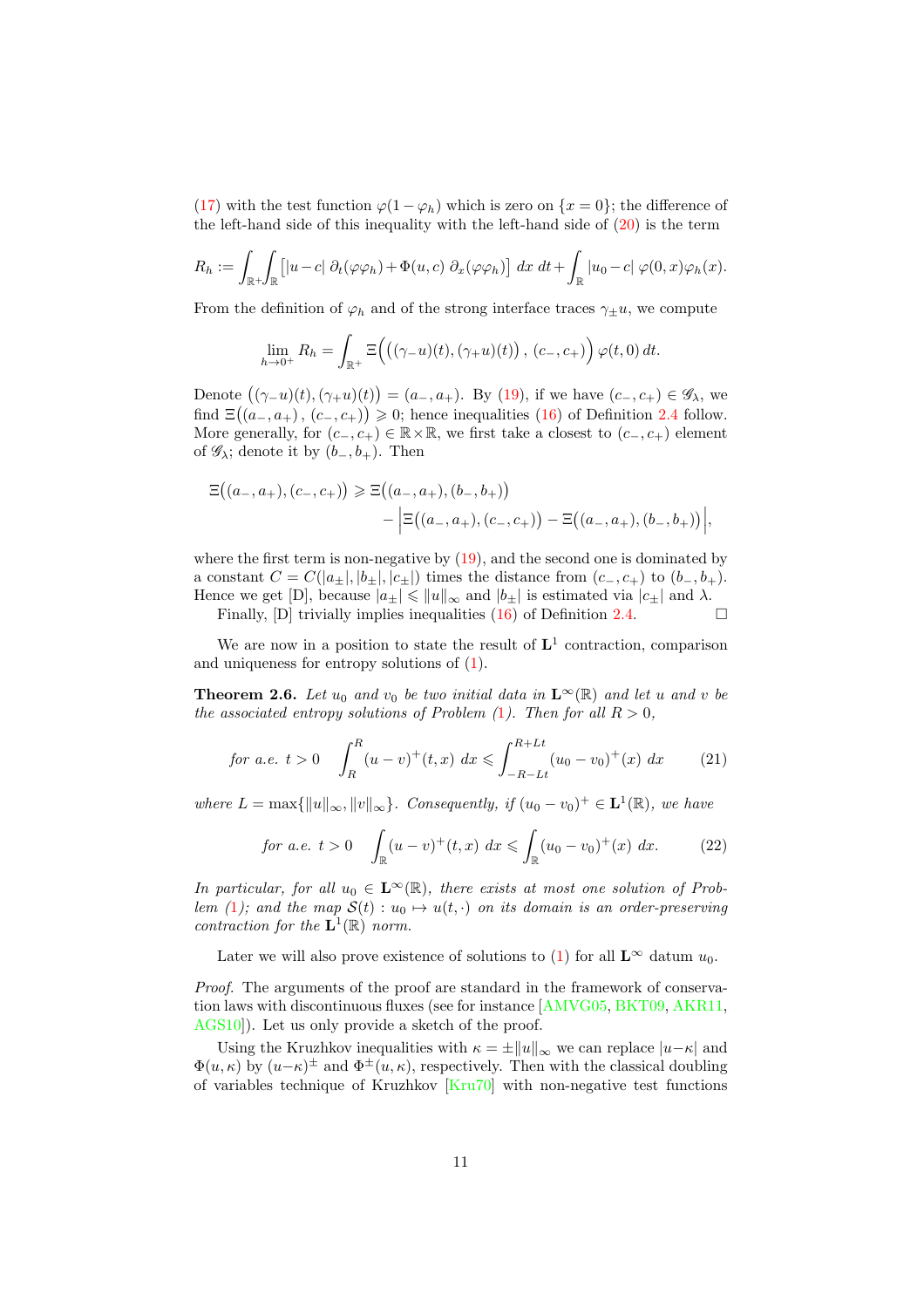$\varphi \in \mathcal{C}_c^{\infty}(\mathbb{R}^+ \times \mathbb{R})$  such that  $\varphi = 0$  on  $\{x = 0\}$ , we get the Kato inequality for two entropy solutions u and v of  $(1)$ :

<span id="page-11-1"></span>
$$
\int_{\mathbb{R}^+} \int_{\mathbb{R}} \left( (u-v)^+ \partial_t \varphi + \Phi^+(u,v) \partial_x \varphi \right) dx dt + \int_{\mathbb{R}} (u_0 - v_0)^+ \varphi(0,x) dx \ge 0. \tag{23}
$$

Take  $R > 0$ ; set  $L = \max{\|u\|_{\infty}, \|v\|_{\infty}\}\$  (then L bounds the speed of characteristics of the Burgers equation associated with solutions  $u$  and  $v$ ). Introducing the test function  $\varphi \varphi_h$  with  $\varphi_h$  of the form [\(12\)](#page-6-3) and with  $\varphi$  approximating the characteristic function of  $\{(s, x) | 0 \leq s \leq t, |x| \leq R + L(t - s)\}\)$ , from [\(23\)](#page-11-1) and the strong trace properties we get for a.e.  $t > 0$ 

<span id="page-11-2"></span>
$$
-\int_{-R}^{R} (u-v)^{+}(t,x) dx + \int_{-R-LT}^{R+LT} (u_0-v_0)^{+}(x) dx
$$
  

$$
\geqslant \int_{0}^{T} \Xi^{+} ((\gamma_{-}u(t), \gamma_{+}u(t)), (\gamma_{-}v(t), \gamma_{+}v(t))) dt. \quad (24)
$$

The pairs  $(\gamma_{-}u(t), \gamma_{+}u(t))$  and  $(\gamma_{-}v(t), \gamma_{+}v(t))$  both belong to  $\mathscr{G}_{\lambda}$ , according to the characterization [B] of entropy solutions to Problem [\(1\)](#page-0-0). Using Proposition  $2.3(ii)$  $2.3(ii)$ , we deduce that the right-hand side in  $(24)$  is non-negative. This yields the conclusion [\(21\)](#page-10-0); then [\(22\)](#page-10-1) follows as  $R \to \infty$ .

As a first application, let us give an  $\mathbf{L}^{\infty}$  bound on a entropy solution of [\(1\)](#page-0-0) in terms of  $||u_0||_{\infty}$  and  $\lambda$  (notice that the maximum principle fails for problem [\(1\)](#page-0-0); indeed, according to [\[LST08\]](#page-28-0) any constant data  $u_0 \equiv c \neq 0$  lead to a nonconstant solution of the Riemann problem). In particular, L in Theorem [2.6](#page-10-2) can be bounded by the explicit constant  $\lambda + \max{\{\Vert u_0\Vert_{\infty}, \Vert v_0\Vert_{\infty}\}}$ .

<span id="page-11-4"></span>**Proposition 2.7.** Let  $u_0 \in \mathbf{L}^{\infty}(\mathbb{R})$  and let u be the associated entropy solution of Problem ([1](#page-0-0)). Then for a.e.  $(t, x) \in \mathbb{R}^+ \times \mathbb{R}$ ,

<span id="page-11-3"></span>
$$
\min\{\text{ess}\inf_{\mathbb{R}^-} u_0 - \lambda\,,\,\text{ess}\inf_{\mathbb{R}^+} u_0\} \leqslant u(t,x) \leqslant \max\{\text{ess}\sup_{\mathbb{R}^-} u_0\,,\,\text{ess}\sup_{\mathbb{R}^+} u_0 + \lambda\} \tag{25}
$$

*Proof.* Let us prove, e.g., the lower bound for u. If  $c_{+}$  denotes the left-hand side of [\(25\)](#page-11-3) and  $c_{-} := c_{+} + \lambda$ , then  $(c_{-}, c_{+}) \in \mathscr{G}_{\lambda}^{1}$  and [\(16\)](#page-8-1) holds true; moreover, a.e. on R we have  $u_0(x) \geqslant c(x) := c_- 1\!\mathrm{l}_{\{x<0\}} + c_+ 1\!\mathrm{l}_{\{x>0\}}.$ 

By Remark [4,](#page-8-4)  $c(\cdot)$  is a stationary entropy solution of [\(1\)](#page-0-0). Therefore we can apply the comparison property [\(22\)](#page-10-1) to find that  $c(x) \leq u(t, x)$  a.e. on  $\mathbb{R}^+ \times \mathbb{R}$ ; in addition,  $\lambda$  being positive, from the definition of  $c(\cdot)$  and  $c_-\,$  we have  $c_+\leqslant c(x)$ for a.a. x. Thus  $c_+ \leq u(t, x)$  a.e..

### <span id="page-11-0"></span>3 Well-balanced finite volume schemes

We now focus on the numerical approximation of the solution of [\(1\)](#page-0-0). We will construct very simple numerical schemes which are able to maintain particular steady states – they are well-balanced schemes. These numerical schemes do not make use of any Riemann solver and converge to the entropy solution of [\(1\)](#page-0-0) (this provides the existence of the entropy solution). The following analysis relies on a priori estimates in  $\mathbf{L}^{\infty}$  (of the same kind as in Proposition [2.7\)](#page-11-4) and in BV<sub>loc</sub> (following [\[BGKT08,](#page-27-4) [BKT09\]](#page-27-5)). Unfortunately, we need to impose an additional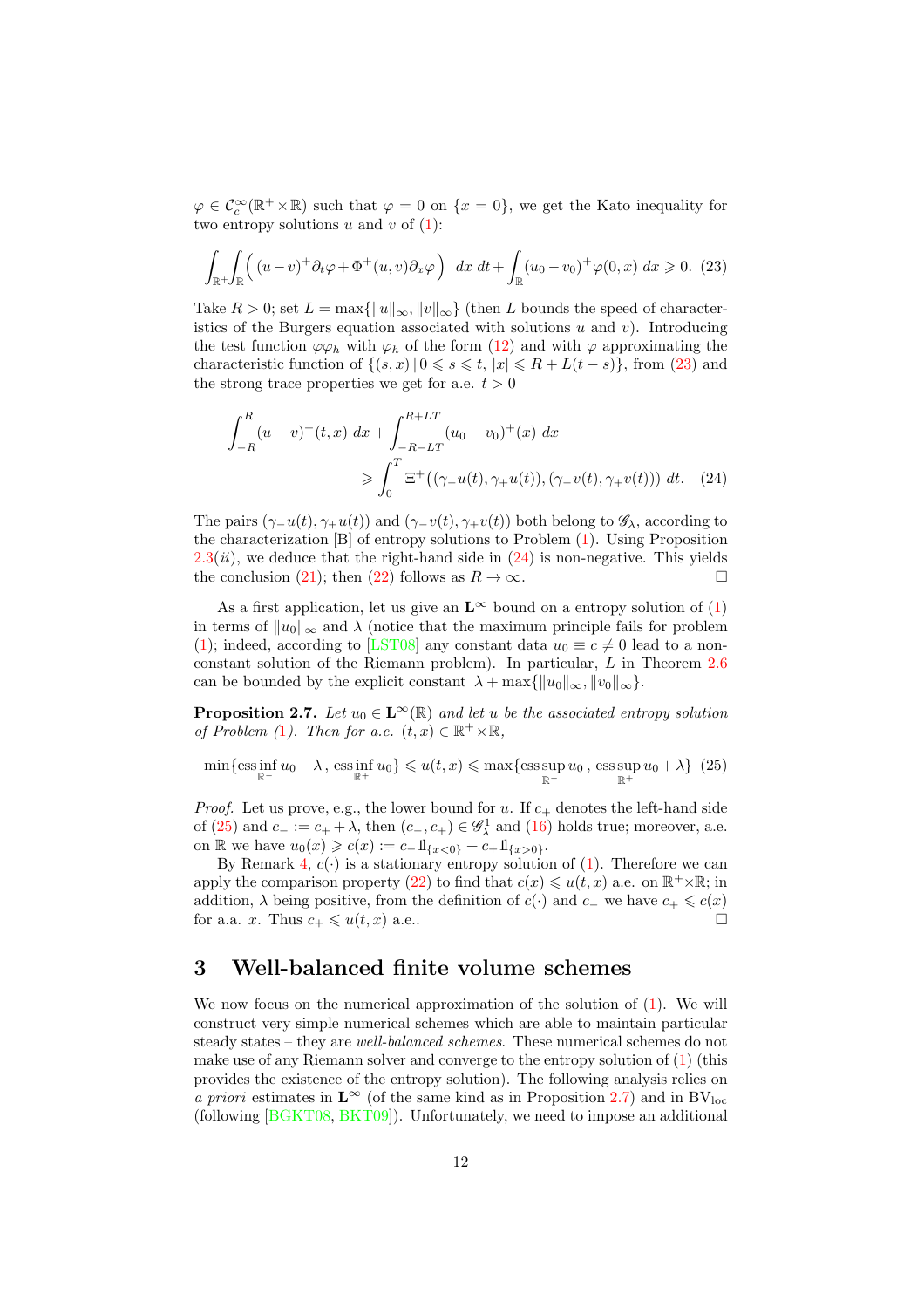(and probably, purely technical) assumption on the numerical flux. In practice, this assumption is not restrictive; it is fulfilled by standard monotone schemes: Rusanov, Godunov, Engquist-Osher (see Appendix [A\)](#page-23-0).

Let us now define the generic form of the numerical schemes we propose. For the sake of notational simplicity, we only consider uniform meshes; the non-uniform case is analogous, provided the CFL condition is ensured. Thus, let  $\Delta x$  be the (positive) space step and define the interfaces of the mesh by  $x_{i+1/2} = i\Delta x$  (the source term with the Dirac measure is then localized at the interface  $x_{1/2}$ ). We also introduce the time step  $\Delta t$  which will be subject to a CFL condition related to the  $L^{\infty}$  estimate of Proposition [2.7,](#page-11-4) and set  $t^{n} = n\Delta t$ . We use a classical finite volume discretization approach: we discretize the initial data by

<span id="page-12-1"></span>
$$
\forall i \in \mathbb{Z} \qquad u_i^0 = \frac{1}{\Delta x} \int_{x_{i-1/2}}^{x_{i+1/2}} u_0(x) \, dx \tag{26}
$$

and look for discrete unknowns  $u_i^n$  intended to approximate u near  $(t^n, x_i)$ ,  $x_i = (x_{i+1/2} + x_{i-1/2})/2$ :

<span id="page-12-0"></span>
$$
\forall i \in \mathbb{Z}, n \in \mathbb{N} \qquad u_i^n \approx \frac{1}{\Delta x} \int_{x_{i-1/2}}^{x_{i+1/2}} u(t^n, x) \, dx \tag{27}
$$

(a precise meaning can be given to [\(27\)](#page-12-0) after the convergence result of Theorem [3.9](#page-19-0) is established).

Starting from  $(u_i^0)_i$  given by [\(26\)](#page-12-1), the sequence of approximations  $(u_i^n)_{i,n}$  is defined iteratively by

$$
\forall i \neq 0, 1 \qquad u_i^{n+1} = u_i^n - \frac{\Delta t}{\Delta x} (g(u_i^n, u_{i+1}^n) - g(u_{i-1}^n, u_i^n)); \tag{28}
$$

<span id="page-12-2"></span>
$$
u_0^{n+1} = u_0^n - \frac{\Delta t}{\Delta x} (g_\lambda^-(u_0^n, u_1^n) - g(u_{-1}^n, u_0^n));
$$
\n(29)

<span id="page-12-4"></span><span id="page-12-3"></span>
$$
u_1^{n+1} = u_1^n - \frac{\Delta t}{\Delta x} (g(u_1^n, u_2^n) - g_\lambda^+(u_0^n, u_1^n)).
$$
\n(30)

Here  $g : \mathbb{R}^2 \to \mathbb{R}$  is a numerical flux (see e.g. [\[EGH00\]](#page-27-3)); as usual, we require that g is locally Lipschitz, consistent (with the Burgers flux  $u \mapsto u^2/2$ ), and monotone (nondecreasing w.r.t. its first variable and nonincreasing w.r.t. its second variable). Further, the two numerical fluxes  $g^{\pm}_{\lambda}$  must account for the contribution of the singular source term in equation [\(1\)](#page-0-0) at  $x = 0$ ; they will be described in the next section. Let us just stress here that the consistency of such scheme with equation [\(1\)](#page-0-0) is not a straightforward issue. One obvious possibility would be to use, at the interface, the Godunov scheme obtained from the Riemann solver described in [\[LST08\]](#page-28-0). We will see that a simpler choice exists.

To condense the calculations, in the sequel we adopt the notation

<span id="page-12-5"></span>
$$
\forall i \in \mathbb{Z} \quad u_i^{n+1} = H_i(u_{i-1}^n, u_i^n, u_{i+1}^n), \tag{31}
$$

where  $H_i$  is defined by [\(28\)](#page-12-2) for  $i \neq 0, 1$ , by [\(29\)](#page-12-3) for  $i = 0$ , and by [\(30\)](#page-12-4) for  $i = 1$ .

#### 3.1 Reconstructed states and well-balanced properties

The basic idea of the well-balanced schemes is the exact preservation at the numerical level of some selected piecewise constant stationary solutions [\[GL96b,](#page-27-0)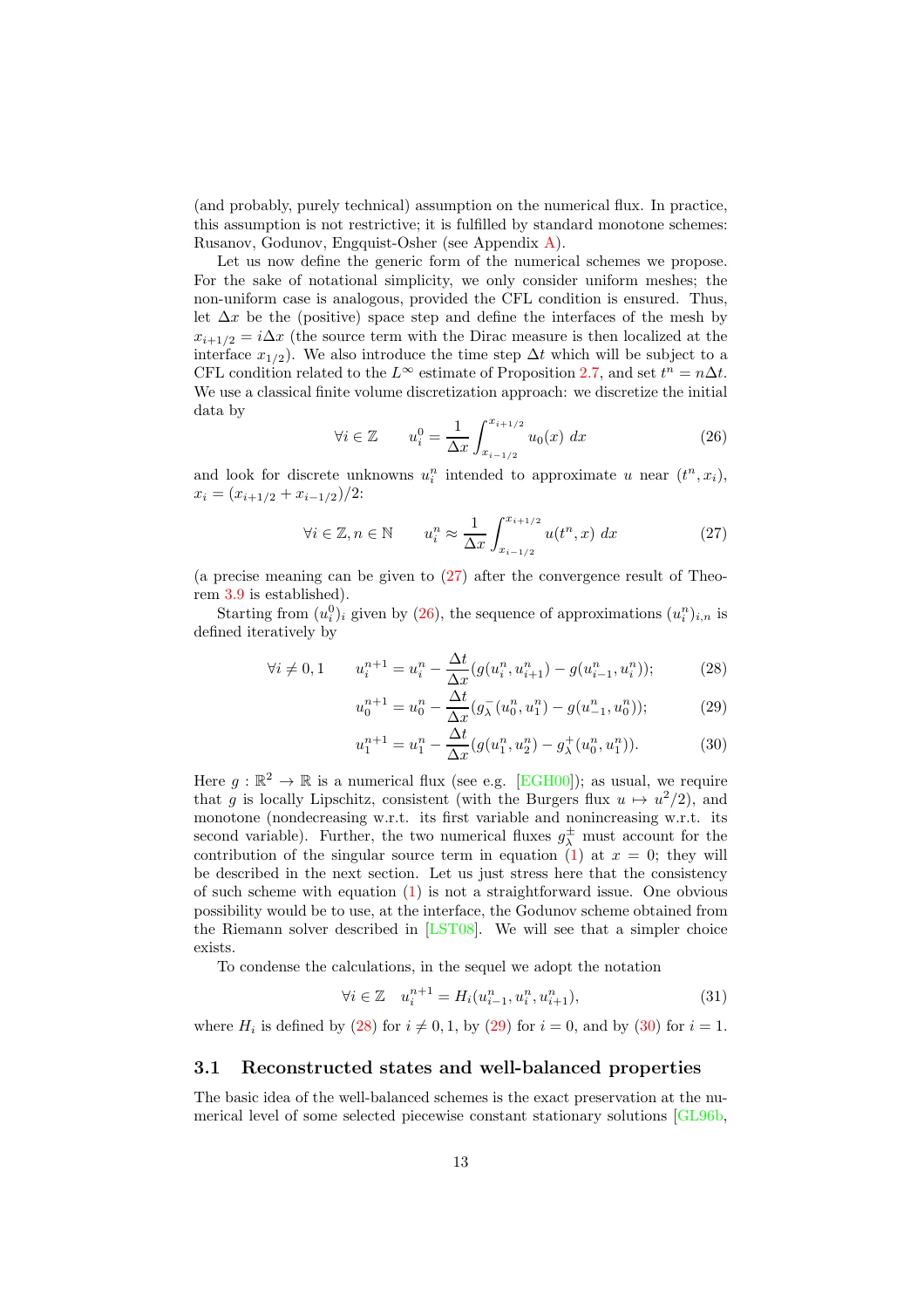[GL96a\]](#page-27-11). According to the analysis of Section [2.1,](#page-3-1) the stationary solutions that are of utmost importance here are of the form  $u(t, x) = c(x)$  with  $c(\cdot)$  given by [\(15\)](#page-8-0), where the pair  $(c_-, c_+)$  belongs to  $\mathscr{G}_{\lambda}$ . We will see now that  $\mathscr{G}_{\lambda}$  furnishes "too many" stationary solutions of this form. The well-balance property becomes simpler to achieve if only solutions corresponding to a part  $\mathscr{G}_{\lambda}^{0}$  of the germ  $\mathscr{G}_{\lambda}$  are preserved by the scheme.

Let us insert such a function  $c(\cdot)$  with  $(c_-, c_+) \in \mathscr{G}_{\lambda}$  as initial datum into [\(29\)](#page-12-3) and [\(30\)](#page-12-4); assuming the well-balance property, the values  $u_i^n$  do not change with  $n$ , and we obtain (using the consistency of  $g$ )

$$
c_{-} = c_{-} - \frac{\Delta t}{\Delta x} (g_{\lambda}^{-}(c_{-}, c_{+}) - (c_{-})^{2}/2)
$$
\n(32)

$$
c_{+} = c_{+} - \frac{\Delta t}{\Delta x}((c_{+})^{2}/2 - g_{\lambda}^{+}(c_{-}, c_{+})).
$$
\n(33)

Again, because the flux g is consistent the preservation of the values for  $i \neq 0, 1$ is evident. This yields the following sufficient condition for preservation of  $c(\cdot)$ :

<span id="page-13-0"></span>
$$
\forall (c_-, c_+) \in \mathscr{G}_{\lambda}^0 \quad \begin{cases} g_{\lambda}^-(c_-, c_+) = (c_-)^2/2 \\ g_{\lambda}^+(c_-, c_+) = (c_+)^2/2. \end{cases} (34)
$$

In order to make simpler the implementation of the scheme [\(28-](#page-12-2)[30\)](#page-12-4), we would like that the fluxes  $g^{\pm}_{\lambda}$  be defined using the flux g. We look for the ansatz

<span id="page-13-1"></span>
$$
g_{\lambda}^-(a,b) = g(a, \varphi_{\lambda}^-(b))
$$
 and  $g_{\lambda}^+(a,b) = g(\varphi_{\lambda}^+(a),b).$  (35)

The numerical flux  $g$  being consistent with the Burgers flux, it is easy to comply with condition [\(34\)](#page-13-0) if  $\varphi_{\lambda}^{\pm}$  satisfies

$$
\forall (c_-, c_+) \in \mathscr{G}^0_\lambda \quad \varphi_\lambda^-(c_+) = c_- \quad \text{and} \quad \varphi_\lambda^+(c_-) = c_+.
$$
 (36)

Because  $\mathscr{G}_{\lambda}$  is not the graph of a bijective map, we are not able to define  $\varphi^{\pm}_{\lambda}$  if  $\mathscr{G}_{\lambda}^0:=\mathscr{G}_{\lambda}$  (such a definition would lead to multivalued functions). Therefore, we focus on the choice  $\mathscr{G}_{\lambda}^0 := \mathscr{G}_{\lambda}^1$ , which is a bijective graph. Eventually, we define the *reconstructed states* as follows:

<span id="page-13-2"></span>
$$
\varphi_{\lambda}^{\pm}(a) = a \mp \lambda. \tag{37}
$$

We see that the definition of  $g^{\pm}_{\lambda}$  via [\(35\)](#page-13-1), [\(37\)](#page-13-2) leads to the following property:

<span id="page-13-4"></span>**Proposition 3.1.** Consider the numerical scheme  $(28-30)$  $(28-30)$  $(28-30)$  $(28-30)$  $(28-30)$  with

<span id="page-13-3"></span>
$$
g_{\lambda}^-(a,b) = g(a,b+\lambda) \quad and \quad g_{\lambda}^+(a,b) = g(a-\lambda,b). \tag{38}
$$

Then any initial datum  $u_0 \equiv c$  with c given by ([15](#page-8-0)) and  $(c_-, c_+) \in \mathscr{G}^1_\lambda$  discretized as in ([26](#page-12-1)) is exactly preserved:

<span id="page-13-5"></span>
$$
\forall n \in \mathbb{N} \quad u_i^n = \begin{cases} c_- & \text{if } i \leq 0 \\ c_+ & \text{if } i > 0 \end{cases} \tag{39}
$$

In other words, the numerical scheme  $(28-30)-(38)$  $(28-30)-(38)$  $(28-30)-(38)$  $(28-30)-(38)$  is well-balanced w.r.t.  $\mathscr{G}_{\lambda}^1$ . Note that Proposition [3.1](#page-13-4) can also be seen as a basic consistency property, in the same way as consistent monotone schemes for conservation laws exactly preserve constant solutions.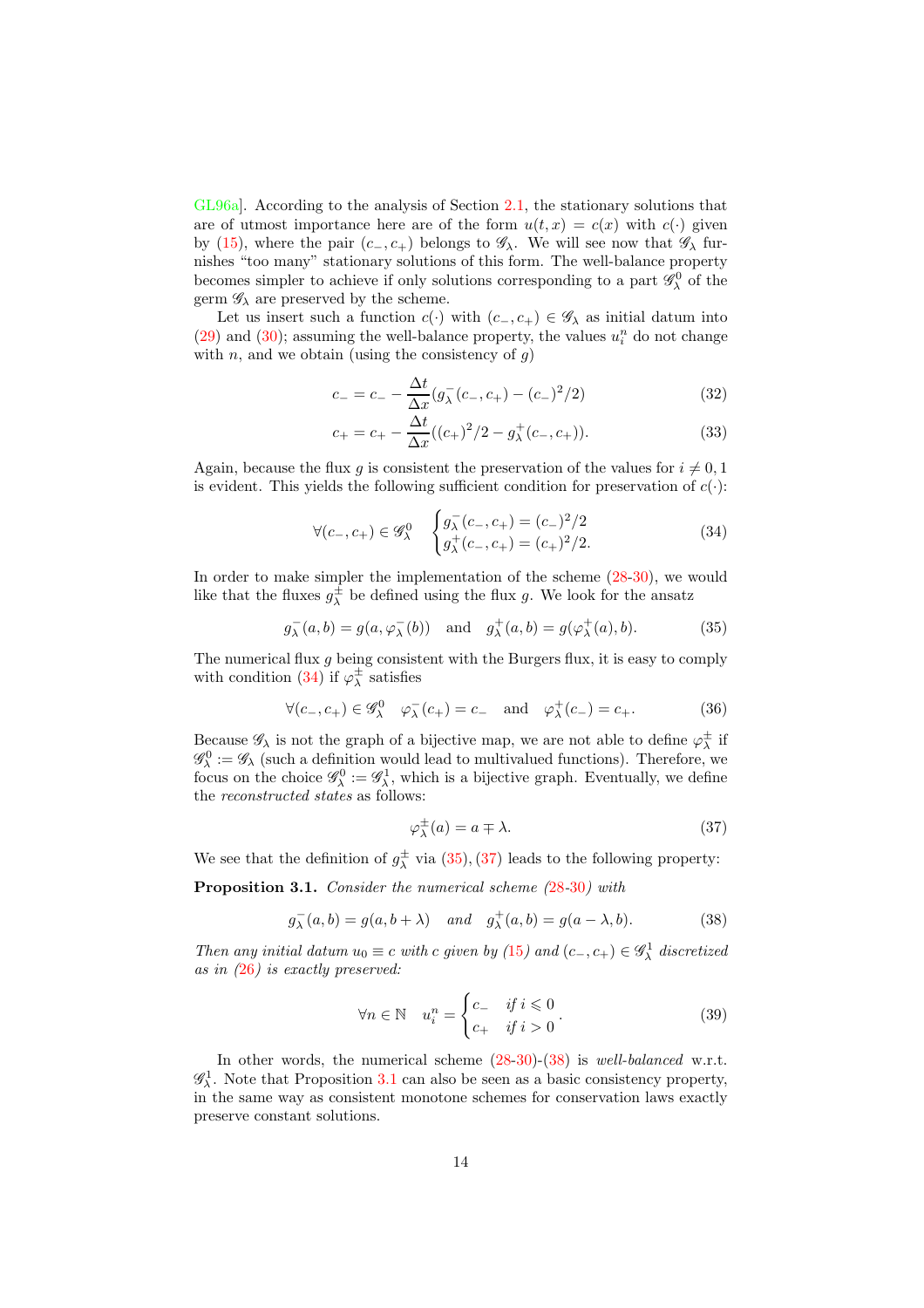#### 3.2 Analysis of the well-balanced schemes

Let us now focus on the analysis of the numerical scheme  $(28-30)-(38)$  $(28-30)-(38)$  $(28-30)-(38)$  $(28-30)-(38)$ . In all the following, the time step  $\Delta t$  agrees with the following CFL condition:

<span id="page-14-0"></span>
$$
2M\Delta t \leq \Delta x \tag{40}
$$

where M is the Lipschitz constant of the numerical flux  $q$ , e.g. on the interval  $[\text{ess}\inf_{\mathbb{R}} u_0 - \lambda, \text{ess}\sup_{\mathbb{R}} u_0 + \lambda]$  (cf. Proposition [2.7\)](#page-11-4).

It is well known that under the CFL condition  $(40)$  with M being a Lipschitz constant for a monotone numerical flux g, for  $i \neq 0, 1$  the functions  $H_i$  in [\(31\)](#page-12-5) are monotone nondecreasing in each of the three arguments. Since  $\cdot \mapsto \cdot \pm \lambda$  are increasing monotone functions, also for  $i = 0$  and  $i = 1$  the monotonicity holds. Thus, as far as  $(40)$  holds and the values  $u_n^i$  stay in the prescribed interval, the numerical scheme  $(28-30)-(38)$  $(28-30)-(38)$  $(28-30)-(38)$  $(28-30)-(38)$  for  $(u_i^{n+1})_i$  is monotone, *i.e.* 

<span id="page-14-1"></span> $H_i$  in [\(31\)](#page-12-5) is a nondecreasing function of each of its three arguments. (41)

#### 3.2.1 Stability

Let us begin with the  $\mathbf{L}^{\infty}$  bounds that justify the applicability of the CFL condition [\(40\)](#page-14-0):

<span id="page-14-3"></span>**Lemma 3.2.** Under the CFL condition  $(40)$  $(40)$  $(40)$ , the numerical scheme  $(28-30)$  $(28-30)$  $(28-30)$  $(28-30)$  $(28-30)$ - $(38)$  $(38)$  $(38)$ satisfies for all  $n \in \mathbb{N}$  and  $i \in \mathbb{Z}$ 

 $\min\{\operatorname{ess}\inf_{\mathbb{R}^+}u_0-\lambda\},\ \operatorname{ess}\inf_{\mathbb{R}^+}u_0\}\leqslant u_i^n\leqslant \max\{\operatorname{ess}\sup_{\mathbb{R}^-}u_0\,,\,\operatorname{ess}\sup_{\mathbb{R}^+}u_0+\lambda\}.$ 

Proof. The proof is the same as for Proposition [2.7;](#page-11-4) it stems from the comparison argument with the stationary solution of our well-balanced scheme given by [\(39\)](#page-13-5),  $(c_-, c_+) \in \mathscr{G}^1_\lambda$ , with the same choice of  $c_±$  as in Proposition [2.7.](#page-11-4) We proceed by induction in n; for  $n = 0$  the claim holds. At each step, we use the monotonicity [\(41\)](#page-14-1) of *H* to derive the inequality  $u_i^{n+1} \geq c_i := c_- 1 \mathbb{1}_{i \leq 0} + c_+ 1 \mathbb{1}_{i \geq 1}$ .

Next, we need some compactness techniques allowing for the passage to the limit in the nonlinear scheme. It is easy to prove BV estimates on finite volume approximations of the Burgers equation; but the action of the singular source term at  $\{x = 0\}$  makes delicate to find uniform BV bounds on the numerical scheme for [\(1\)](#page-0-0). Indeed, it is easily seen that the scheme typically produces non-constant solutions from constant initial datum. We will investigate global BV bounds for solutions of  $(1)$  in the forthcoming work  $[ALST]$  with Lagoutière and Takahashi. As alternatives, one can use compactification arguments due to the nonlinearity of the Burgers flux, or seek to bypass strong compactness arguments by using measure-valued (entropy-process) solutions (see [\[EGH00\]](#page-27-3); cf. [\[AGS10\]](#page-26-6), in the context of discontinuous flux). Our approach is to deduce compactness from  $BV<sub>loc</sub>$  estimates combined the Cantor's diagonal argument. Indeed, uniform  $BV<sub>loc</sub>$  bounds on any interval which does not intersect with  ${x = 0}$  were obtained by Bürger *et al.* in [\[BGKT08,](#page-27-4) [BKT09\]](#page-27-5), in the context of conservation laws with discontinuous flux; we reproduce their approach. Unfortunately, here and also in Proposition [3.8](#page-19-1) (discrete Kato inequalities) we need the following additional assumption on the numerical flux  $q$ :

<span id="page-14-2"></span> $q(\cdot + \lambda, b + \lambda) - q(\cdot, b)$  and  $q(a + \lambda, \cdot + \lambda) - q(a, \cdot)$  are nondecreasing. (H0)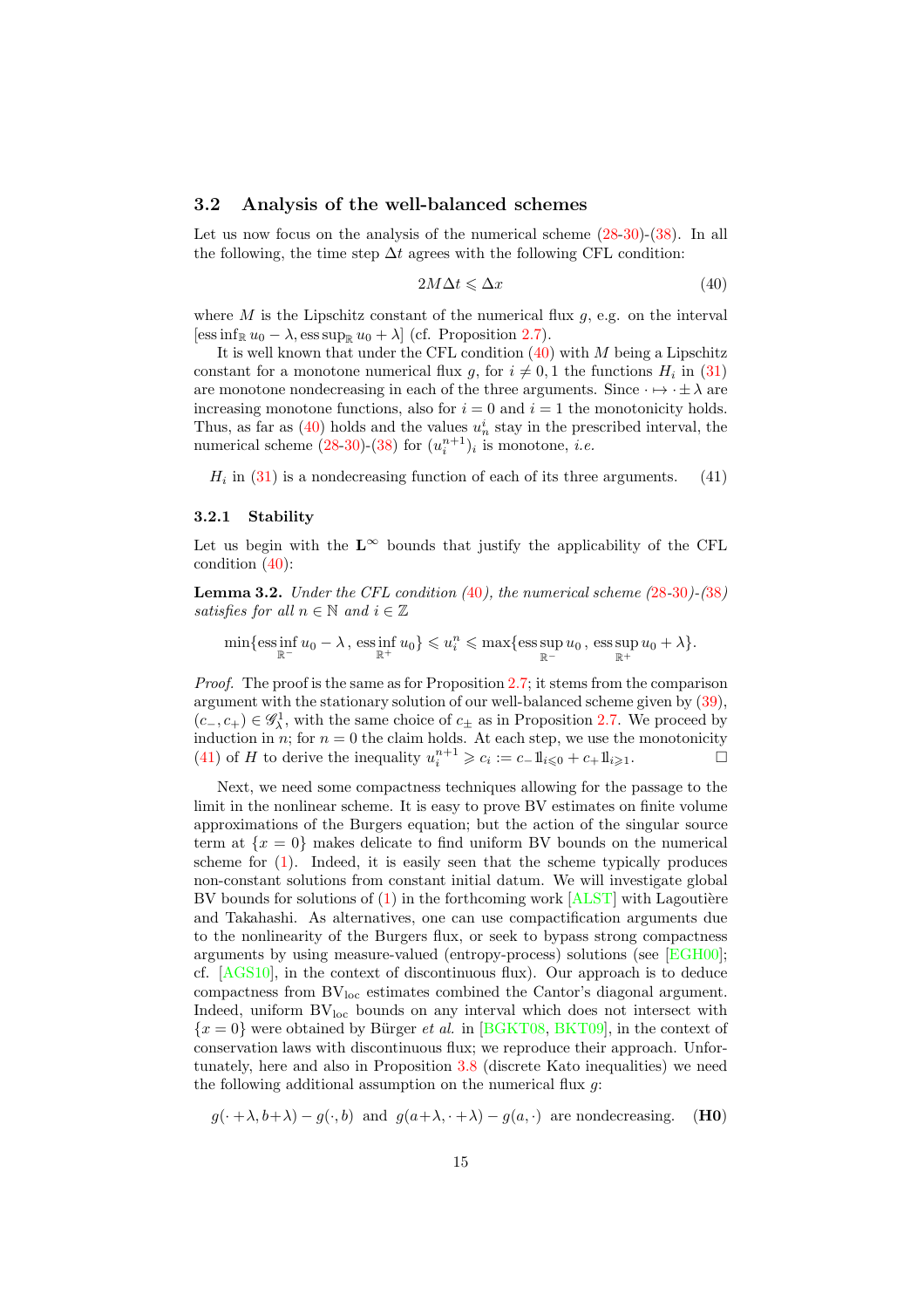This condition ensures that the scheme is *dissipative at the interface*. It is easily seen that a sufficient condition for  $(H_0)$  is

<span id="page-15-0"></span>
$$
\partial_a(\partial_a g(a,b) + \partial_b g(a,b)) \geq 0 \quad \text{and} \quad \partial_b(\partial_a g(a,b) + \partial_b g(a,b)) \geq 0; \tag{H}
$$

moreover, if we want ([H0](#page-14-2)) to hold for every  $\lambda > 0$ , then ([H](#page-15-0)) is an equivalent requirement. Thus, we stick to assumption  $(H)$  $(H)$  $(H)$  in the sequel. Note that the most classical numerical fluxes (Godunov, Rusanov, Engquist-Osher) fulfill Assumption  $(H)$  $(H)$  $(H)$  (see Appendix [A\)](#page-23-0). In the conservative case, the Crandall-Tartar lemma (see  $\left[{\rm CT80}\right]$ ) is sufficient to provide BV<sub>t</sub> bounds, without assumption  $(H)$  $(H)$  $(H)$ . Here, a remaining term at the interface  $x_{1/2}$  must have the good sign in order to obtain such bounds. Let us first state the adaptation of the Crandall-Tartar lemma to our frame.

<span id="page-15-1"></span>**Lemma 3.3.** Consider two sequences  $(u_i)_{i \in \mathbb{Z}}$  and  $(v_i)_{i \in \mathbb{Z}}$ . Assume that  $u_i \geq v_i$ for all  $i \in \mathbb{Z}$ . Let  $H_i$  be the fluxes defined in the beginning of the section (in particular,  $(38)$  $(38)$  $(38)$  is used). Then, under assumption  $(H)$  $(H)$  $(H)$ ,

<span id="page-15-2"></span>
$$
\sum_{i \in \mathbb{Z}} \left( H_i(u_{i-1}, u_i, u_{i+1}) - H_i(v_{i-1}, v_i, v_{i+1}) \right) \leq \sum_{i \in \mathbb{Z}} (u_i - v_i) \tag{42}
$$

*Proof of Lemma* [3.3](#page-15-1). We have by definition of  $H_i$  (including the conservativity of the fluxes except for the interface  $x_{1/2} = 0$  and the choice  $(38)$  of  $g_{\lambda}^{\pm}$ )

$$
\sum_{i \in \mathbb{Z}} \left( H_i(u_{i-1}, u_i, u_{i+1}) - H_i(v_{i-1}, v_i, v_{i+1}) \right) - \sum_{i \in \mathbb{Z}} (u_i - v_i)
$$
\n
$$
= \frac{\Delta t}{\Delta x} (-g_\lambda^-(u_0, u_1) + g_\lambda^+(u_0, u_1) + g_\lambda^-(v_0, v_1) - g_\lambda^+(v_0, v_1))
$$
\n
$$
= \frac{\Delta t}{\Delta x} (-g(u_0, u_1 + \lambda) + g(u_0 - \lambda, u_1) + g(v_0, v_1 + \lambda) - g(v_0 - \lambda, v_1)).
$$

Since  $\lambda > 0$  and  $u_i \geq v_i \ \forall i \in \mathbb{Z}$ , the right-hand side is non-positive by assumption  $(H)$  $(H)$  $(H)$ , which gives  $(42)$ .

With the help of this Lemma, one may obtain classical  $BV<sub>t</sub>$  bounds:

<span id="page-15-3"></span>**Lemma 3.4** (BV<sub>t</sub> bounds). Assume  $u_0 \in BV(\mathbb{R})$ . For  $T > 0$ , consider  $N \in \mathbb{N}$ and  $\Delta t > 0$  such that  $N\Delta t \leq T$ . Under CFL condition ([40](#page-14-0)) and assumption ([H](#page-15-0)), the numerical scheme ([26](#page-12-1))-([28](#page-12-2)-[30](#page-12-4))-([38](#page-13-3)) satisfies for all  $n \in \mathbb{N}$ 

$$
\Delta x \sum_{n=0}^{N-1} \sum_{i \in \mathbb{Z}} |u_i^{n+1} - u_i^n| \leqslant K \tag{43}
$$

where K is a positive constant only depending on  $|u_0|_{BV(\mathbb{R})}$ , T, M and  $\lambda$ .

*Proof.* We use the notation  $\perp$  (resp.  $\perp$ ) to denote the min (resp., the max) of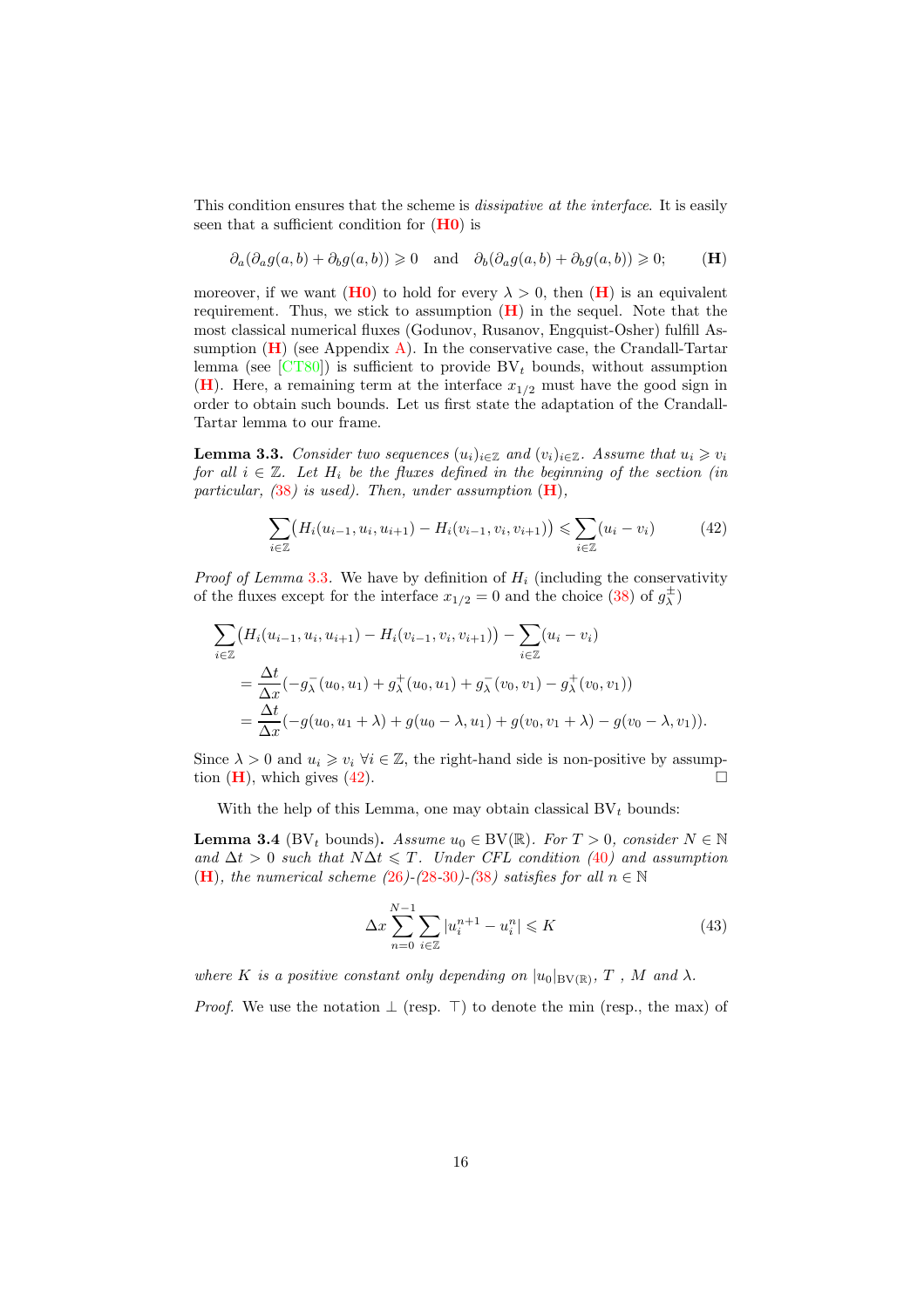two elements. With this notation, we have

$$
\begin{split} &\sum_{i\in\mathbb{Z}}\bigl|u_i^{n+1}-u_i^n\bigr|\\ &=\sum_{i\in\mathbb{Z}}\bigl(u_i^{n+1}-u_i^n\bigr)^++\sum_{i\in\mathbb{Z}}\bigl(u_i^n-u_i^{n+1}\bigr)^+\\ &=\sum_{i\in\mathbb{Z}}\bigl[u_i^{n+1}\top u_i^n-u_i^n\bigr]+\sum_{i\in\mathbb{Z}}\bigl[u_i^{n+1}\top u_i^n-u_i^{n+1}\bigr]\\ &=\sum_{i\in\mathbb{Z}}\bigl[H_i(u_{i-1}^n,u_i^n,u_{i+1}^n)\top H_i(u_{i-1}^{n-1},u_i^{n-1},u_{i+1}^{n-1})-H_i(u_{i-1}^{n-1},u_i^{n-1},u_{i+1}^{n-1})\bigr]\\ &+\sum_{i\in\mathbb{Z}}\bigl[H_i(u_{i-1}^n,u_i^n,u_{i+1}^n)\top H_i(u_{i-1}^{n-1},u_i^{n-1},u_{i+1}^{n-1})-H_i(u_{i-1}^n,u_i^n,u_{i+1}^n)\bigr]\\ &\leqslant \sum_{i\in\mathbb{Z}}\bigl[H_i(u_{i-1}^n\top u_{i-1}^{n-1},u_i^n\top u_i^{n-1},u_{i+1}^n\top u_{i+1}^{n-1})-H_i(u_{i-1}^{n-1},u_i^{n-1},u_{i+1}^{n-1})\bigr]\\ &+\sum_{i\in\mathbb{Z}}\bigl[H_i(u_{i-1}^n\top u_{i-1}^{n-1},u_i^n\top u_i^{n-1},u_{i+1}^n\top u_{i+1}^{n-1})-H_i(u_{i-1}^n,u_i^n,u_{i+1}^n)\bigr]; \end{split}
$$

here monotonicity [\(41\)](#page-14-1) of  $H_i$  is used, due to the CFL condition [\(40\)](#page-14-0). At this stage, Crandall and Tartar [\[CT80\]](#page-27-13) use the conservativity of the scheme, which fails here at the interface  $x_{1/2}$ . We then use Lemma [3.3](#page-15-1) and we put  $u_i =$  $u_i^n \top u_i^{n-1}$  with  $v_i = u_i^n$  and then with  $v_i = u_i^{n-1}$  in [\(42\)](#page-15-2). We obtain by induction in  $n$ ,

$$
\sum_{i \in \mathbb{Z}} |u_i^{n+1} - u_i^n| \leqslant \sum_{i \in \mathbb{Z}} \left[u_i^{n+1} - u_i^{n-1}\right] + \sum_{i \in \mathbb{Z}} \left[u_i^{n+1} - u_i^{n-1}\right] \n\leqslant \sum_{i \in \mathbb{Z}} \left(u_i^{n-1} - u_i^{n-1}\right)^{n+1} + \sum_{i \in \mathbb{Z}} \left(u_i^{n-1} - u_i^{n-1}\right)^{n+1} \n= \sum_{i \in \mathbb{Z}} |u_i^{n-1} - u_i^{n-1}| \leqslant \dots \leqslant \sum_{i \in \mathbb{Z}} |u_i^{1} - u_i^{0}|.
$$

The right-hand side can be easily estimated: by [\(28-](#page-12-2)[30\)](#page-12-4), we have

$$
\frac{\Delta x}{\Delta t} \sum_{i \in \mathbb{Z}} |u_i^1 - u_i^0| \leq \sum_{i \neq 0,1} |g(u_i^0, u_{i+1}^0) - g(u_{i-1}^0, u_i^0)| \n+ |g(u_0^0, u_1^0 + \lambda) - g(u_{-1}^0, u_0^0)| + |g(u_1^0, u_2^0) - g(u_0^0 - \lambda, u_1^0)| \n\leq 2M(|u_0|_{\text{BV}(\mathbb{R})} + \lambda).
$$

Thus for  $T \geq N\Delta t$ , we get the required estimate

$$
\Delta x \sum_{n=0}^{N-1} \sum_{i \in \mathbb{Z}} |u_i^{n+1} - u_i^n| \leq 2N \Delta t M(|u_0|_{BV(\mathbb{R})} + \lambda)
$$
  

$$
\leq 2TM(|u_0|_{BV(\mathbb{R})} + \lambda) =: K,
$$

which concludes the proof.  $\hfill \square$ 

Let us introduce the classical notation

$$
u_{\Delta}(t,x) = \sum_{n \in \mathbb{N}} \sum_{i \in \mathbb{Z}} u_i^n \, \, \mathbb{1}_{(n \Delta t, (n+1)\Delta t)}(t) \, \, \mathbb{1}_{(x_{i-1/2}, x_{i+1/2})}(x). \tag{44}
$$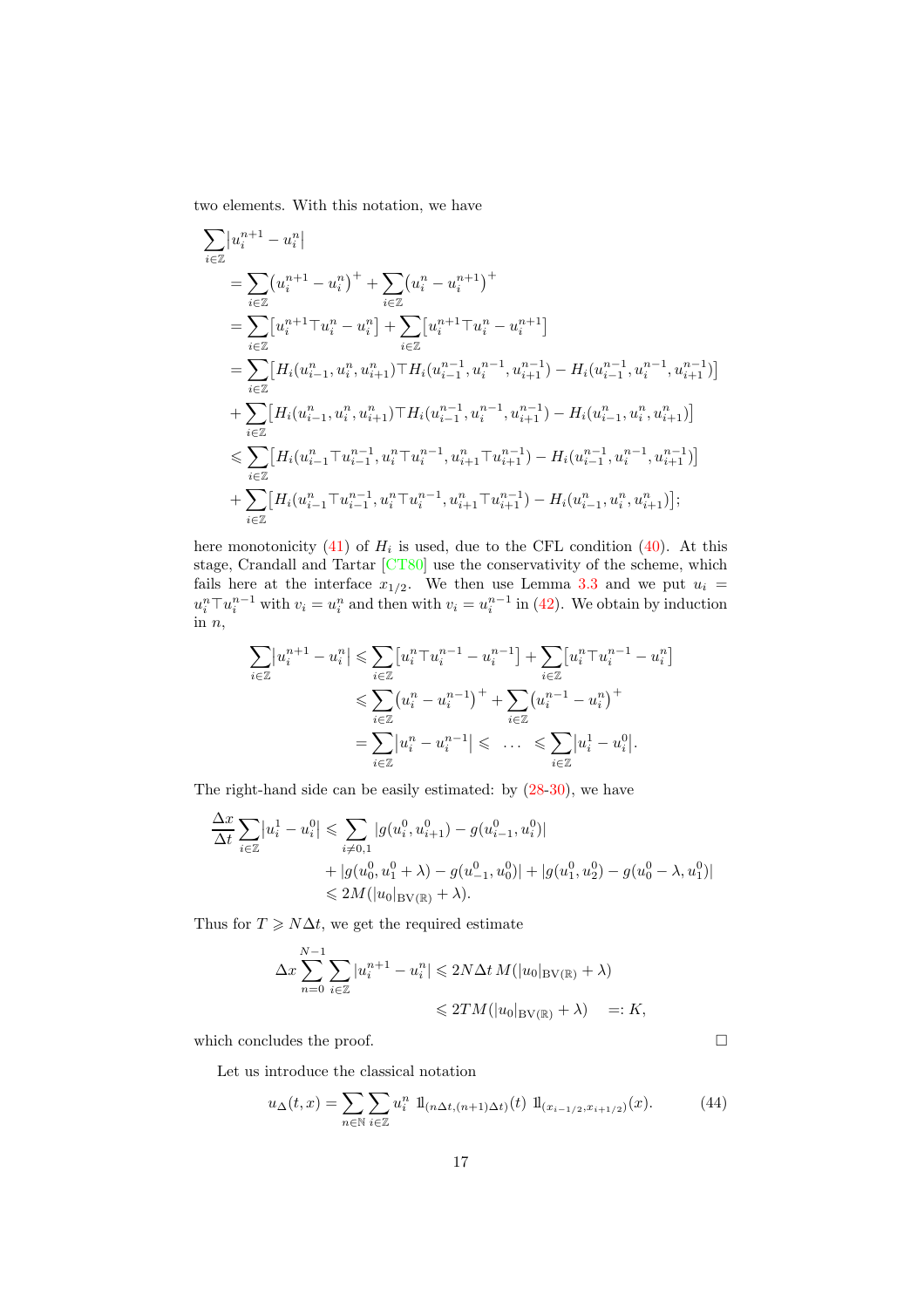We are in position to provide  $BV<sub>loc</sub>$  (in space) bounds, following Lemma 4.2 of [\[BGKT08\]](#page-27-4) (see also [\[BKT09\]](#page-27-5)):

<span id="page-17-2"></span>**Lemma 3.5.** Let  $T > 0$  and  $A > 0$ . Assume that  $u_0 \in BV(\mathbb{R})$  and  $\Delta x$  is small enough. Then, under the CFL condition  $(40)$  $(40)$  $(40)$  and assumption  $(H)$  $(H)$  $(H)$ , the numerical scheme satisfies

<span id="page-17-1"></span>
$$
|u_{\Delta}(T,.)|_{BV([A,+\infty))} \leq |u_0|_{BV([A,+\infty))} + \frac{K}{A}
$$
 (45)

with K only depending on  $|u_0|_{BV(\mathbb{R})}$ , T, M and  $\lambda$ . Analogous results hold on the interval  $(-\infty, -A]$ .

*Proof.* The idea is to use the uniform  $BV((0,T); L^1(\mathbb{R}))$  estimate of the functions  $u_{\Delta}$  (given by Lemma [3.4\)](#page-15-3) to deduce BV $(0, T)$  estimates on the functions  $u_{\Delta}(\cdot, y_{\Delta})$  with  $y_{\Delta} \in (0, A)$  given by the mean value theorem. Then we interpret the solution of our finite volume scheme as being the solution to the monotone scheme of the Cauchy-Dirichlet problem set up in  $[y_\Delta, +\infty) \times [0, T]$ ; both initial and Dirichlet data have controlled variation. By the well known results for the Cauchy-Dirichlet problem, this yields bound [\(45\)](#page-17-1). We refer to [\[BGKT08,](#page-27-4) [BKT09\]](#page-27-5) for details.

#### <span id="page-17-0"></span>3.2.2 Consistency

We now investigate consistency of the well-balanced schemes with the entropy inequalities [\(16\)](#page-8-1). As far as monotone schemes and conservation laws are concerned, discrete entropy inequalities are obtained and thanks to a Lax-Wendroff kind theorem, one obtains the "continuous" entropy inequalities passing to the limit. One of the main ingredients to obtain discrete entropy inequalities is the monotonicity [\(41\)](#page-14-1) of the scheme. Another ingredient, in the classical setting, is the preservation of constant solutions. In our framework, the same role is played by the solutions [\(15\)](#page-8-0) with  $(c_-, c_+) \in \mathscr{G}$  (these correspond to the adapted entropies for equation  $(1)$ , see Definition [2.4\)](#page-8-2). We have constructed the numerical scheme [\(28](#page-12-2)[-30\)](#page-12-4)-[\(38\)](#page-13-3) in such a way that it preserves solutions of the form [\(15\)](#page-8-0) for  $(c_-, c_+) \in \mathscr{G}^1_\lambda$  (see Proposition [3.1\)](#page-13-4). Regarding the characterization Proposition [2.5\[](#page-8-5)A] of entropy solutions, we also need adapted entropy inequalities with  $(c_-, c_+) \in \mathscr{G}_\lambda^2$ . While the scheme does not preserve the corresponding entropy solutions [\(15\)](#page-8-0) exactly (see the numerical results in Section [3.3\)](#page-20-1), we are able to prove the asymptotic (as  $\Delta x \to 0$ ) preservation property.

<span id="page-17-3"></span>**Proposition 3.6.** Let  $v_{\Delta}$  be the solution of the numerical scheme ([26](#page-12-1))-([28](#page-12-2)-[30](#page-12-4))-([38](#page-13-3)) with the initial datum  $v_0(\cdot) = c(\cdot)$  defined by ([15](#page-8-0)) with  $(c_-, c_+) \in \mathscr{G}_\lambda^2$ . Then under the CFL condition ([40](#page-14-0)),  $v_{\Delta}$  converge to c in  $\mathbf{L}_{\text{loc}}^1(\mathbb{R}^+ \times \mathbb{R})$  when  $\hat{\Delta}x \to 0$ .

*Proof.* Discretizing the initial condition  $v_0(\cdot) = c(\cdot)$ , we have  $v_i^0 = c_i$  with

$$
c_i = \begin{cases} c_- & \text{if } i \leq 0 \\ c_+ & \text{if } i > 0 \end{cases}, \quad (c_-, c_+) \in \mathscr{G}_\lambda^2 = [0, \lambda] \times [-\lambda, 0]. \tag{46}
$$

By Proposition [39,](#page-13-5) the numerical scheme exactly preserves the stationary solution in the cases  $(c_-, c_+) = (0, -\lambda)$  and  $(c_-, c_+) = (\lambda, 0)$ . As in the proof of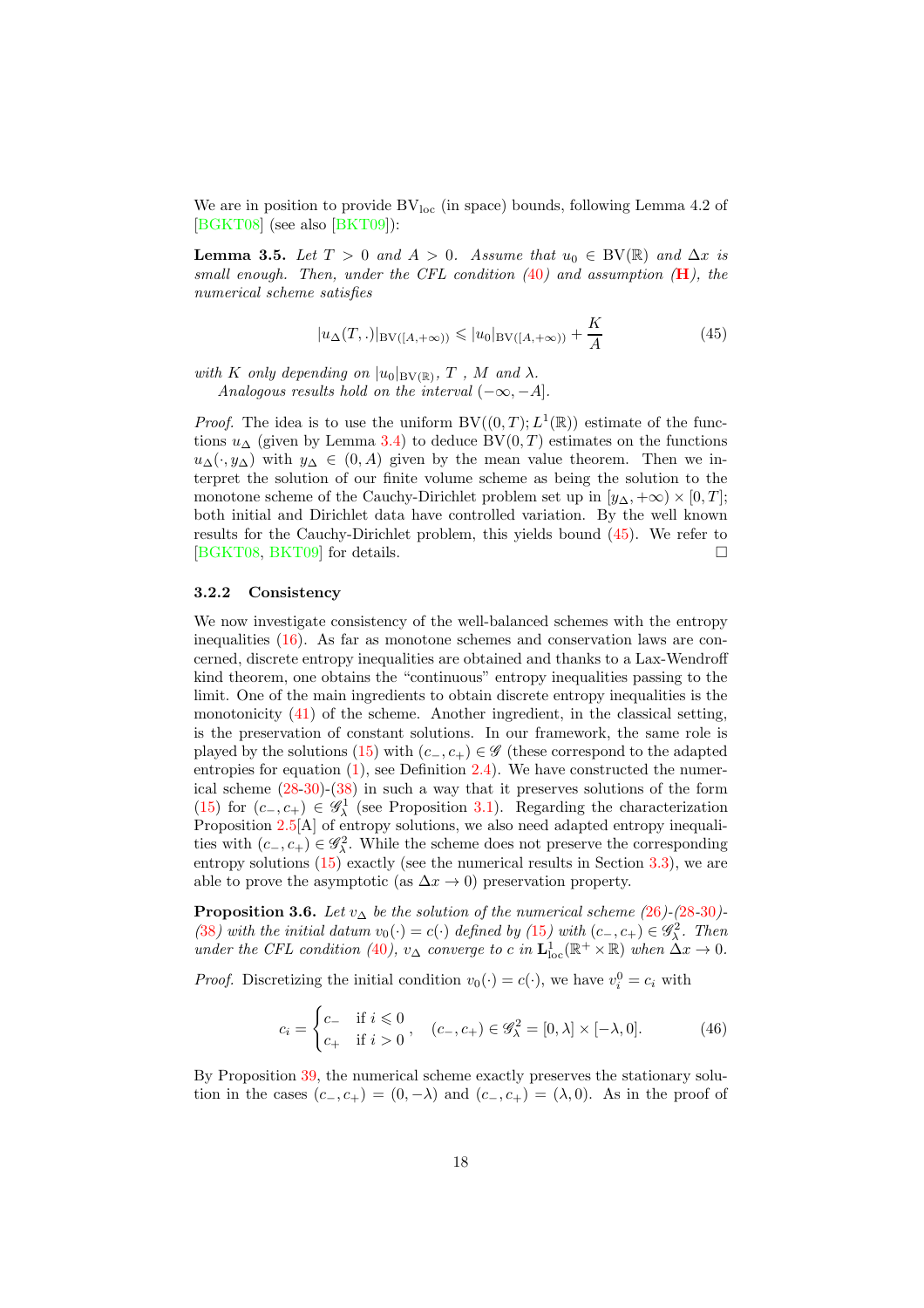Lemma [3.2,](#page-14-3) using the monotonicity of  $H_i$  to compare  $v_\Delta$  with this preserved solutions, we find

<span id="page-18-2"></span>
$$
\forall n \geqslant 0, \quad v_i^n \in \begin{cases} [0, \lambda] & \text{if } i \leqslant 0 \\ [-\lambda, 0] & \text{if } i > 0. \end{cases} \tag{47}
$$

Note in addition that from the  $BV_{loc}$  bounds of Lemmas [3.4,](#page-15-3) [3.5,](#page-17-2) we have the  $L^1_{loc}$  convergence (up to a subsequence) of the discrete solutions  $v_\Delta$ , as  $\Delta \to 0$ , to some limit  $v$ . It remains to identify this limit to  $c$  (uniqueness of the limit implies the convergence of the whole family  $v_{\Delta}$ ).

Indeed, we can also consider the numerical scheme on  $v_{\Delta}$  as the discretization, with the monotone numerical flux  $q$ , of two initial-boundary value problems, the one on  $\{x < 0\}$  and the other on  $\{x > 0\}$ . As far as the problem on  $\{x < 0\}$  is concerned, by the definition of  $g_{\lambda}^-$  the boundary datum in our scheme is given by  $(b^n)_n := (v_1^n + \lambda)_n \subset [0, \lambda]$ ; and the initial datum is the constant  $c_ - \in [0, \lambda]$ . By the discrete maximum principle, the values of the discrete solution  $(v_i^n)_{n>0,i<0}$  lie within  $[0,\lambda]$ . Thus the limit v of  $v_{\Delta}$  is non-negative in  $\{x < 0\}$ , and, by classical arguments (see e.g. [\[Vov02\]](#page-29-1)), v is a Kruzhkov entropy solution of the Burgers equation in the half-space in  $\{x < 0\}$ . Such non-negative solution can be interpreted as the unique entropy solution of the Cauchy-Dirichlet problem for the Burgers equation with data  $v|_{t=0, x<0} = c_-\$  and  $v|_{t>0,x=0} = 0$  (the boundary condition is inactive, because the characteristics are outgoing at the boundary). Then we conclude that  $v|_{x<0} \equiv c_-\$ . Analogous arguments permit to find  $v|_{x>0} \equiv c_+$ .

As suggested above, we intend to prove that the numerical scheme tends to the entropy solution characterized by [A] (Proposition [2.5\)](#page-8-5). Now we deduce discrete entropy inequalities for  $|u - c(x)|$  where c is defined by [\(15\)](#page-8-0) and  $(c_-, c_+) \in \mathscr{G}_\lambda^1 \cup \mathscr{G}_\lambda^2$ . We have the following "pointwise Kato inequalities".

<span id="page-18-1"></span>**Proposition 3.7.** Let  $(u_i^n)_{i\in\mathbb{Z},n\in\mathbb{N}}$  and  $(v_i^n)_{i\in\mathbb{Z},n\in\mathbb{N}}$  be two sequences defined by the numerical scheme  $(28-30)-(38)$  $(28-30)-(38)$  $(28-30)-(38)$  $(28-30)-(38)$  $(28-30)-(38)$  $(28-30)-(38)$  $(28-30)-(38)$  and assume that the CFL condition  $(40)$  $(40)$  $(40)$  is fulfilled. Then for all  $i \in \mathbb{Z}$  and  $n \in \mathbb{N}$ 

<span id="page-18-0"></span>
$$
\frac{|u_i^{n+1} - v_i^{n+1}| - |u_i^n - v_i^n|}{\Delta t} + \frac{G_{i+1/2}^{n-1} - G_{i-1/2}^{n+1}}{\Delta x} \le 0
$$
\n(48)

where

$$
\forall i \neq 0 \quad G_{i+1/2}^{n-} = G_{i+1/2}^{n+} = g(u_i^n \top v_i^n, u_{i+1}^n \top v_{i+1}^n) - g(u_i^n \bot v_i^n, u_{i+1}^n \bot v_{i+1}^n)
$$
  
and 
$$
G_{1/2}^{n\pm} = g_\lambda^{\pm}(u_0^n \top v_0^n, u_1^n \top v_1^n) - g_\lambda^{\pm}(u_0^n \bot v_0^n, u_1^n \bot v_1^n).
$$

Proof. This proof follows the same guidelines as the proof of classical discrete entropy inequalities (see for instance  $[GR91]$ ). We use the standard decomposition  $|a - b| = a \top b - a \bot b$ . First, we have

$$
u_i^{n+1} \top v_i^{n+1} = H_i(u_{i-1}^n, u_i^n, u_{i+1}^n) \top H_i(v_{i-1}^n, v_i^n, v_{i+1}^n) \leq H_i(u_{i-1}^n \top v_{i-1}^n, u_i^n \top v_i^n, u_{i+1}^n \top v_{i+1}^n)
$$

by monotonicity  $(41)$  of  $H_i$ . On the other hand, we have

$$
u_i^{n+1} \perp v_i^{n+1} = H_i(u_{i-1}^n, u_i^n, u_{i+1}^n) \perp H_i(v_{i-1}^n, v_i^n, v_{i+1}^n)
$$
  
\n
$$
\geq H_i(u_{i-1}^n \perp v_{i-1}^n, u_i^n \perp v_i^n, u_{i+1}^n \perp v_{i+1}^n)
$$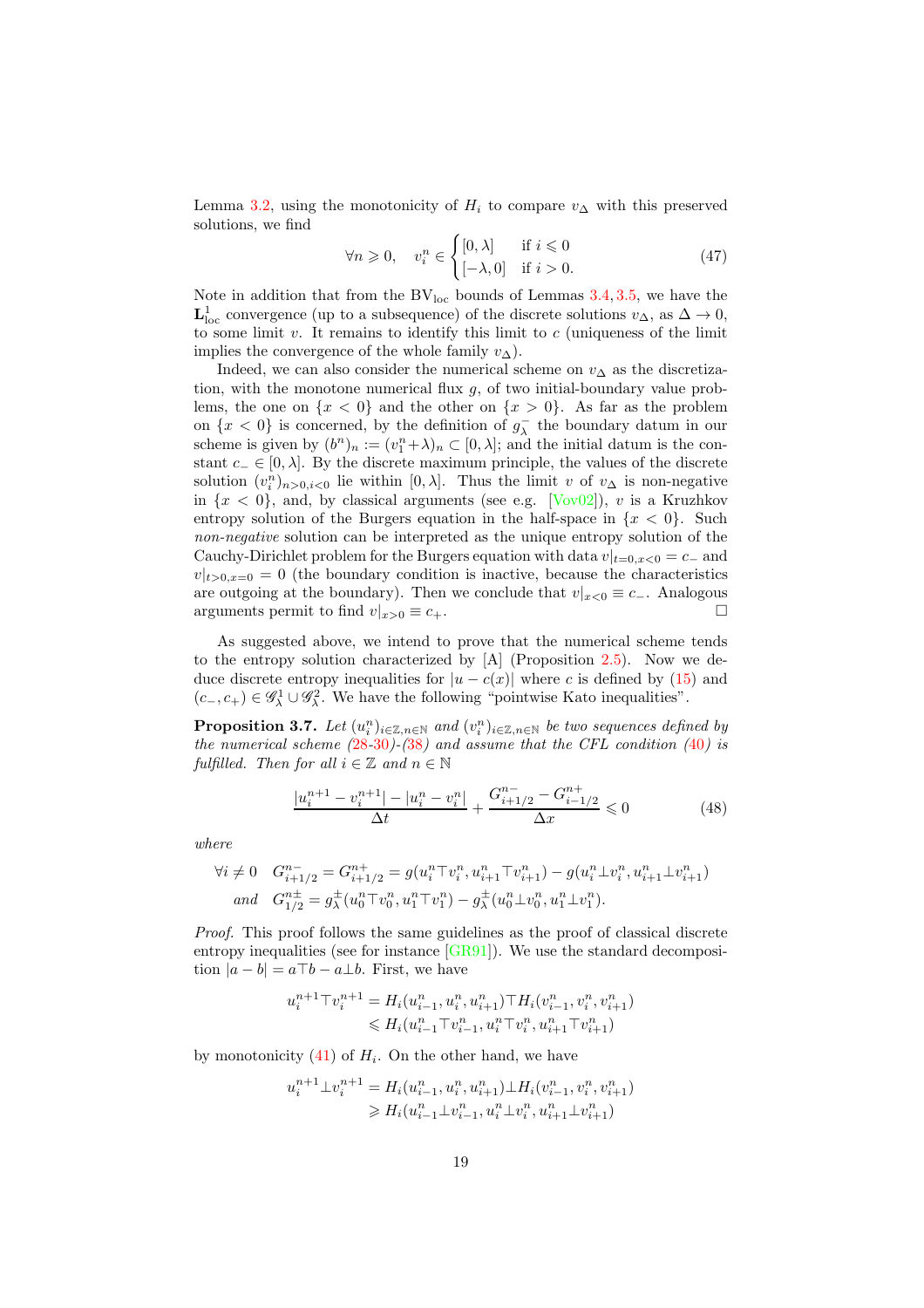leading to

$$
\begin{aligned} |u_i^{n+1}-v_i^{n+1}| \leqslant H_i(u_{i-1}^n \top v_{i-1}^n, u_i^n \top v_i^n, u_{i+1}^n \top v_{i+1}^n) \\ -H_i(u_{i-1}^n \bot v_{i-1}^n, u_i^n \bot v_i^n, u_{i+1}^n \bot v_{i+1}^n). \end{aligned}
$$

In view of the definitions of  $H_i$  and of  $G_{i+1/2}^{n\pm}$ , this boils down to [\(48\)](#page-18-0).

Under the assumption  $(H)$  $(H)$  $(H)$  (which role is to ensure interface dissipation, compensating for the lack of conservativity), we readily deduce the discrete Kato inequality:

<span id="page-19-1"></span>**Proposition 3.8.** Let  $(u_i^n)_{i,n}$  and  $(v_i^n)_{i,n}$  be as in Proposition [3.7](#page-18-1). Let  $\varphi \in$  $\mathcal{D}([0,T)\times\mathbb{R})$ ,  $\varphi \geqslant 0$ , and  $\varphi_i^n = \varphi(n\Delta t, i\Delta x)$ . Assume the hypothesis (**[H](#page-15-0)**) holds. Then

$$
\Delta t \Delta x \sum_{i \in \mathbb{Z}, n \in \mathbb{N}} |u_i^{n+1} - v_i^{n+1}| \frac{\varphi_i^{n+1} - \varphi_i^n}{\Delta t} + \Delta x \sum_{i \in \mathbb{Z}} |u_i^0 - v_i^0| \varphi_i^0
$$
  
+ 
$$
\Delta t \Delta x \sum_{i \in \mathbb{Z}^*, n \in \mathbb{N}} G_{i+1/2}^{n+1} \frac{\varphi_{i+1}^n - \varphi_i^n}{\Delta x} + \Delta t \Delta x \sum_{n \in \mathbb{N}} G_{1/2}^{n+1} \frac{\varphi_1^n - \varphi_0^n}{\Delta x} \ge 0 \quad (49)
$$

*Proof.* We multiply each inequality [\(48\)](#page-18-0) by the corresponding value  $\Delta t \Delta x \varphi_i^n$ , use the summation-by-parts argument and the conservativity of the fluxes for  $i \neq 0$ . Denoting by  $S(\varphi)$  the sum of the first three terms in the left-hand side of [\(49\)](#page-19-2), we get the inequality

<span id="page-19-2"></span>
$$
S(\varphi)+\Delta t \sum\nolimits_{n \in \mathbb{N}} (G_{1/2}^{n+} \varphi_1^n - G_{1/2}^{n-} \varphi_0^n) \geqslant 0.
$$

Add and subtract  $G_{1/2}^{n+} \varphi_0^n$  under the sum sign; then we get the last term in [\(49\)](#page-19-2) plus the sum in *n* of the terms  $(G_{1/2}^{n+} - G_{1/2}^{n-})\varphi_0^n \Delta t$ . Assumption (**[H0](#page-14-2)**) (which follows from  $(\mathbf{H})$  $(\mathbf{H})$  $(\mathbf{H})$ ) and the definition of  $G_{1/2}^{n\pm}$  ensure that the first factor is non-positive, while  $\varphi_0^n$  is non-negative. Hence [\(49\)](#page-19-2) follows.

#### 3.2.3 Convergence

Using the previous results, we easily prove the convergence of the numerical scheme.

<span id="page-19-0"></span>**Theorem 3.9.** Assume  $u_0 \in \mathbf{L}^{\infty}(\mathbb{R})$ . Then, under the CFL condition ([40](#page-14-0)) and assumption ([H](#page-15-0)), the numerical scheme ([26](#page-12-1))-([28](#page-12-2)-[30](#page-12-4))-([38](#page-13-3)) converges in  $\mathbf{L}_\text{loc}^1(\mathbb{R}^+\times$  $\mathbb{R}$ ) to the unique entropy solution to problem ([1](#page-0-0)) when  $\Delta x$  tends to 0.

*Proof.* In the first step, assume that  $u_0 \in BV(\mathbb{R})$ . The BV<sub>loc</sub> bounds of Lemmas [3.4,](#page-15-3) [3.5](#page-17-2) and the Cantor diagonal extraction argument permit to extract a (not relabeled) subsequence such that  $u_{\Delta} \to u$  in  $\mathbf{L}^1_{\text{loc}}(\mathbb{R}^+ \times \mathbb{R})$ . By Proposi-tions [3.1](#page-13-4) and [3.6,](#page-17-3) for  $v_0 = c$  with c given by [\(15\)](#page-8-0) and  $(c_-, c_+) \in \mathscr{G}_\lambda^1 \cup \mathscr{G}_\lambda^2$ , the associated solutions  $v_{\Delta}$  converge to  $v(t, x) := c(x)$ .

This allows to pass to the limit in [\(49\)](#page-19-2). Indeed, the finite difference approx-imations in [\(49\)](#page-19-2) of the derivatives  $\varphi_t, \varphi_x$  of a regular compactly supported test function  $\varphi$  converge in  $L^{\infty}(\mathbb{R}^+\times\mathbb{R})$ ; and it is well known (see e.g. [\[Vov02\]](#page-29-1)) that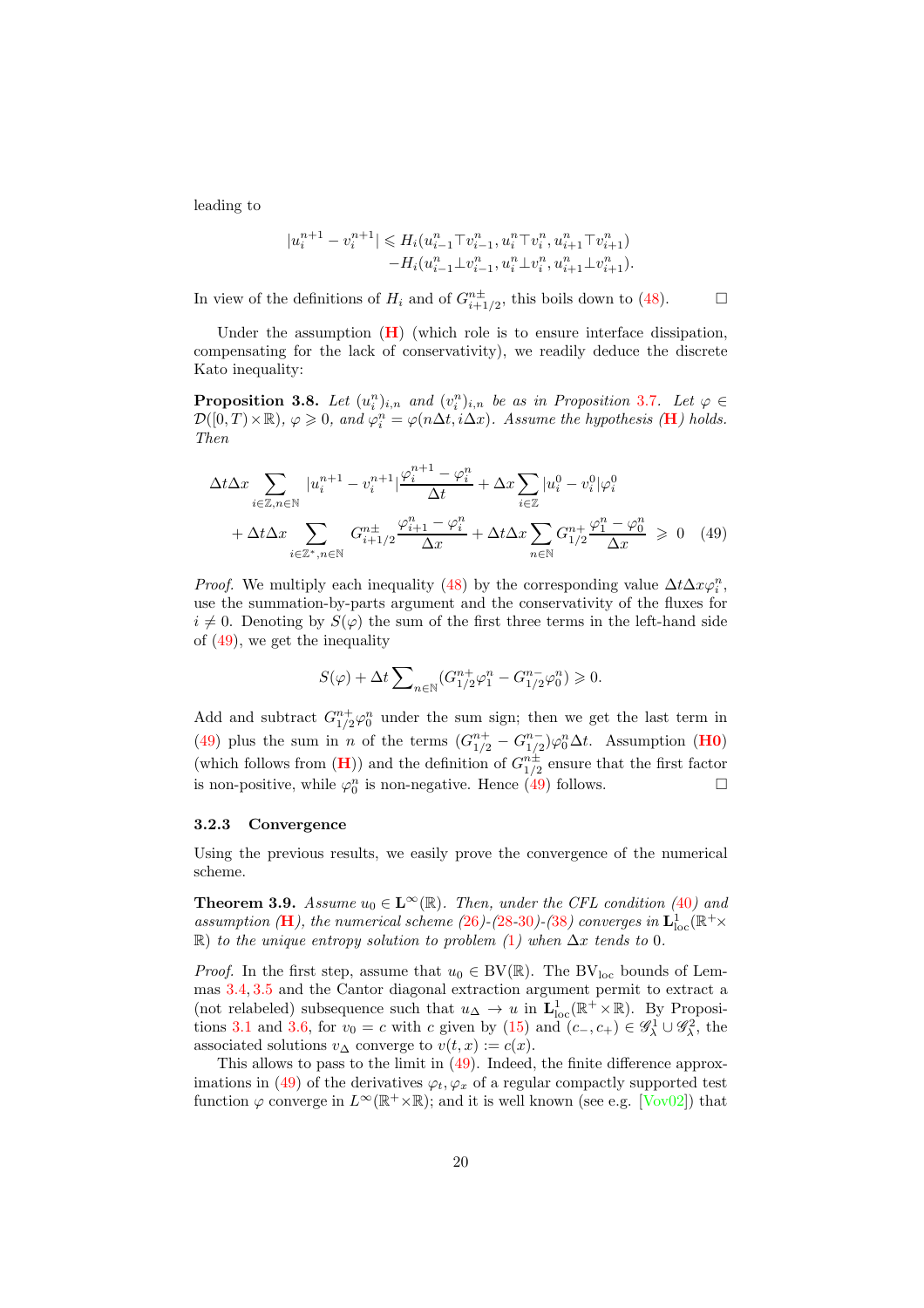the consistency and Lipschitz continuity of the numerical flux  $g$  plus a (local) uniform  $BV_{loc}(\mathbb{R})$  estimate on  $u_{\Delta}(t, \cdot)$  allow to conclude that

$$
\sum_{i\in\mathbb{Z}^*,n\in\mathbb{N}} G^{n\pm}_{i+1/2}1\!\!1_{(t^n,t^{n+1}]\times(x_{i-1/2},x_{i+1/2}]} + \sum_{n\in\mathbb{N}} G^{n+}_{1/2}1\!\!1_{(t^n,t^{n+1}]\times(x_{-1/2},x_{1/2}]} \longrightarrow \Phi(u,v)
$$

a.e, thus also in  $\mathbf{L}^1_{\text{loc}}(\mathbb{R}^+\times\mathbb{R})$  (the last term in the left-hand side is a bit special, but it has no influence at the limit). Then [\(49\)](#page-19-2) boils down to the family of adapted entropy inequalities  $(16)$  corresponding to the case [A] of Propo-sition [2.5.](#page-8-5) Thus u is the unique entropy solution of  $(1)$  with datum  $u_0$ ; the accumulation point being unique, the whole family  $u_{\Delta}$  converges to u as  $\Delta \rightarrow 0$ .

For the general case  $u_0 \in \mathbf{L}^{\infty}(\mathbb{R})$ , first assume that  $u_0$  is compactly supported; thus it also belongs to  $\mathbf{L}^1(\mathbb{R})$ . We approximate  $u_0$  by an a.e. convergent sequence of BV( $\mathbb{R}$ ) functions  $(u_0^n)_n$  with the same support as  $u_0$ . For each  $n \in \mathbb{N}$ fixed and all  $\Delta t, \Delta x$  satisfying the CFL condition, the associated solutions  $u_{\Delta}^n$ converge to the solution  $u^n$  of [\(1\)](#page-0-0) with datum  $u_0^n$ . Now we exploit the  $L^1$  contraction property for both the discrete and the continuous problems (notice that the Kato inequality  $(48)$  implies discrete  $L<sup>1</sup>$  contraction). With the triangular inequality, we deduce that for all compact subset  $K$  of  $\mathbb{R}$ ,

$$
\|u_\Delta-u\|_{L^1((0,T)\times K)}\leqslant \|u_\Delta^n-u^n\|_{L^1((0,T)\times K)}+2T\|u_0-u_0^n\|_{L^1((0,T)\times \mathbb{R})},
$$

where u is the entropy solution corresponding to  $u_0$ . Hence  $u_\Delta \to u$  as  $\Delta t, \Delta x$ fulfill the CFL condition and go to zero.

Finally, we can approximate  $u_0 \in \mathbf{L}^{\infty}(\mathbb{R})$  by the sequence of compactly supported data  $u_0^m := u_0 1\!\!\!\perp_{|x|< m}$ , for which the convergence result is already established. Using the finite speed of propagation property for both discrete and continuous problems, it is easy to deduce the  $L^1_{loc}$  convergence for the scheme that starts from the datum  $u_0$ . The proof is now complete.

#### <span id="page-20-1"></span>3.3 Numerical results

First, let us illustrate Proposition  $(47)$ , *i.e.* the non exact preservation of initial data with  $(c_-, c_+) \in \mathscr{G}_\lambda^2$ . We use the Rusanov numerical flux, set  $\lambda = 1$  and  $c_-=c_+=0$ . Fig. [2](#page-21-0) represents the results at  $t=20$  for 10, 100 and 1000 cells. One may see the presence of two numerical boundary layers on both sides of  ${x = 0}$ , which vanish (in  $\mathbf{L}^1_{loc}$ ) when the mesh is refined.

The second test consists in comparing two well-balanced schemes, the first one being based on the Rusanov flux and the second one on the Godunov flux. The initial condition is  $u_0 \equiv 1/2$ ,  $\lambda$  is set to 1 and the final time is 7. For both schemes, the mesh contains 100 cells and the Courant number is 0.4. The results are plotted in Fig. [3.](#page-21-1) Once again, the Rusanov scheme makes numerical boundary layers appear on both sides from the interface. On the contrary, the Godunov scheme provides exactly the good traces:  $\gamma_1(u(t)) = 1/2$ and  $\gamma_+u(t)=0$ .

## <span id="page-20-0"></span>4 Complements and remarks

#### 4.1 Convergence of the regularization of the source term

Let us mention a different existence proof, that further justifies the approach of [\[LST08\]](#page-28-0). Recall that in [\[LST08\]](#page-28-0), the authors discussed solutions obtained as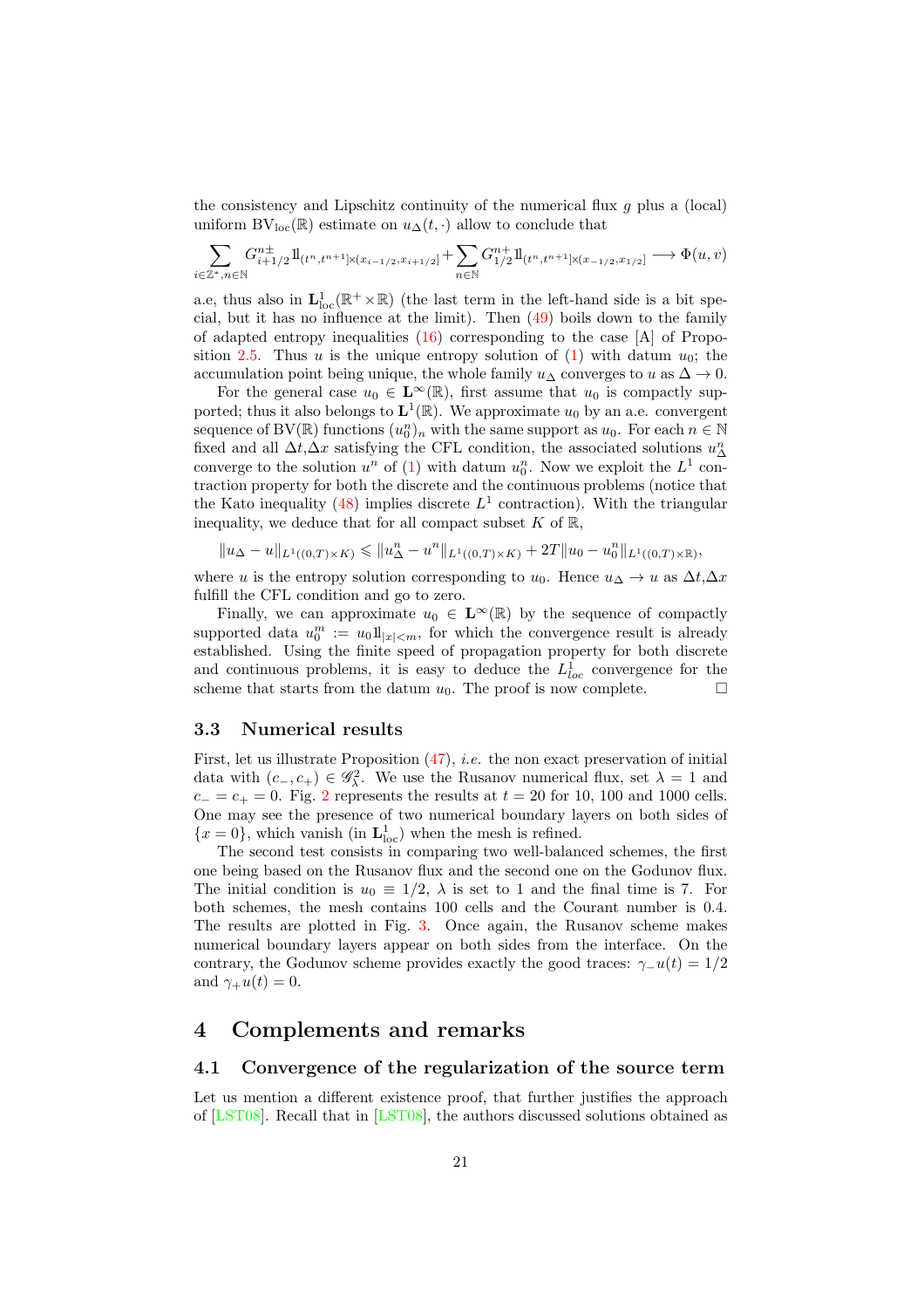

<span id="page-21-0"></span>Figure 2: Initial datum with  $(c_-, c_+) \in \mathscr{G}_\lambda^2$  for several meshes.



<span id="page-21-1"></span>Figure 3: Comparison between well-balanced schemes with the Godunov flux (left) and with the Rusanov flux (right).

limits of equation [\(11\)](#page-6-0) (or, equivalently, of system [\(6\)](#page-2-0) with  $H = H_{\varepsilon}$  converging to the Heaviside function). Initially, this regularization has been proposed in [\[GL96b\]](#page-27-0) and [\[LeR99\]](#page-28-1) in order to construct the solution of the Riemann problem. It has been further investigated in  $[Gos02]$  and  $[GT03]$  (see also  $[IT99]$ ) for general Cauchy data, using an original compactness tool (see [\[Gos02,](#page-28-4) Lemma 7]).

This regularization was used in [\[LST08\]](#page-28-0) to deduce the possible trace couplings across the interface (see Section [2.1\)](#page-3-1). In this derivation, it was assumed that the solutions to  $(6)$  are stationary. Actually, it was deduced that for all  $(u_-, u_+) \in \mathscr{G}$ , the associated stationary solution  $u(t, x) \equiv u_0(x) :=$  $u_-\mathrm{1}_{\{x<0\}}+u_+\mathrm{1}_{\{x>0\}}$  is the a.e. limit of the (stationary) solutions  $u^{\varepsilon}$  to [\(11\)](#page-6-0) with well-chosen initial data. These are the data given by the profile constructed in Proposition [2.2:](#page-5-0)

$$
u_0^\varepsilon(x):=u_-1\!\mathrm{l}_{\{x<-\varepsilon\}}+U_\varepsilon(x)1\!\mathrm{l}_{\{|x|\leqslant\varepsilon\}}+u_+1\!\mathrm{l}_{\{x>\varepsilon\}}.
$$

Now, we have the following observations. Given  $H_{\varepsilon}$ , we have the Kato in-equality [\(10\)](#page-6-4). Consider any  $L^{\infty}$  initial datum  $v_0$  and the corresponding solutions  $v^{\varepsilon}$ . We know that the sequence is relatively compact in  $\mathbf{L}_\text{loc}^1(\mathbb{R}^+\times\mathbb{R})$  thanks to the well known precompactness results for the Burgers equation; as usual, we argue along a subsequence. Because  $||u_0^{\varepsilon} - u_0||_{L^1}$  vanishes as  $\varepsilon \to 0$ ,  $u^{\varepsilon}$  converges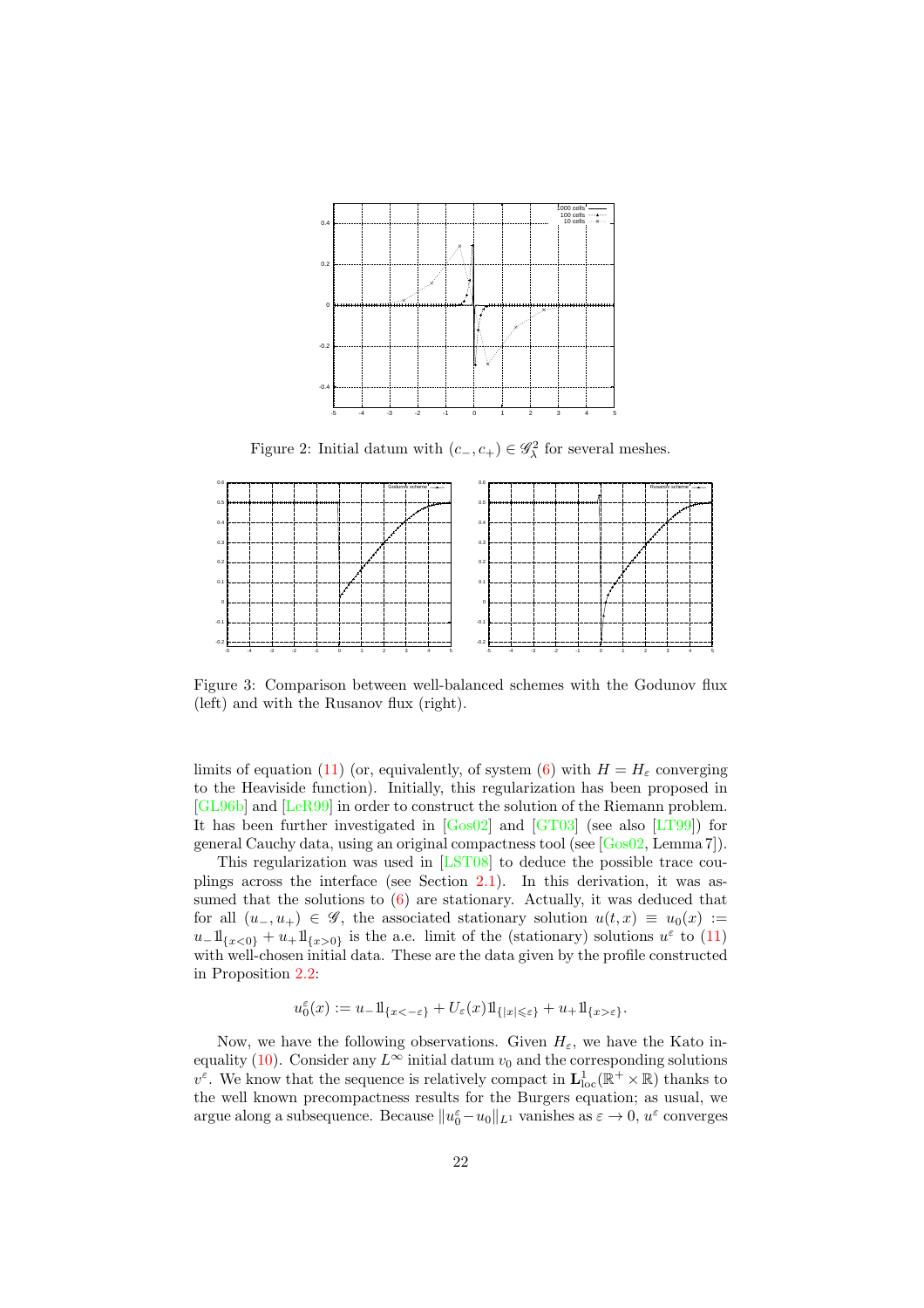to u (both functions are stationary). Then the Kato inequality written for  $v^{\varepsilon}$ and  $u^{\varepsilon}$  passes to the limit and it yields the adapted entropy inequality [\(16\)](#page-8-1). We deduce that the limit v of (a subsequence of)  $v^{\varepsilon}$  is the unique entropy solution of [\(1\)](#page-0-0). In this way, using regularization [\(11\)](#page-6-0),  $\varepsilon \to 0$ , with fixed initial datum  $v_0$  (or using [\(6\)](#page-2-0) with fixed  $v_0$  and with  $H_0$  nicely converging to the Heaviside profile), we can pass to the limit and obtain the unique entropy solution of [\(1\)](#page-0-0) with initial datum  $v_0$ .

Let us emphasize that this existence proof has already been obtained in the above-mentioned works, but in the non-resonant case. In particular, the notion of weak limits developped by LeFloch and Tzavaras [\[LT99\]](#page-28-3) is devoted to strictly hyperbolic systems, this is the reason why the non-resonance assumption is crucial in [\[Gos02,](#page-28-4) [GT03\]](#page-28-5). On the other hand, the compensated compactness theory has been presented in [\[AGG04\]](#page-26-4) for the convergence of Godunov-type approximation of nonlinear resonant balance laws (but only the non singular case was proved to be well-posed in this framework).

#### 4.2 Moving sources, multiple sources, problem  $(2)-(3)$  $(2)-(3)$

As it was already mentioned in the Introduction, equation  $\partial_t u + \partial_x u^2/2 =$  $(V-u)\delta_0(x-Vt)$  reduces to [\(1\)](#page-0-0) by the simultaneous change of  $u-V$ ,  $x-Vt$  into  $u, x$ , respectively. Thus it is easy to write the corresponding numerical scheme, provided one allows for non-rectangular space-time cells near the interface (see  $[ALST10]$ .

Such a scheme can be also used in the case where several singular sources are present. Intersections of the space-time lines carrying different sources present no difficulty. Indeed, because the solutions are actually continuous in time with values in  $L^1_{loc}(\mathbb{R})$  (same arguments as for existence of the interface traces apply), it is sufficient to restart the construction of solutions at the times of intersection.

Further, having in mind the coupled problem  $(2)-(3)$  $(2)-(3)$ , one could consider sources carried by curved particle path  $x = h(t)$ . The notion of entropy solution (versions [B],[D] of Proposition [2.5\)](#page-8-5) and the uniqueness techniques extend readily to this case; construction of a solution can be done via the change of variables  $y = x - h(t)$  or via piecewise affine approximation of  $h(\cdot)$ . These and further generalizations can be found in [\[ALST10\]](#page-26-1) and in the future work [\[ALST\]](#page-26-2).

Such analysis may also apply to the case of singular source

$$
\partial_t u(t,x) + \partial_x (u^2/2)(t,x) = -u(t,x) \partial_x a(t,x),
$$

provided a has the form  $a(t, x) = \sum_{i \in \mathbb{N}} a_i(t, x) 1\!\!1_{\Omega_i}(t, x)$  where  $(\Omega_i)_i$  is a locally finite partition of  $(0, T) \times \mathbb{R}$  with Lipschitz boundaries, the functions  $a_i$  are absolutely continuous with respect to x (more precisely,  $\partial_x a_i \in \mathbf{L}^1(\Omega_i)$ ), and the function a satisfies the one-sided Lipschitz condition: there exists  $\alpha \in \mathbf{L}^1([0,T])$ such that

$$
-\partial_x a(t, x) \leq \alpha(t) \text{ in } \mathcal{D}'((0, T) \times \mathbb{R}).
$$

Indeed, then the function  $-a$  only admits decreasing jumps along Lipschitz curves, where the germ technique of Section [2](#page-3-0) applies; and the remaining part of  $\partial_x a$  is absolutely continuous and can be treated as a combination of an absorption term and of a Lipschitz source term.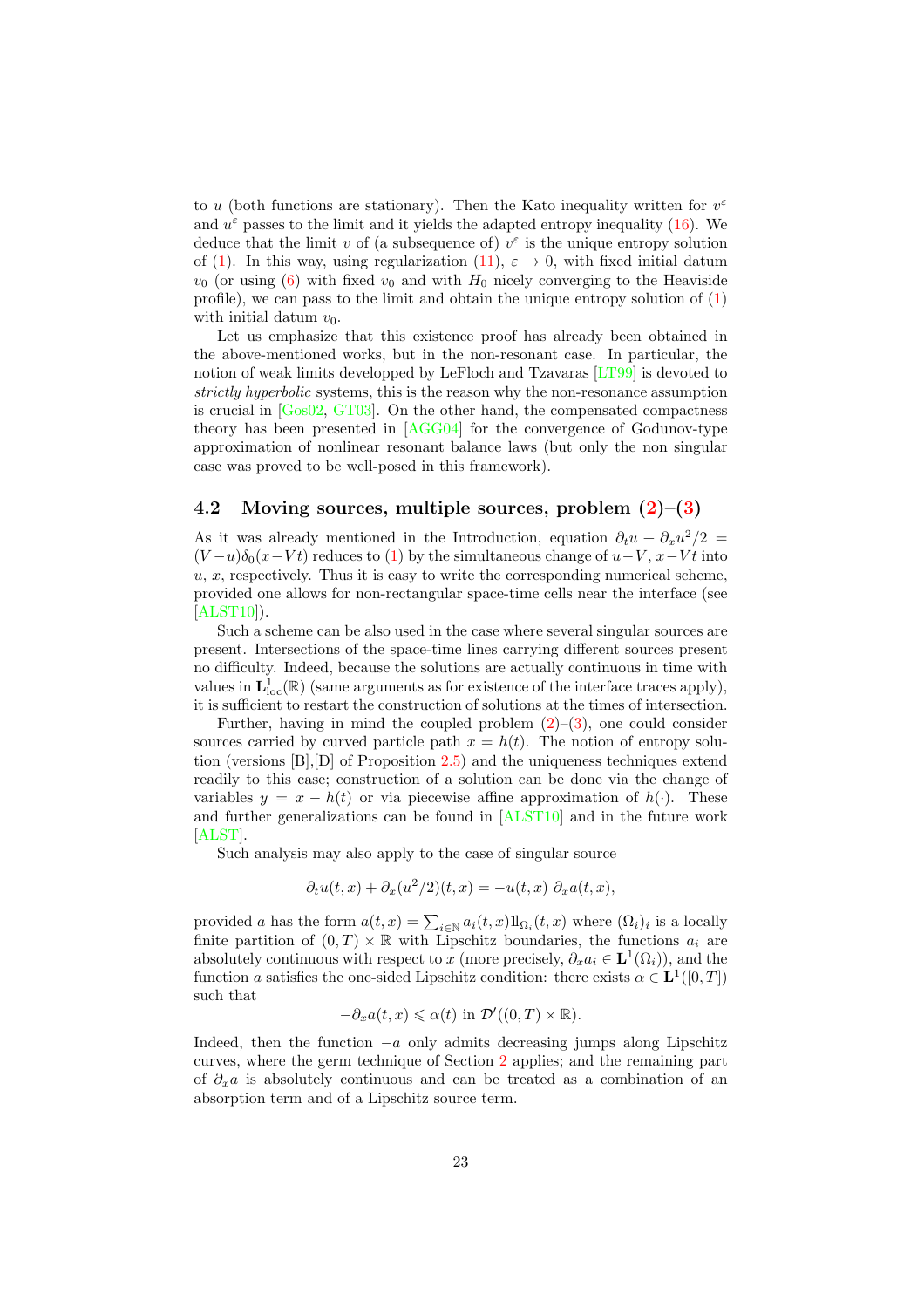### <span id="page-23-0"></span>A Assumption [\(H\)](#page-15-0) and numerical fluxes

Lemma A.1. The Godunov, Rusanov, and Engquist-Osher numerical fluxes verify assumption  $(H)$  $(H)$  $(H)$  (a fortiori, they verify assumption  $(H0)$  $(H0)$  $(H0)$ ).

*Proof.* Consider the Godunov scheme for  $f(u) = u^2/2$ . The proof relies on a case-by-case study of monotonicity of

$$
\Delta(a,b) = 2(g(a+\lambda, b+\lambda) - g(a,b)).
$$

If  $a < b$ , we have  $g(a, b) = \min_{s \in [a, b]} f(s)$ . The following situations occur:

| Case                             | $\Delta(a,b)$           | $\partial_a \Delta(a,b)$ | $\partial_b \Delta(a,b)$ |
|----------------------------------|-------------------------|--------------------------|--------------------------|
| $a < -\lambda, b < -\lambda$     | $2b\lambda + \lambda^2$ |                          | $2\lambda$               |
| $a < -\lambda, -\lambda < b < 0$ | $-b^2$                  |                          | $-2h$                    |
| $a < -\lambda, b > 0$            |                         |                          |                          |
| $-\lambda < a < 0, b < 0$        | $(a + \lambda)^2 - b^2$ | $2(a+\lambda)$           | $-2b$                    |
| $-\lambda < a < 0, b > 0$        | $(a + \lambda)^2$       | $2(a+\lambda)$           | $\cup$                   |
| a>0                              | $2a\lambda + \lambda^2$ | $2\lambda$               |                          |

If  $a < b$ , we have  $g(a, b) = \max_{s \in [b, a]} f(s)$ . The following situations occur:

| Case                                                                                      | $\Delta(a,b)$           | $\mid \partial_a \Delta(a,b) \mid \partial_b \Delta(a,b)$ |       |
|-------------------------------------------------------------------------------------------|-------------------------|-----------------------------------------------------------|-------|
| $f(a+\lambda) < f(b+\lambda)$                                                             | $2b\lambda + \lambda^2$ |                                                           |       |
| $f(a + \lambda) > f(b + \lambda), f(a) < f(b)   (a + \lambda)^2 - b^2   2(a + \lambda)  $ |                         |                                                           | $-2b$ |
| $f(a + \lambda) > f(b + \lambda), f(a) > f(b)$                                            | $2a\lambda + \lambda^2$ |                                                           |       |

In each case, one sees readily that  $\partial_a \Delta(a, b)$  and  $\partial_b \Delta(a, b)$  are non-negative.

In the Rusanov case, we have  $g(a, b) = (a^2 + b^2)/4 - (|a| \top |b|)(b - a)/2$ , thus

$$
\partial_a \Delta(a,b) = (\lambda + |a+\lambda| \top |b+\lambda| - |a| \top |b|)/2 + (a-b)(11_{|a+\lambda|>|b+\lambda|} - 11_{|a|>|b|})/2.
$$

Clearly, the map  $t \mapsto |a+t| \top |b+t|$  is 1-Lipschitz, so that the first term on the right-hand side is non-negative. Also the second term is non-negative. Indeed, if, e.g.,  $a > b$  and  $|a| > |b|$ , we also have  $|a+\lambda| = a + \lambda > |b| + \lambda \geq |b+\lambda|$ ; the other cases are similar. Thus  $\partial_a \Delta(a, b) \geq 0$ ; similarly, we get  $\partial_a \Delta(a, b) \geq 0$ .

Finally, in the Engquist-Osher case,  $g(a, b) = (a^2 + b^2)/4 - \int_a^b |w|/2 dw$ , and  $\partial_a\Delta(a,b)=(\lambda+|a+\lambda|-|a|)/2\geqslant 0, \, \partial_b\Delta(a,b)=(\lambda-|b+\lambda|+|a|)/2\geqslant 0. \quad \Box$ 

*Remark* 7. Also the flux-splitting flux  $g(a, b) = ((a\top 0)^2 + (b\bot 0)^2)/2$  verifies  $(H)$  $(H)$  $(H)$ ; but the following modified flux-splitting flux

<span id="page-23-1"></span>
$$
g(a,b) = \frac{(a\sqrt{a})^2 + (b\sqrt{a})^2}{2} - (b^3 - a^3)
$$
 (50)

does not satisfy assumption  $(H_0)$ , while it is monotone and consistent. In spite of the fact that our convergence result does not apply to this case, numerical experiments show convergence properties similar to those of the Rusanov scheme (numerical boundary layers may appear on each side of the interface, see Fig. [4\)](#page-24-1).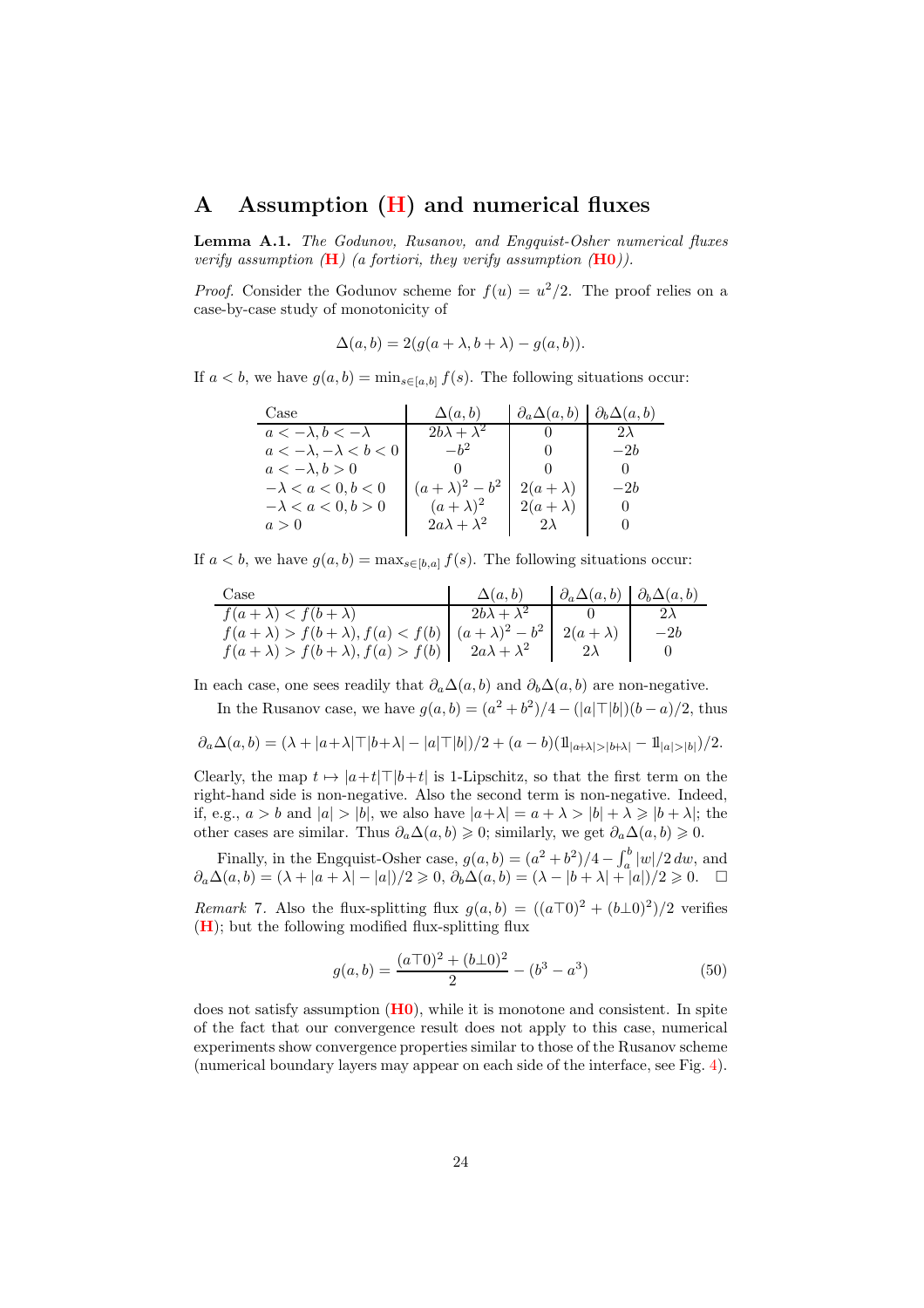

<span id="page-24-1"></span>Figure 4: Results with the numerical flux [\(50\)](#page-23-1)

# <span id="page-24-0"></span>B The case of a quadratic drag force

We present in this appendix the same kind of results as in the previous sections, for the case of a quadratic source term:

<span id="page-24-2"></span>
$$
\begin{cases} \partial_t u(t,x) + \partial_x (u^2/2)(t,x) = -\lambda u(t,x) \ |u(t,x)| \ \delta_0(x), \quad t > 0, \ x \in \mathbb{R}, \\ u(0,x) = u_0(x), \qquad \qquad x \in \mathbb{R}, \end{cases} \tag{51}
$$

where  $\lambda > 0$ . Analysis (of which the details are omitted) follows the same guidelines as for the linear drag force case, with one considerable simplification. Following the same process of construction, we can describe the germ asso-

ciated to [\(51\)](#page-24-2) as follows:

**Definition B.1.** The maximal germ  $\mathscr{G}_{\lambda} \subset \mathbb{R}^2$  associated with [\(1\)](#page-0-0) is defined as the union  $\mathscr{G}_{\lambda} = \mathscr{G}_{\lambda}^1 \cup \mathscr{G}_{\lambda}^3$ , where

- $\mathscr{G}_{\lambda}^1 = \{(a, ae^{-\operatorname{sgn}(a)\lambda}), a \in \mathbb{R}\}.$
- $\mathscr{G}_{\lambda}^3 = \{(a, b) \in \mathbb{R}^+ \times \mathbb{R}^-, -ae^{\lambda} \leqslant b \leqslant -ae^{-\lambda}\}.$

Here,  $\mathscr{G}^1_\lambda, \mathscr{G}^3_\lambda$  play the same roles as for the case of the linear drag force; and the part corresponding to  $\mathscr{G}_{\lambda}^2$  can be skipped, which results in a simpler convergence analysis for the scheme. This germ is maximal and  $L^1$ -dissipative, and the part  $\mathscr{G}_{\lambda}^{1}$  is a definite part of this germ (see [\[AKR11,](#page-26-0) [AKR10\]](#page-26-3)) in the sense that the following properties hold:

<span id="page-24-3"></span>**Proposition B.2.** Consider  $\Xi$  defined by ([8](#page-5-1)). Then

- i.  $\forall (u_-, u_+), (v_-, v_+) \in \mathscr{G}_\lambda, \quad \Xi^{\pm}((u_-, u_+), (v_-, v_+)) \geq 0.$
- ii. If a pair  $(u_-, u_+) \in \mathbb{R}^2$  verifies:

$$
\forall (v_-, v_+) \in \mathscr{G}^1_\lambda \quad \Xi\big((u_-, u_+), (v_-, v_+)\big) \geqslant 0,\tag{52}
$$

then  $(u_-, u_+) \in \mathscr{G}_\lambda$ .

Then the definitions of entropy solutions and the uniqueness theorem extend quite directly to the case of the quadratic drag force. Further, in the numerical scheme we make the following change into the numerical fluxes: [\(35\)](#page-13-1) is maintained, and [\(37\)](#page-13-2) is substituted with

$$
\varphi_{\lambda}^{\pm}(a) = a e^{\mp \operatorname{sgn}(a)\lambda}.
$$
\n(53)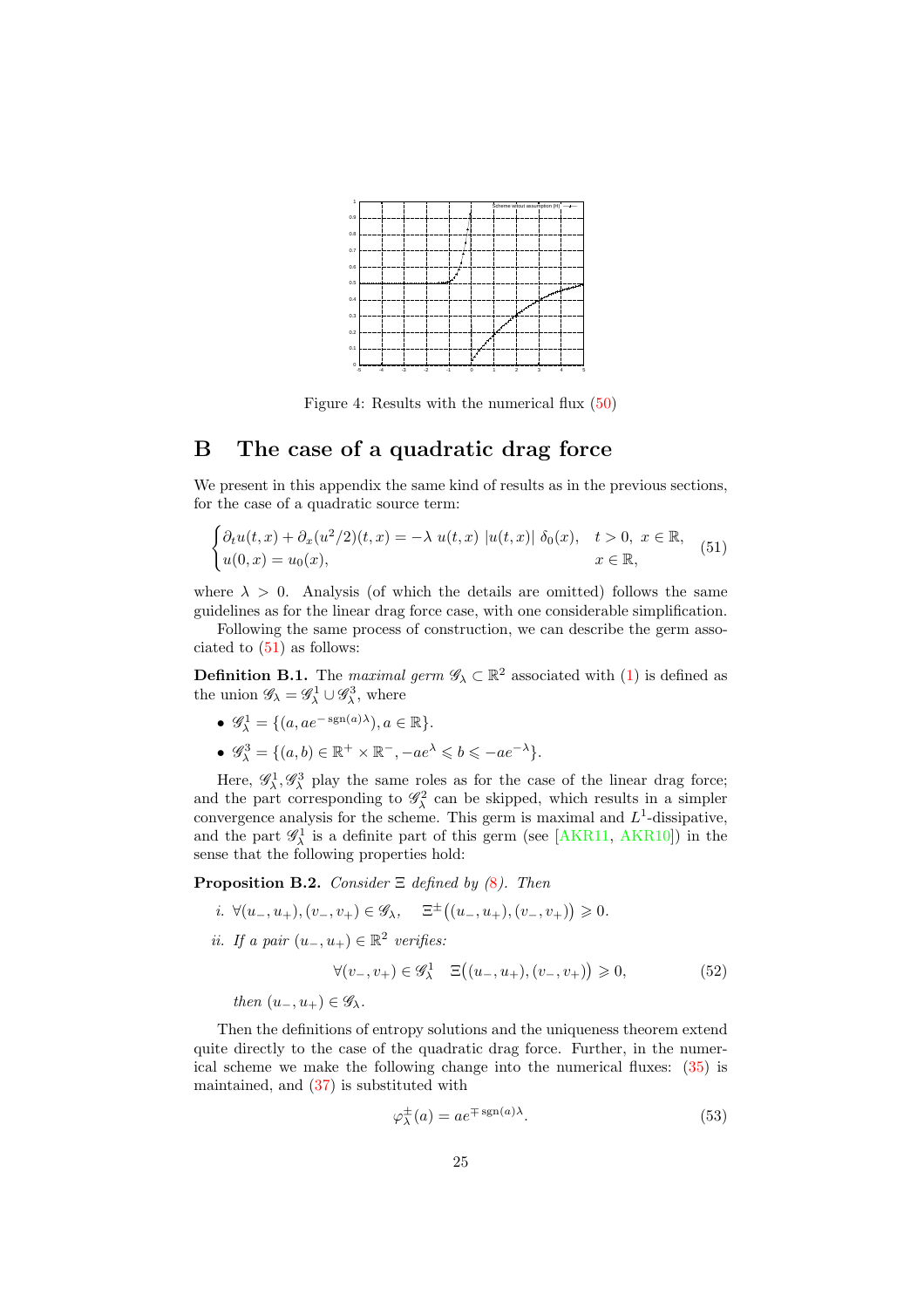

Figure 5: Representation of the admissibility germ  $\mathscr{G}_\lambda = \mathscr{G}_\lambda^1 \cup \mathscr{G}_\lambda^3$  for the quadratic case.

By construction, the corresponding scheme is well-balanced with respect to the part  $\mathscr{G}_{\lambda}^1$  of the germ. Thanks to Proposition [B.2\(](#page-24-3)*ii*), this is enough to establish the analogue of the formulation [A] at the limit of the scheme. Thus we have the same well-posedness results for the linear and the quadratic drag forces. Numerically, the main difference of behaviour with the case of a linear drag force is that no boundary layer of the kind seen on Fig. [2](#page-21-0) can appear.

Remark 8. The intermediate case

$$
\partial_t u + \partial_x (u^2/2) = -\lambda u \, |u|^\alpha \, \delta_0 \tag{54}
$$

with  $\alpha \in (0,1)$  can be studied using the same tools. The germ writes in this case

$$
\mathcal{G}_{\lambda} = \left\{ \left( a, (a^{1-\alpha} - \lambda(1-\alpha))^{1/(1-\alpha)} \right), a > a_0 \right\}
$$
  

$$
\cup \left\{ \left( a, -((-a)^{1-\alpha} + \lambda(1-\alpha))^{1/(1-\alpha)} \right), a < 0 \right\}
$$
  

$$
\cup [0, a_0] \times [-a_0, 0]
$$
  

$$
\cup \left\{ (a, b) \mid a > a_0, b \le -(a^{1-\alpha} - \lambda(1-\alpha))^{1/(1-\alpha)}, a \ge -b \right\}
$$
  

$$
\cup \left\{ (a, b) \mid b < -a_0, a \ge -(a^{1-\alpha} + \lambda(1-\alpha))^{1/(1-\alpha)}, a \le -b \right\},\right.
$$

where  $a_0 = \lambda (1 - \alpha)^{1/(1 - \alpha)}$  (see also Fig. [6\)](#page-26-8). One may remark that this germ is similar to the one of the linear case. Therefore, the analysis of the singular balance law follow the same guidelines as the linear case. Besides, the construction of well-balanced schemes can be based here on the red curve of Fig. [6,](#page-26-8) which tends to the line  $\mathscr{G}^1_\lambda$  when  $\alpha \to 0$ .

Acknowledgement This paper was written as part of the international research program on Nonlinear Partial Differential Equations at the Centre for Advanced Study at the Norwegian Academy of Science and Letters in Oslo during the academic year 2008-09. We thank Kenneth H. Karlsen for bringing to our attention the  $BV<sub>loc</sub>$  estimation techniques. The second author has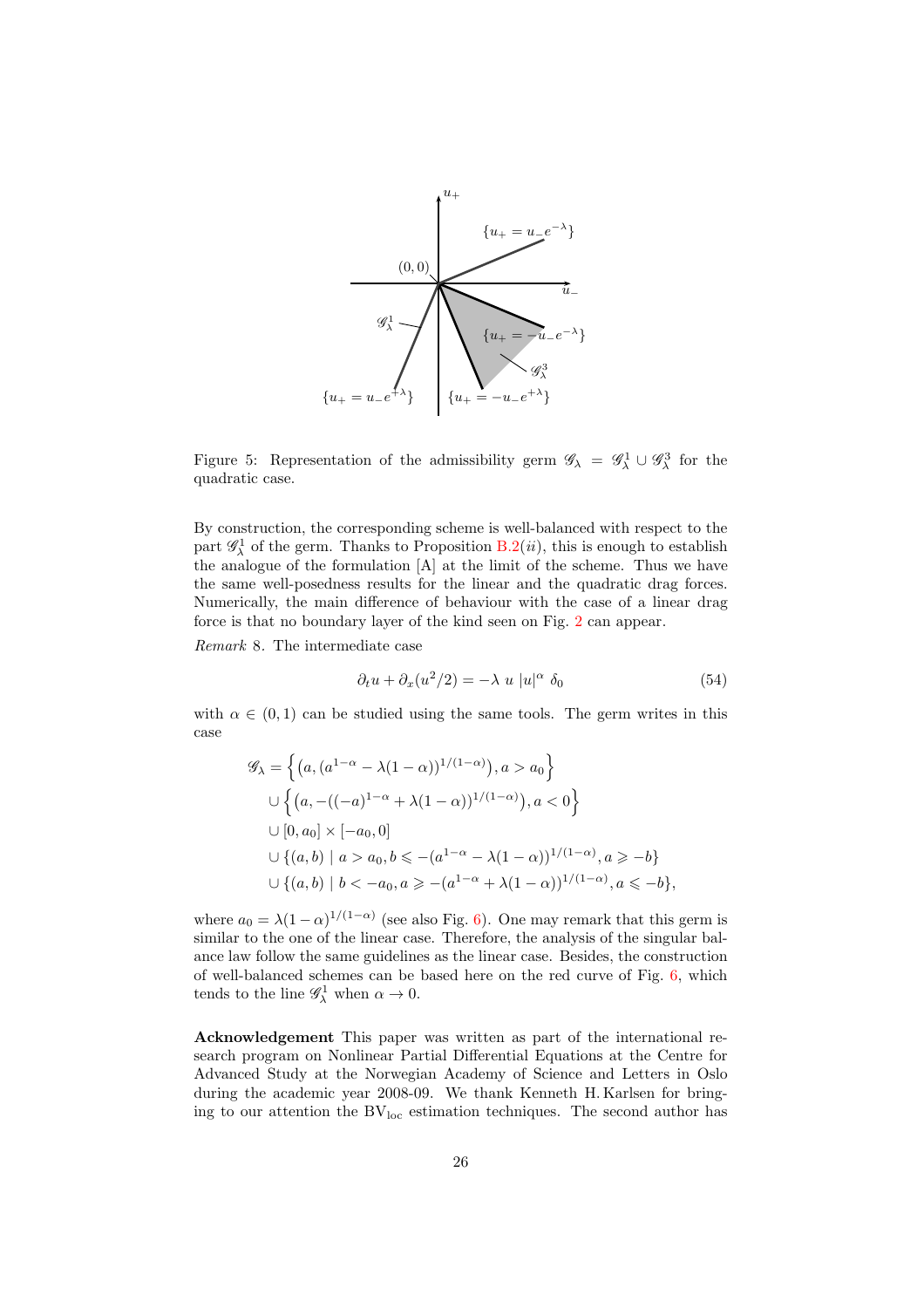

<span id="page-26-8"></span>Figure 6: Representation of the admissibility germ for the intermediate case  $\alpha \in (0,1)$ .

been partially supported by the LRC Manon (Modélisation et Approximation Numérique Orientées pour l'énergie Nucléaire – CEA/DM2S-LJLL) and by the Agence Nationale de la Recherche, Project CISIFS, grant ANR-09-BLAN-0213- 02.

# References

- <span id="page-26-4"></span>[AGG04] D. Amadori, L. Gosse, and G. Guerra. Godunov-type approximation for a general resonant balance law with large data. J. Differential Equations, 198(2):233–274, 2004.
- <span id="page-26-6"></span>[AGS10] B. Andreianov, P. Goatin, and N. Seguin. Finite volume schemes for locally constrained conservation laws. Numer. Math., 115(4):609-645, 2010.
- <span id="page-26-3"></span>[AKR10] B. Andreianov, K. H. Karlsen, and N. H. Risebro. On vanishing viscosity approximation of conservation laws with discontinuous flux. Netw. Heterog. Media, 5(3):617–633, 2010.
- <span id="page-26-0"></span>[AKR11] B. Andreianov, K. H. Karlsen, and N. H. Risebro. A theory of  $L^1$ dissipative solvers for scalar conservation laws with discontinuous flux. Arch. Ration. Mech. Anal., 2011. Available on line.
- <span id="page-26-2"></span>[ALST] B. Andreianov, F. Lagoutière, N. Seguin, and T. Takahashi. Wellposedness for a one-dimensional fluid-particle interaction model. In preparation.
- <span id="page-26-1"></span>[ALST10] B. Andreianov, F. Lagoutière, N. Seguin, and T. Takahashi. Small solids in an inviscid fluid. Networks Het. Media, 5(3):385–404, 2010.
- <span id="page-26-7"></span>[AMVG05] Adimurthi, S. Mishra, and G. D. Veerappa Gowda. Optimal entropy solutions for conservation laws with discontinuous flux-functions. J. Hyperbolic Diff. Eq., 2(4):783–837, 2005.
- <span id="page-26-5"></span>[AP05] E. Audusse and B. Perthame. Uniqueness for scalar conservation laws with discontinuous flux via adapted entropies. Proc. Roy. Soc. Edinburgh Sect. A, 135(2):253–265, 2005.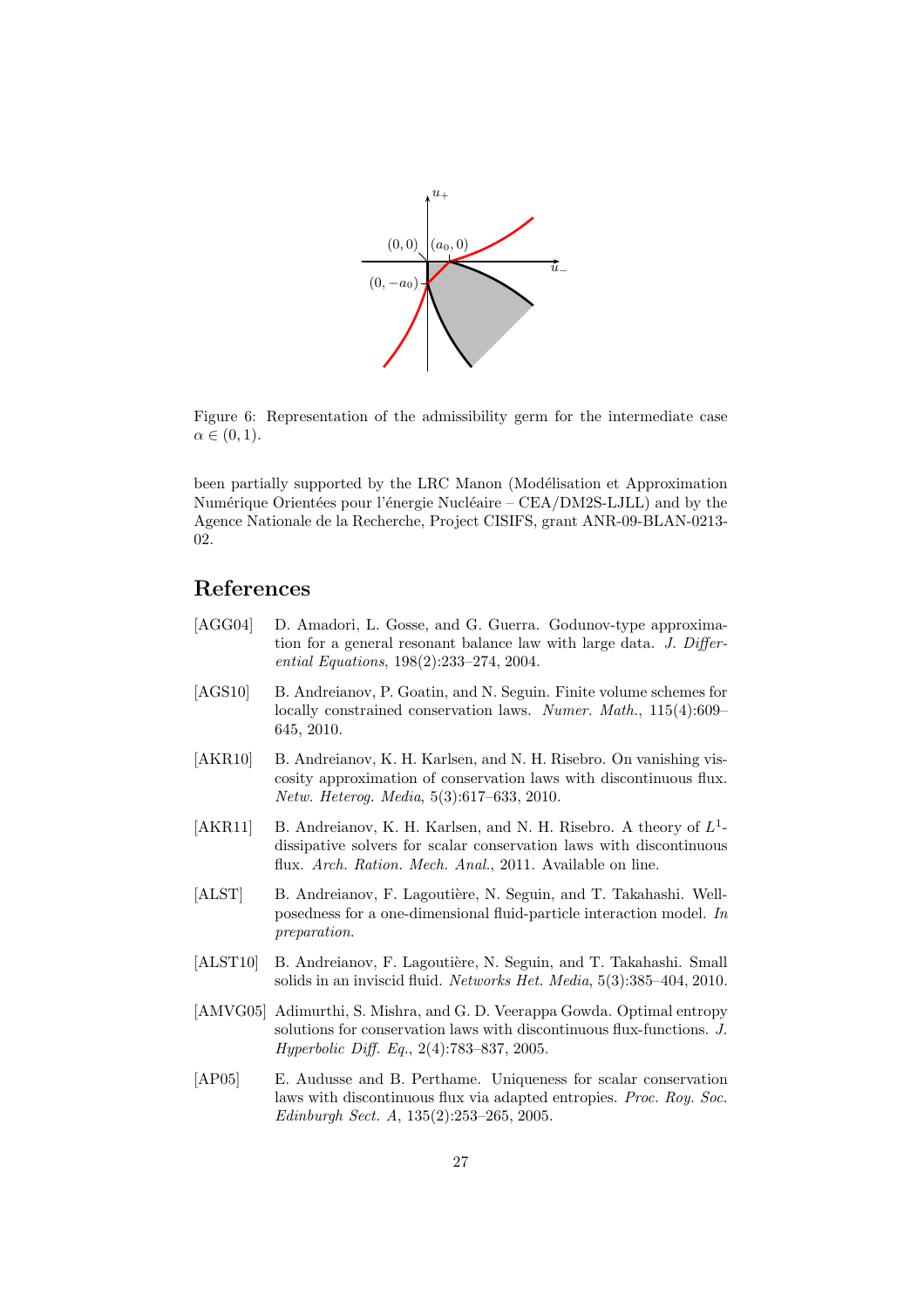- <span id="page-27-2"></span> $[Bac05]$  F. Bachmann. *Équations hyperboliques scalaires à flux discontinu*. PhD thesis, Université de Provence, 2005.
- <span id="page-27-9"></span>[BCG08] B. Boutin, F. Coquel, and E. Godlewski. Dafermos regularization for interface coupling of conservation laws. In Hyperbolic problems: theory, numerics, applications, pages 567–575. Springer, Berlin, 2008.
- <span id="page-27-4"></span>[BGKT08] R. Bürger, A. García, K. H. Karlsen, and J. D. Towers. A family of numerical schemes for kinematic flows with discontinuous flux. J. Engrg. Math., 60(3-4):387–425, 2008.
- <span id="page-27-7"></span>[BJ97] P. Baiti and H. K. Jenssen. Well-posedness for a class of  $2 \times 2$  conservation laws with  $L^{\infty}$  data. J. Differential Equations, 140(1):161– 185, 1997.
- <span id="page-27-5"></span>[BKT09] R. Bürger, K. H. Karlsen, and J. D. Towers. An Engquist–Oshertype scheme for conservation laws with discontinuous flux adapted to flux connections. SIAM J. Numer. Anal., 47(3):1684–1712, 2009.
- <span id="page-27-10"></span>[Bou06] B. Boutin. Couplage de lois de conservation scalaires par une régularisation à la Dafermos. Master's thesis, Université Pierre et Marie Curie-Paris6, 2006.
- <span id="page-27-6"></span>[BPV03] R. Botchorishvili, B. Perthame, and A. Vasseur. Equilibrium schemes for scalar conservation laws with stiff sources. *Math. Comp.*, 72(241):131–157 (electronic), 2003.
- <span id="page-27-12"></span>[CG07] R. M. Colombo and P. Goatin. A well posed conservation law with a variable unilateral constraint. J. Differential Equations, 234(2):654– 675, 2007.
- <span id="page-27-1"></span>[CLS04] A. Chinnayya, A.-Y. LeRoux, and N. Seguin. A well-balanced numerical scheme for the approximation of the shallow-water equations with topography: the resonance phenomenon. Int. J. Finite Volumes, pages 1–33, 2004.
- <span id="page-27-13"></span>[CT80] M.G. Crandall and L. Tartar. Some relations between nonexpansive and order preserving mappings. Proc. AMS, 78(3):385–390, 1980.
- <span id="page-27-3"></span>[EGH00] R. Eymard, T. Gallouët, and R. Herbin. Finite volume methods. In Handbook of numerical analysis, Vol. VII, Handb. Numer. Anal., VII, pages 713–1020. North-Holland, Amsterdam, 2000.
- <span id="page-27-11"></span> $[GL96a]$  L. Gosse and A.-Y. LeRoux. Un schéma-équilibre adapté aux lois de conservation scalaires non-homogènes. C. R. Acad. Sci. Paris Sér. I Math., 323(5):543–546, 1996.
- <span id="page-27-0"></span>[GL96b] J. M. Greenberg and A.-Y. LeRoux. A well-balanced scheme for the numerical processing of source terms in hyperbolic equations. SIAM J. Numer. Anal., 33(1):1–16, 1996.
- <span id="page-27-8"></span>[GL04] P. Goatin and P. G. LeFloch. The Riemann problem for a class of resonant hyperbolic systems of balance laws. Ann. Inst. H. Poincaré Anal. Non Linéaire, 21(6):881-902, 2004.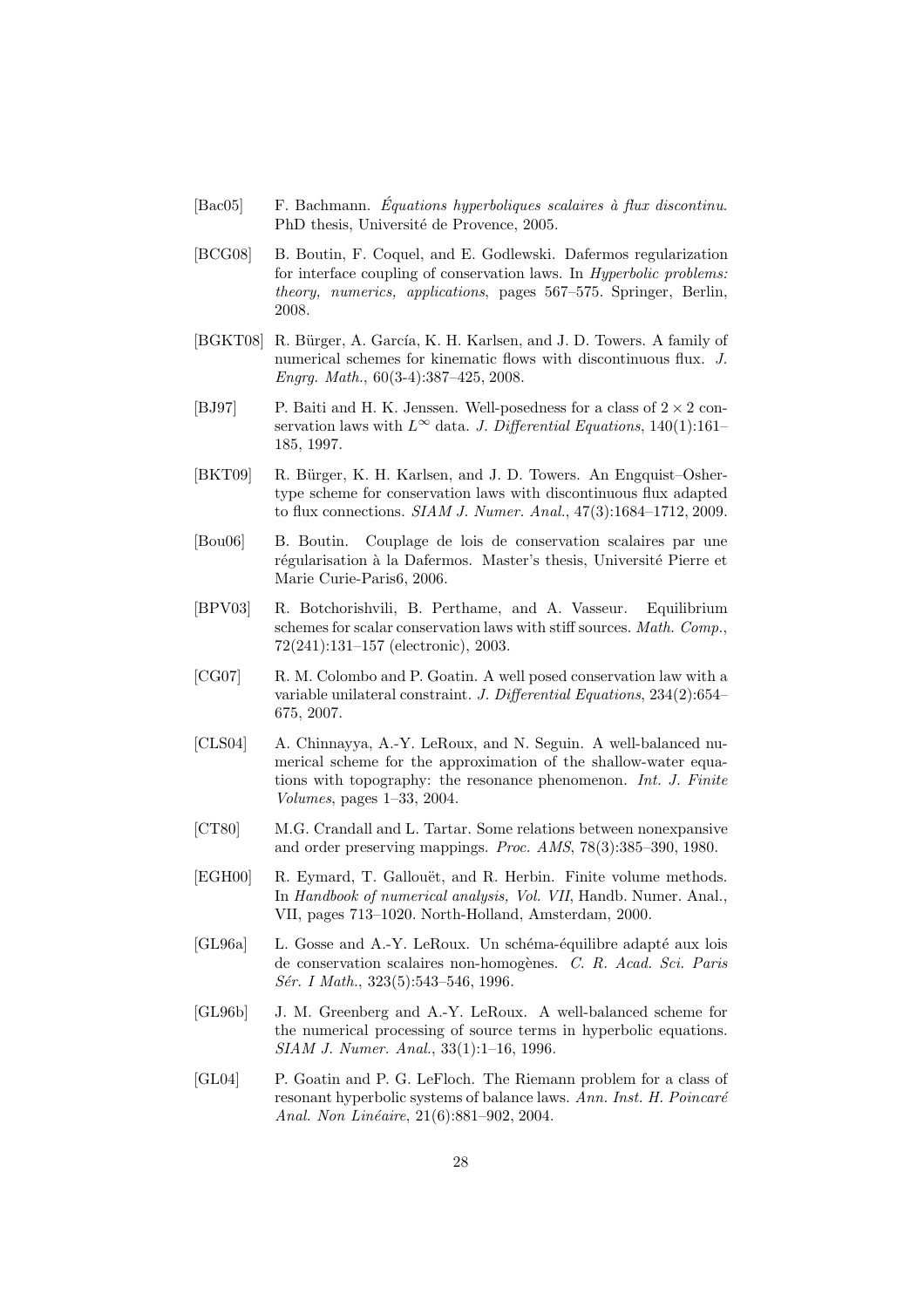- <span id="page-28-4"></span>[Gos02] L. Gosse. Localization effects and measure source terms in numerical schemes for balance laws. Math. Comp., 71(238):553–582 (electronic), 2002.
- <span id="page-28-13"></span>[GR91] E. Godlewski and P.-A. Raviart. Hyperbolic systems of conservation laws, volume  $3/4$  of Mathématiques & Applications (Paris) [Mathematics and Applications]. Ellipses, Paris, 1991.
- <span id="page-28-5"></span>[GT03] L. Gosse and G. Toscani. Space localization and well-balanced schemes for discrete kinetic models in diffusive regimes. SIAM J. Numer. Anal., 41(2):641–658 (electronic), 2003.
- <span id="page-28-8"></span>[Gue04] G. Guerra. Well-posedness for a scalar conservation law with singular nonconservative source. J. Differential Equations, 206(2):438– 469, 2004.
- <span id="page-28-7"></span>[IT95] E. Isaacson and B. Temple. Convergence of the  $2 \times 2$  Godunov method for a general resonant nonlinear balance law. SIAM J. Appl. Math., 55(3):625–640, 1995.
- <span id="page-28-12"></span>[Kru70] S. N. Kruzhkov. First order quasilinear equations with several independent variables. Mat. Sb. (N.S.), 81(123):228–255, 1970.
- <span id="page-28-1"></span>[LeR99] A.-Y. LeRoux. Riemann solvers for some hyperbolic problems with a source term. In Actes du  $30\text{ème}$  Congrès d'Analyse Numérique: CANum '98 (Arles, 1998), volume 6 of ESAIM Proc., pages 75–90 (electronic). Soc. Math. Appl. Indust., Paris, 1999.
- <span id="page-28-0"></span>[LST08] F. Lagoutière, N. Seguin, and T. Takahashi. A simple 1D model of inviscid fluid-solid interaction. J. Differential Equations, 245(11):3503–3544, 2008.
- <span id="page-28-10"></span>[LT85] R. J. LeVeque and B. Temple. Stability of Godunov's method for a class of  $2 \times 2$  systems of conservation laws. Trans. Amer. Math. Soc., 288(1):115-123, 1985.
- <span id="page-28-3"></span>[LT99] P. G. LeFloch and A. E. Tzavaras. Representation of weak limits and definition of nonconservative products. SIAM J. Math. Anal., 30(6):1309–1342 (electronic), 1999.
- <span id="page-28-6"></span>[Pan07] E. Yu. Panov. Existence of strong traces for quasi-solutions of multidimensional conservation laws. J. Hyperbolic Differ. Equ., 4(4):729– 770, 2007.
- <span id="page-28-2"></span>[SV03] N. Seguin and J. Vovelle. Analysis and approximation of a scalar conservation law with a flux function with discontinuous coefficients. Math. Models Methods Appl. Sci., 13(2):221–257, 2003.
- <span id="page-28-9"></span>[Tem82] B. Temple. Global solution of the Cauchy problem for a class of  $2\times 2$  nonstrictly hyperbolic conservation laws. Adv. in Appl. Math., 3(3):335–375, 1982.
- <span id="page-28-11"></span>[Vas01] A. Vasseur. Strong traces for solutions of multidimensional scalar conservation laws. Arch. Ration. Mech. Anal., 160(3):181–193, 2001.